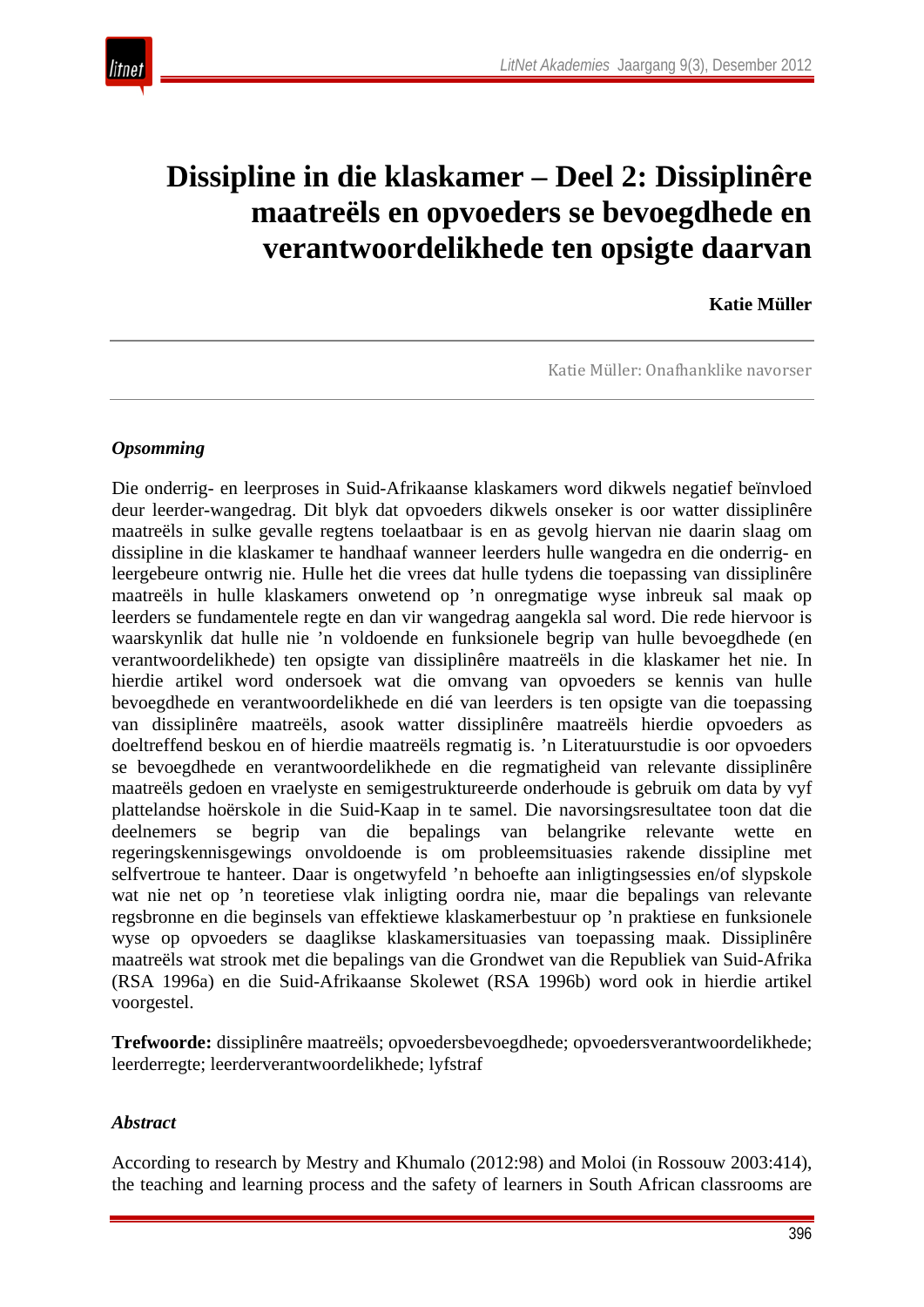

often influenced negatively by disruptive behaviour and other forms of misbehaviour by fellow learners. In some cases the disruptive behaviour of learners even causes totally dysfunctional schools (Smit 2010:1–2; Khuluse 2009:10; Rossouw 2003:423). Furthermore, some teachers in South Africa are being threatened, sworn at, ignored and insulted on a daily basis (Maphosa and Shumba 2010:387; Moloi in Joubert, De Waal and Rossouw 2004:79).

It appears that teachers are often unsure about what disciplinary measures are lawfully allowed in such cases and consequently fail to maintain discipline in their classrooms when learners misbehave and disrupt the process of teaching and learning. They are afraid of unknowingly violating learners' fundamental rights and subsequently being accused of misbehaviour. The reason for this is probably that they do not have an adequate and functional understanding of their competencies (and responsibilities) with regard to disciplinary measures in the classroom.

Furthermore, some teachers seem to experience problems with regard to the application of effective, lawful disciplinary measures in the classroom after corporal punishment was declared illegal shortly after 1994. Some teachers struggle with maintaining discipline in the absence of corporal punishment and feel powerless because of this (Mestry and Khumalo 2012:104; Marais and Meier 2010:41; Maphosa and Shumba 2010:387).

The fact that few undergraduate teaching courses offer a full-fledged subject with regard to educational law (Moswela 2008:98) and that the legal position of teachers is neglected in literature probably contributes to teachers' ignorance with regard to their competencies in terms of maintaining discipline in the classroom (Moswela 2008:93; Rossouw 2003:425).

De Klerk and Rens (2003:355) clearly state that personal learning by means of discovery and group work cannot take place if there is a lack of discipline in the classroom. Discipline is essential for effective teaching and learning (Mestry en Khumalo 2012:97; Du Preez and Roux 2010:13; Khuluse 2009:19; Joubert et al. 2004:84). The question arises in what way teachers may handle learners' misbehaviour in order to maintain discipline in the classroom within the framework of the Bill of Rights (RSA 1996a).

The purpose of this study was to determine the extent of the participating teachers' knowledge of their competencies and responsibilities and those of learners with regard to the application of disciplinary measures, as well as which disciplinary measures these teachers view as effective and whether these measures are indeed lawful.

A thorough literature study was done on teachers' competencies and responsibilities and the lawfulness of relevant disciplinary measures. Following on this, questionnaires and semistructured interviews were used to collect data at five rural high schools in the Southern Cape. These five schools were selected by means of purposive sampling in order to ensure that schools of different sizes and backgrounds (historically black, coloured and white) were involved in the study.

With the objectives of the study in mind, a qualitative research design within the framework of a case study was appropriate, although the data collected were also analysed quantitatively. The latter included the use of certain statistical procedures in order to determine the level of statistical significance of the findings.

Although many participants demonstrated a basic "general knowledge" of their competencies and responsibilities in the classroom, as well as that of learners, the research results show that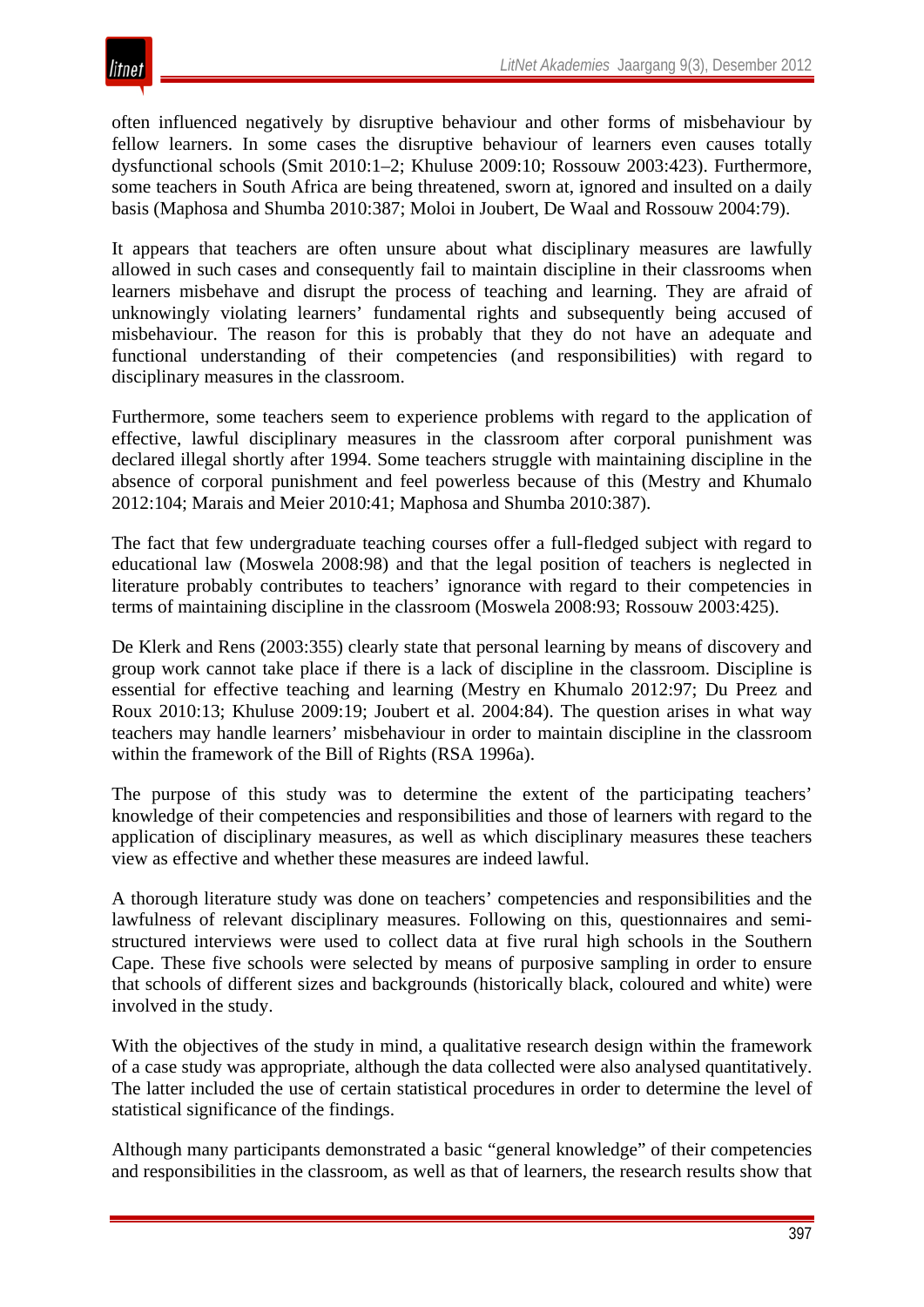the participants' understanding of the provisions of important acts and government notices is insufficient for handling problem situations with regard to discipline with confidence.

With this study I found that it is undoubtedly not sufficient merely to supply teachers with a copy of important documents such as the *Guidelines for the consideration of governing bodies in adopting a code of conduct for learners* (RSA 1998a) without explaining the contents, implications and practical application of such information to them. Except for the fact that a large number of participants had not taken the time to study such documents, a significant percentage of those who did study these documents did not find them of much value. These teachers failed to discover the usefulness and practical value of these documents on their own and therefore could not apply this to their classroom situations.

Provincial departments of education should not merely assume that teachers have the necessary functional knowledge of the relevant acts and related government notices with regard to the application of disciplinary measures.

The majority of training sessions provided to the participants in the past proved to be inadequate, as not all of these teachers were able to attend such sessions and also because those who did attend did not find them of sufficient practical value.

After such training workshops, teachers should feel empowered and equipped for effectively maintaining discipline in their classrooms and managing disruptive learners with more selfconfidence. For this reason the presenters of such information sessions or workshops should not only be experts of the legal aspects with regard to maintaining discipline, they should also be familiar with the problems that teachers experience on a daily basis. The presenters should, therefore, preferably be teachers who have taught at similar schools within the past few years.

In short, there is undoubtedly a need for information sessions and/or workshops that do not only convey information on a theoretical level but apply the provisions of relevant legal sources and the principles of effective classroom management in a practical and functional way to teachers' daily classroom situations. The practical application of such provisions and principles appear to have been the main cause of the participants' problems.

Therefore I suggested disciplinary measures that are in accordance with the provisions of the Constitution of the Republic of South Africa (RSA 1996a) and the South African School's Act (RSA 1996b) in this article.

In all cases it is important to remember that disciplinary measures should be in relation to a learner's misbehaviour, and that teachers should act in a consistent manner when it comes to disciplinary measures. However, these measures may become more severe with repeated transgressions. They should, therefore, be graded in order to provide for this, with suspension, and ultimately expulsion, as a last resort.

Examples of acceptable disciplinary measures include: an admonitory look; an oral warning or a written reprimand by a teacher or principal in the case of less severe transgressions; extra work in one or more subjects; extra school work during breaks or after school which will contribute to the learner's progress at school and the improvement of the school environment, and which will be done under supervision (detention); assigning tasks that will help the victim, tasks that will improve the school environment, such as garden work or administrative tasks; affordable compensation which was agreed upon; the replacement of damaged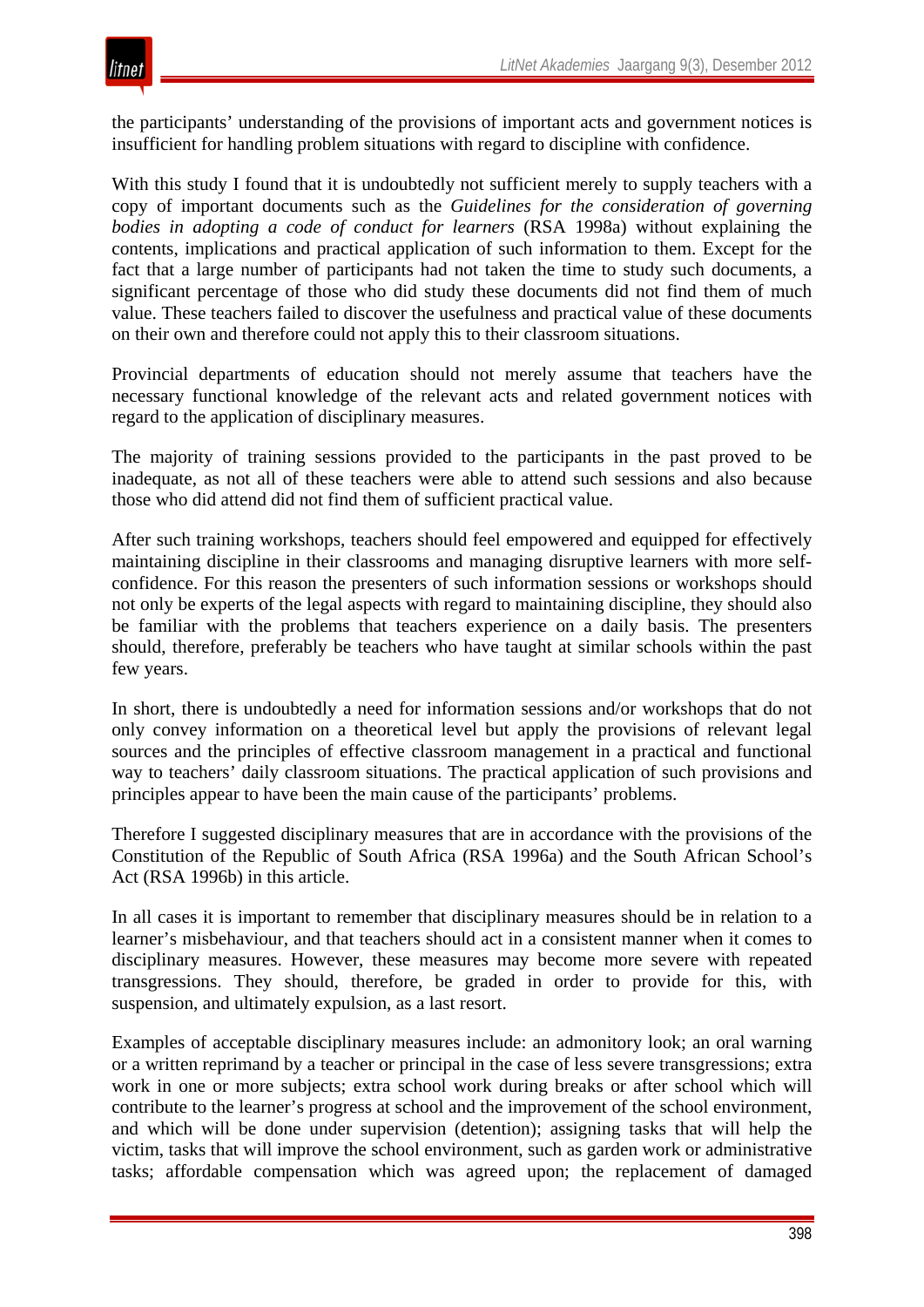

property; taking away privileges and/or suspension from certain school activities; the limitation of classroom privileges; a conversation with the learner's parents/guardian in order to try and find a solution to the problem; and others.

The basic principle is that all forms of disciplinary measures should be in line with learners' rights. Disciplinary measures that are not in accordance with the requirements, principles and objectives of the Constitution (RSA 1996a) and the South African Schools Act (RSA 1996b) are prohibited (Roos 2003:496).

**Keywords:** disciplinary measures; educators' powers; educators' responsibilities; learners' rights; learners' responsibilities; corporal punishment

# **1. Inleiding**

Die regte van leerders word sedert die totstandkoming van die demokrasie in Suid-Afrika dikwels oorbeklemtoon. Dit lei daartoe dat baie leerders oorbewus is van hulle regte, maar min verantwoordelikheid openbaar om hulle verpligtinge na te kom. Probleme wat met hierdie oorbeklemtoning van leerderregte gepaard gaan, is 'n "gee-nie-om-nie"-houding, 'n gebrek aan insig in hulle eie rol in die leerproses en toenemende dissiplinêre probleme in die klaskamer (Rossouw 2003:413). Die betrokkenheid van jeugdiges in die apartheidstryd wat in 1994 geëindig het, het verder veroorsaak dat hulle 'n arrogansie ontwikkel het teenoor volwassenes – ouers én opvoeders. Hierdie arrogansie onder leerders is nog in 'n groot mate sigbaar in ons samelewing, al is apartheid iets van die verlede (Maphosa en Shumba 2010:387, 391; Rossouw 2003:413).

Volgens navorsing deur Mestry en Khumalo (2012:98) en Moloi (in Rossouw 2003:414) word die onderrig- en leerproses en die veiligheid van leerders dikwels negatief beïnvloed deur steurende gedrag of ander vorme van wangedrag deur medeleerders. In sommige skole veroorsaak ontwrigtende leerdergedrag selfs totaal disfunksionele skole (Smit 2010:1–2; Khuluse 2009:10; Rossouw 2003:423).

Sommige opvoeders in Suid-Afrika word daagliks deur leerders gedreig, gevloek, geïgnoreer en beledig (Maphosa en Shumba 2010:387; Moloi in Joubert, De Waal en Rossouw 2004:79). Hierdie opvoeders is dikwels onseker oor watter dissiplinêre maatreëls in sulke gevalle regtens toelaatbaar is. Volgens Beckmann en Joubert (in Oosthuizen, Rossouw en De Wet 2004:50) het die meeste opvoeders "net 'n vae, algemene begrip van menseregte en verpligtinge". Dit het tot gevolg dat hulle die vrees het dat hulle tydens die toepassing van dissiplinêre maatreëls onwetend op 'n onregmatige wyse inbreuk sal maak op leerders se fundamentele regte en dan vir wangedrag aangekla sal word (Moswela 2008:93; Rossouw 2003:425). Dit is moontlik as gevolg hiervan dat baie opvoeders nie daarin slaag om leerderwangedrag aan te spreek en dissipline in die klaskamer te handhaaf nie.

Verder ervaar sommige opvoeders skynbaar probleme met die toepassing van doeltreffende, regmatige dissiplinêre maatreëls in die klaskamer nadat lyfstraf kort ná 1994 onwettig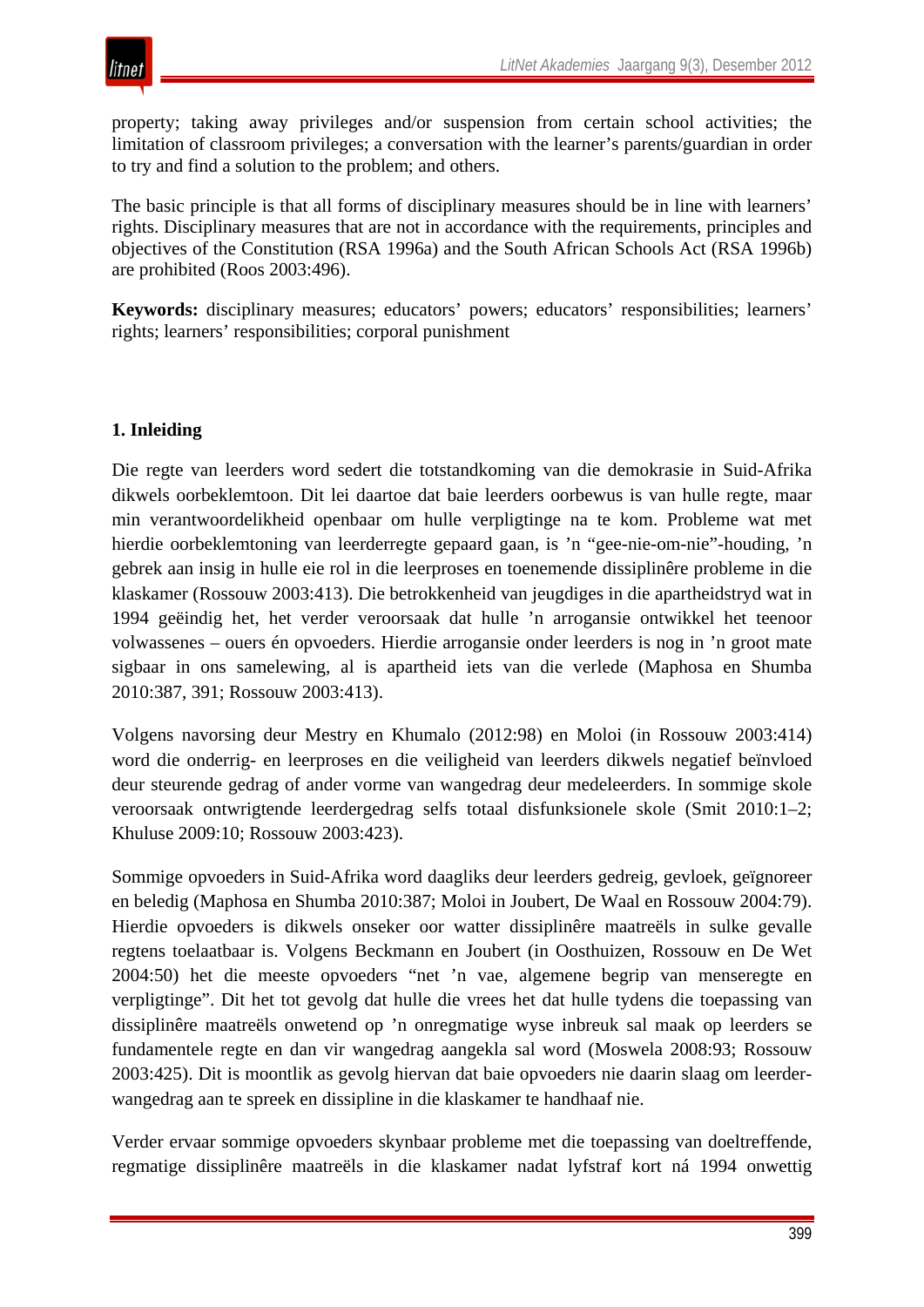verklaar is. Sommige opvoeders sukkel om dissipline te handhaaf in die afwesigheid van lyfstraf en voel ontmagtig daarsonder (Mestry en Khumalo 2012:104; Marais en Meier 2010:41; Maphosa en Shumba 2010:387).

Die feit dat min voorgraadse onderwyskursusse 'n volwaardige vak met betrekking tot onderwysreg aanbied (Moswela 2008:98) en dat die regsposisie van opvoeders in die literatuur verwaarloos word, dra waarskynlik by tot opvoeders se oningeligtheid oor hulle bevoegdhede ten opsigte van die handhawing van dissipline in die klaskamer (Moswela 2008:93; Rossouw 2003:425).

De Klerk en Rens (2003:355) stel dit duidelik dat persoonlike leer deur ontdekking en groepwerk nie kan plaasvind indien daar 'n gebrek aan dissipline in die klaskamer is nie. Dissipline is noodsaaklik vir effektiewe onderrig en leer (Mestry en Khumalo 2012:97; Du Preez en Roux 2010:13; Khuluse 2009:19; Joubert e.a. 2004:84). Die vraag ontstaan op watter wyse opvoeders binne die raamwerk van die Handves van Regte (RSA 1996a) leerderwangedrag kan (of liewer *mag*) hanteer om dissipline in die klaskamer te handhaaf.

Rossouw (2003:425) noem in hierdie verband die dilemma waarin opvoeders hulle bevind wanneer hulle leerders wat voortdurend die klas ontwrig, vir die duur van die les buite die klas wil laat staan. Hierdie leerders het – net soos die res van die klas – die grondwetlike reg op onderwys. As hulle uitgestuur word, ontneem die opvoeder hulle tydelik van hulle reg op onderwys sodat die res van die klas sonder steurnis of onderbrekings onderrig kan ontvang.

Maar mág sulke leerders enigsins van hulle reg op onderwys ontneem word?

Hierdie studie het ten doel om te bepaal:

- 1. wat die omvang van 'n bepaalde groep opvoeders se kennis van hulle bevoegdhede en verantwoordelikhede en dié van leerders is ten opsigte van die toepassing van dissiplinêre maatreëls (sien 3.1 en 3.2) en
- 2. watter dissiplinêre maatreëls hierdie opvoeders as doeltreffend beskou, en of hierdie maatreëls regmatig is (sien 3.4 en 3.5).

Subdoelstellings is vir doelstelling (1) hier bo gestel om seker te maak dat hierdie doelstelling voldoende aangespreek word deur te bepaal:

- 1a) hoeveel deelnemende opvoeders toepaslike regsbronne geraadpleeg het om meer oor hulle bevoegdhede ten opsigte van die toepassing van dissiplinêre maatreëls uit te vind, en of hulle praktiese waarde daaruit geput het (sien 3.3) en
- 1b) aan hoeveel deelnemende opvoeders die inhoud van toepaslike regsbronne met betrekking tot hulle bevoegdhede tydens die toepassing van dissiplinêre maatreëls verduidelik is, en of hulle praktiese waarde daaruit geput het (sien 3.3).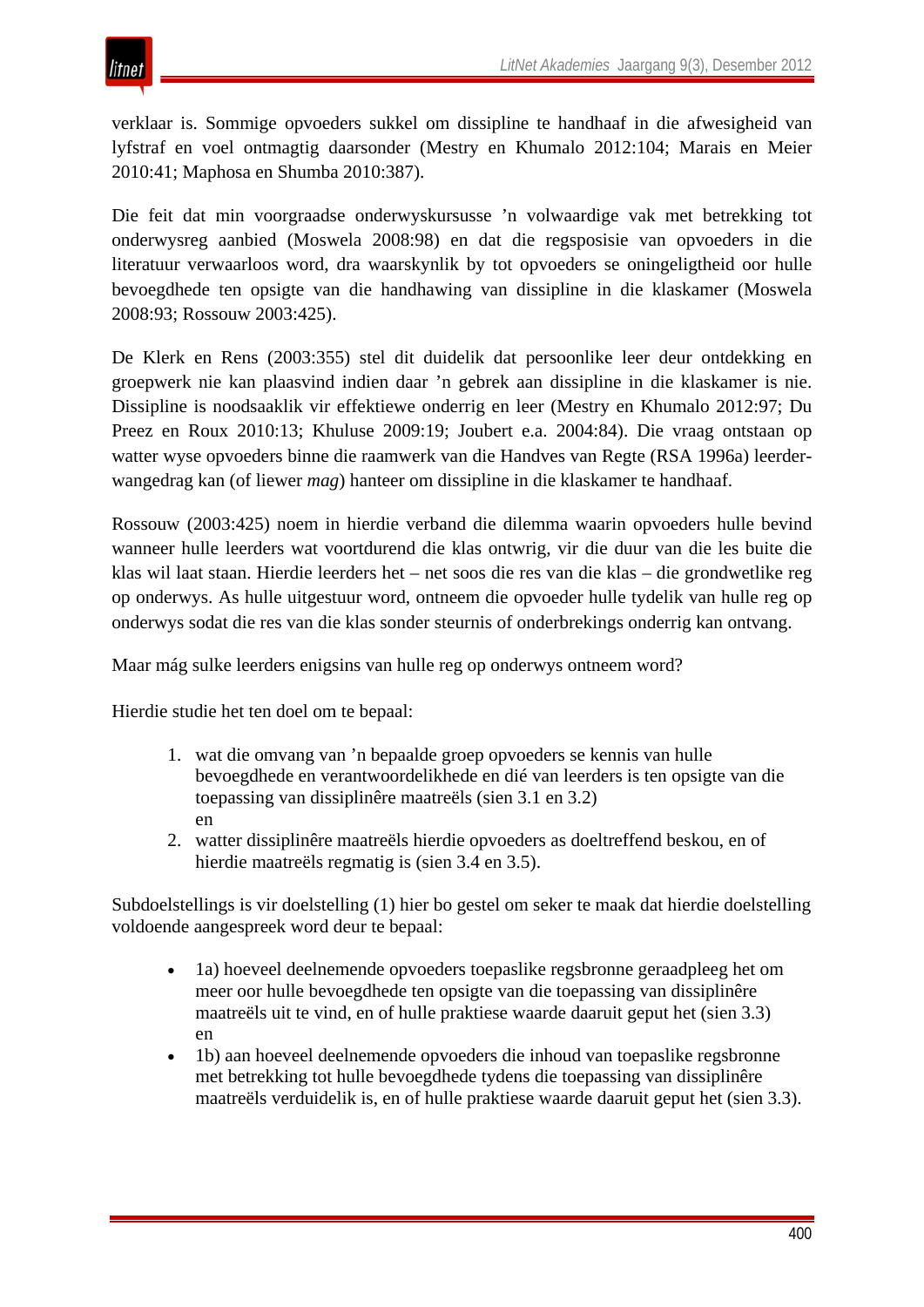# **2. Metodologiese beskrywing**

## *2.1 Navorsingsontwerp*

Ek het gepoog om die doelstellings van die ondersoek deur die versameling van inligting by vyf hoërskole te bereik. Met die oog op hierdie doelstellings is 'n kwalitatiewe navorsingsontwerp binne die raamwerk van 'n gevallestudie toepaslik, hoewel die data wat versamel is, ook kwantitatief ontleed is. Laasgenoemde het behels dat sekere statistiese prosedures gebruik is om die vlak van statistiese betekenisvolheid van die bevindinge te bepaal (sien 2.2.3 hier onder). Hierdie tipe triangulasie (om te kontroleer in watter mate afleidings wat op kwalitatiewe bronne gebaseer is, deur 'n kwantitatiewe perspektief ondersteun word) verminder die kans op toevallige verbande tussen veranderlikes en sistematiese vooroordeel (Maree 2007:39).

Subjektiewe data is versamel deurdat die deelnemende opvoeders gevra is om vraelyste te voltooi waarin hulle hulle eie menings oor hulle dissiplinêre bevoegdhede in die klaskamer en die praktiese toepassing van dissiplinêre maatreëls moes verskaf. (Hierdie vraelys word as Bylae A aan die einde van die artikel aangeheg.)

Die inligting wat met hierdie vraelyste versamel is, was egter nie voldoende om die nodige gevolgtrekkings daaruit te maak nie; daarom is besluit om 'n verdere dataversamelingsmetode, naamlik semigestruktureerde onderhoude, te gebruik om die inligting wat met die vraelyste versamel is, te verifieer en sodoende te verseker dat voldoende data vir die ondersoek versamel word. Die semigestruktureerde aard van die onderhoude wat gevoer is, het verseker dat ek 'n maksimale hoeveelheid data met hierdie metode kon versamel, aangesien deelnemers die geleentheid gehad het om hulle mening vrylik te gee terwyl ek die onderhoud steeds deur bepaalde vrae kon rig.

# *2.2 Navorsingsmetode*

## *2.2.1 Steekproefneming*

Daar is in hierdie ondersoek van doelbewuste steekproefneming gebruik gemaak, deurdat die opvoeders van vyf voorafbepaalde plattelandse hoërskole in die Suid-Kaap vir die steekproef gebruik is.

Doelbewuste steekproefneming sou verseker dat skole van verskillende groottes en agtergronde (histories swart, bruin en wit) by die studie betrek word. Daar is dus vooraf bepaal watter vyf hoërskole vir die gevallestudie gebruik sou word. Ek het vraelyste aan al die opvoeders in die betrokke skole verskaf, omdat dit moeilik sou gewees het om 'n verteenwoordigende steekproef bestaande uit slegs 'n gedeelte van die opvoeders in elke skool te verkry, veral in die kleiner skole.

Aangesien ek onnodige eksterne veranderlikes wou uitskakel, het ek besluit om nie die prinsipale van die vyf skole by die steekproef in te sluit nie. Die skoolhoof is in 'n hoër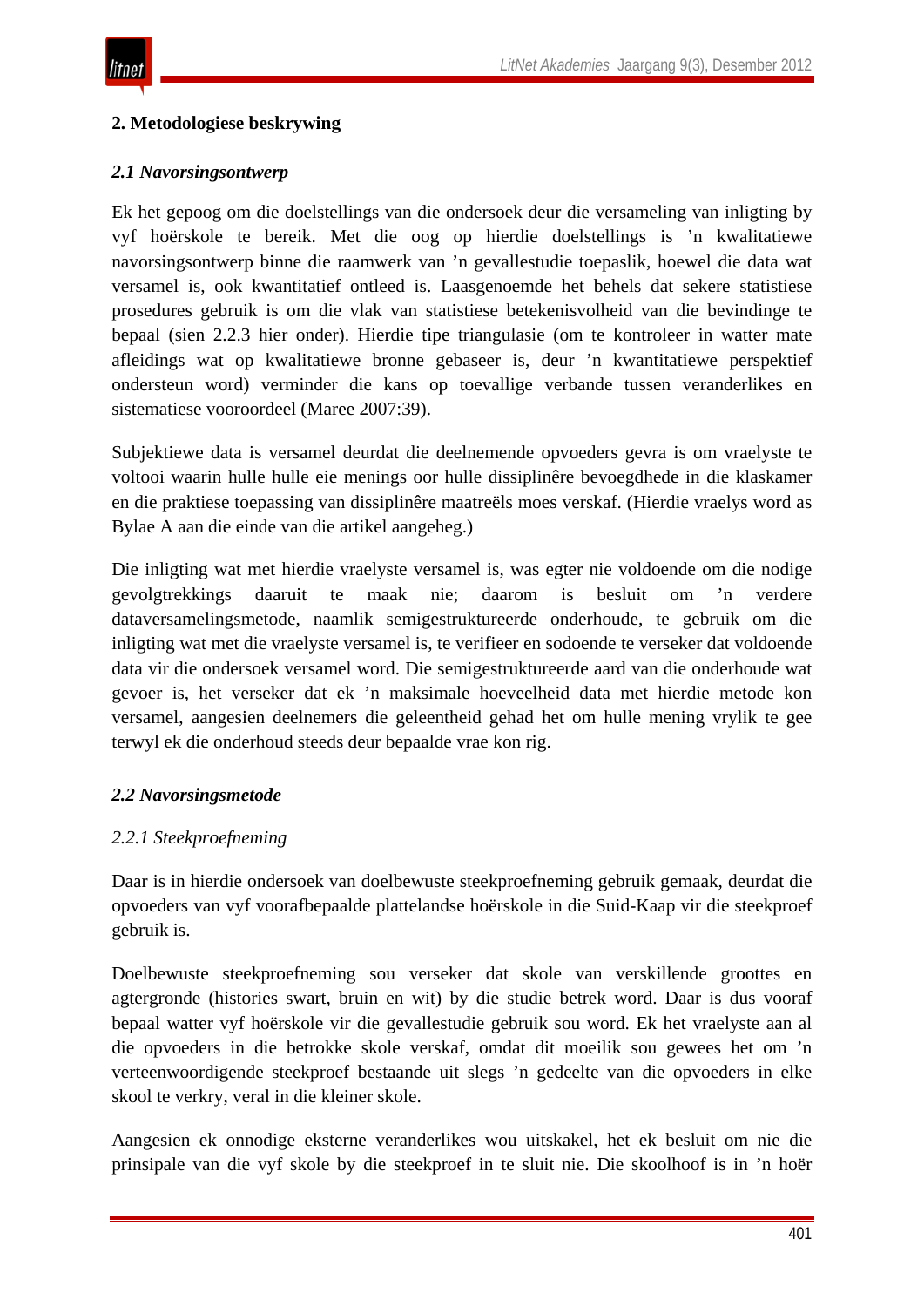gesagsposisie as die gewone opvoeders en ervaar waarskynlik as gevolg daarvan heelwat minder dissiplinêre probleme in die klaskamer as hulle. Verder kan 'n skoolhoof en 'n gewone opvoeder se daaglikse werksdag nie met mekaar vergelyk word nie, aangesien slegs 'n klein gedeelte van eersgenoemde se dag deur onderrig in beslag geneem word, terwyl gewone opvoeders vir die duur van hulle werksdag verantwoordelik is vir die bestuur van hulle klaskamers, die reël van onderrigleergebeure en die handhawing van klaskamerdissipline.

Die skole wat vir die steekproef gekies is, het, soos reeds vermeld, verskillende historiese agtergronde: hoërskole A, B en C is histories wit skole wat tans in 'n meerdere of mindere mate 'n multikulturele samestelling het (sien tabel 3). Hoërskool D is in 'n swart woongebied geleë en bestaan slegs uit Xhosa-leerders, terwyl Hoërskool E 'n histories bruin skool is wat steeds hoofsaaklik uit bruin leerders bestaan.

Hoërskole A, D en E het elk meer as 1 000 leerders en is in relatief groot plattelandse dorpe geleë. Hoërskole B en C is kleiner skole wat uit 'n hoër- en 'n laerskoolafdeling bestaan en in klein dorpies geleë is. Die data wat in die meegaande tabelle aangebied word, het slegs betrekking op die hoërskoolafdelings van hierdie skole.

|             | Naam van skool Getal opvoeders % manlike |           | $\%$ vroulike | <b>Getal leerders</b> |
|-------------|------------------------------------------|-----------|---------------|-----------------------|
|             |                                          | opvoeders | opvoeders     |                       |
| Hoërskool A | 56                                       | 51,8%     | 48,2%         | 1702                  |
| Hoërskool B | 10                                       | 40%       | 60%           | 250                   |
| Hoërskool C |                                          | 42,9%     | $ 57,1\%$     | 184                   |
| Hoërskool D | 35                                       | 54,3%     | 45,7%         | 1 1 2 5               |
| Hoërskool E | 33                                       | 51,5%     | 48,5          | 1 0 0 8               |

**Tabel 1. Besonderhede oor opvoeders en leerders in die geselekteerde skole**

Elkeen van die 141 opvoeders in hierdie skole het 'n vraelys ontvang en 111 voltooide vraelyste is terugontvang, wat 'n goeie respons is.

## **Tabel 2. Besonderhede oor deelnemers**

| Naam van<br>skool | Getal<br>deelnemers | % manlike<br>deelnemers | $\%$ vroulike<br>deelnemers | Gem.<br>ouderdom | Gem. getal jare<br>$ $ ondervinding in<br>onderwys |
|-------------------|---------------------|-------------------------|-----------------------------|------------------|----------------------------------------------------|
| Hoërskool A 48    |                     | 50%                     | 50%                         | $36-40$          | 14,7                                               |
| Hoërskool B       | 10                  | 50%                     | 50%                         | $ 46-50 $        | 23,4                                               |
| Hoërskool C   6   |                     | 33,3%                   | 66,7%                       | $ 46-50 $        | 18,5                                               |
| Hoërskool D       | <b>28</b>           | 57,1%                   | 42,9%                       | $ 36-40$         | 11,1                                               |
| Hoërskool E       | 19                  | 31,6%                   | 68,4%                       | $ 41 - 45 $      | 19,6                                               |

## **Tabel 3. Rassamestelling van leerders**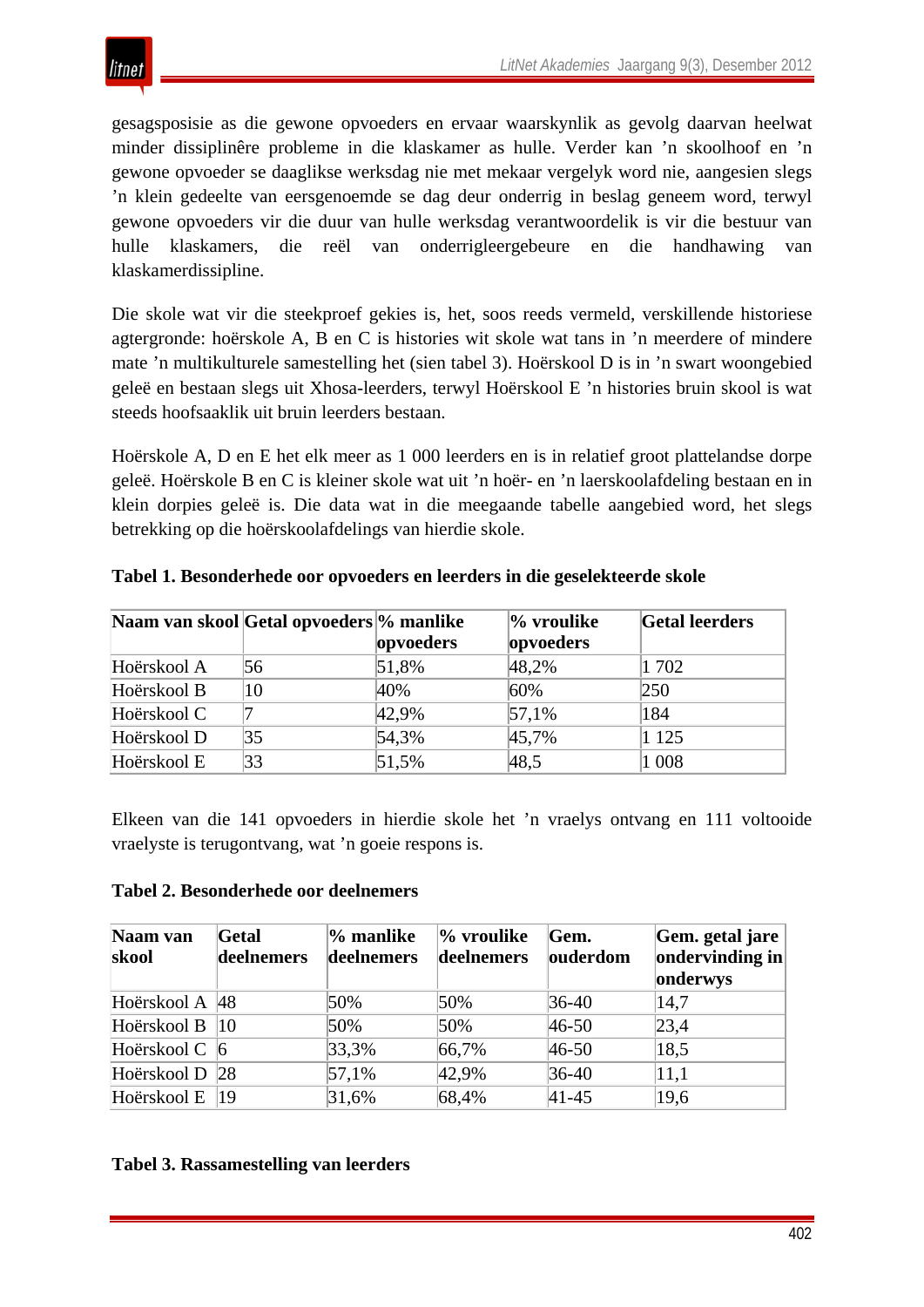

| Naam van skool | % swart leerders | $\%$ bruin leerders | $\%$ wit leerders |
|----------------|------------------|---------------------|-------------------|
| Hoërskool A    | 2%               | 17%                 | 81%               |
| Hoërskool B    |                  | 75%                 | 25%               |
| Hoërskool C    | 8,1%             | 90,8%               | 1.1%              |
| Hoërskool D    | 100%             |                     |                   |
| Hoërskool E    | 1,5%             | 98,4%               | 0,1%              |

# *2.2.2 Dataversameling*

Daar is besluit om gestruktureerde vraelyste te gebruik om data te versamel, omdat meer opvoeders se insette op hierdie manier verkry kon word as wat byvoorbeeld met persoonlike onderhoude moontlik sou gewees het. Op hierdie manier kon die insette van al die opvoeders in 'n spesifieke skool binne 'n paar dae verkry word. Hierdie vraelyste het oop en geslote vrae bevat (sien Bylae A).

Die feit dat die vraelyste anoniem was, het verseker dat deelnemers eerlik kon antwoord, aangesien geen antwoord na 'n spesifieke deelnemer teruggevoer kan word nie. Aangesien anonimiteit egter nie verseker dat deelnemers noodwendig eerlik of akkuraat is in die beantwoording van vraelyste nie, was dit uiters belangrik dat deelnemers vooraf deeglik moes verstaan hoe belangrik dit was dat hulle eerlik moes wees.

Die betroubaarheid van die inhoud van die vraelys is bepaal deur 'n loodsondersoek te doen en die relevante literatuur vooraf te raadpleeg. Sewe opvoeders het die vraelys tydens die loodsfase voltooi, waarna bepaalde veranderinge daaraan aangebring is.

'n Nadeel van die gebruik van vraelyste is natuurlik dat deelnemers vrae na willekeur kan beantwoord en dalk belangrike vrae onbeantwoord kan laat. Die betreklik groot getal deelnemers (111 opvoeders) behoort egter hiervoor te vergoed.

'n Ander tekortkoming van vraelyste is dat dit nie ruimte laat vir verdere spontane kommentaar deur deelnemers nie, soos wat die geval sou wees tydens byvoorbeeld semigestruktureerde onderhoude of fokusgroepsessies. Die feit dat die vraelyste met enkele individuele onderhoude opgevolg is, vergoed egter wel in 'n mate vir hierdie tekortkoming. Verder het die voordele wat die gebruik van vraelyste ingehou het, oor die algemeen swaarder geweeg as die tekortkominge daarvan.

Die vraelyste was in Afrikaans en Engels beskikbaar. Die vertaling van die vrae is uiters noukeurig gedoen om te verseker dat sommige vrae nie in die een taal 'n spesifieke insinuasie of nuanse impliseer wat nie in die ander taal teenwoordig is nie. 'n Professionele vertaler het hierdie taak verrig.

Wat die individuele onderhoude betref, is twee opvoeders van elke skool deur middel van doelbewuste steekproefneming gekies en semigestruktureerde onderhoude is ná skoolure met hulle gevoer.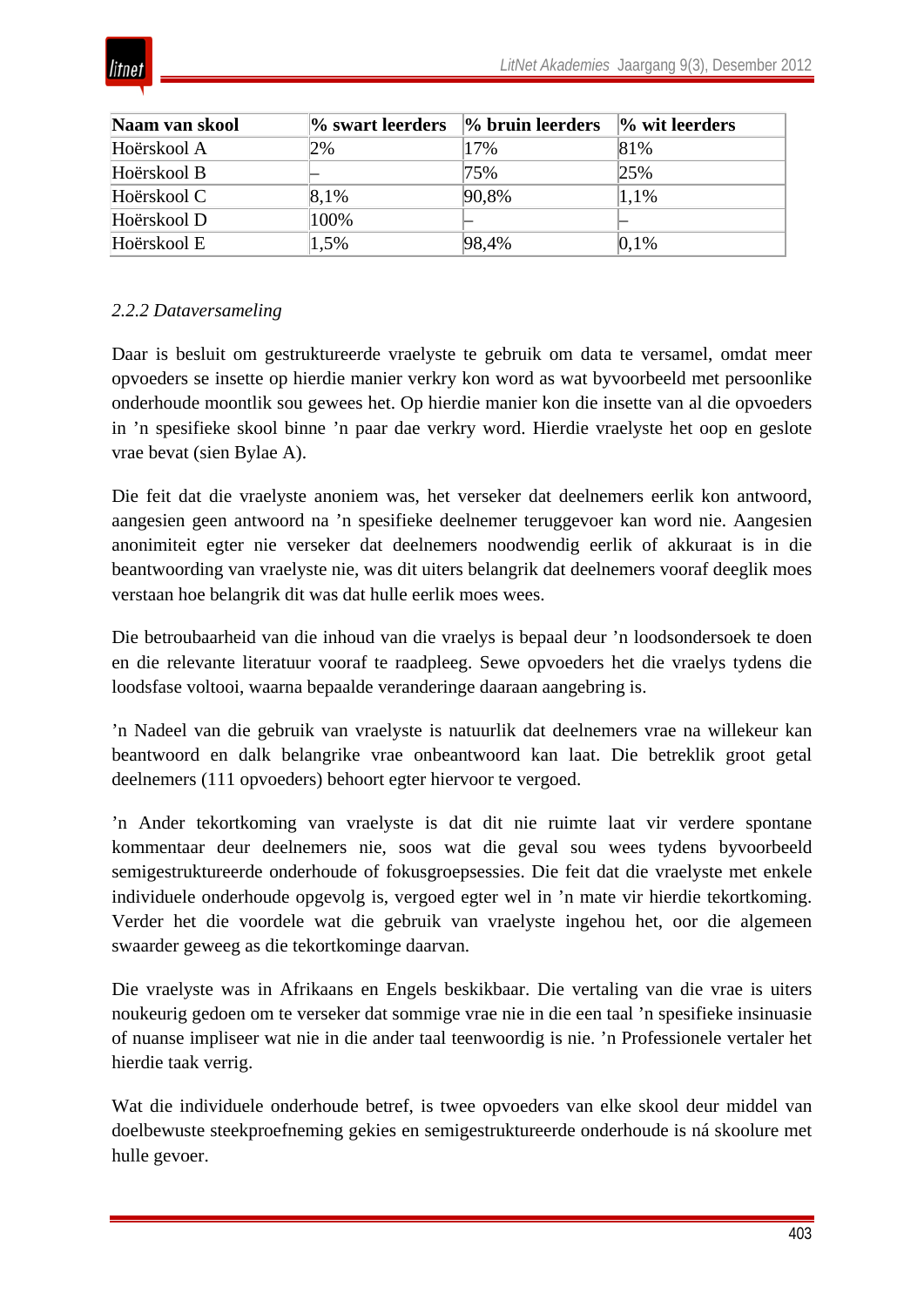

Omdat ek as gevolg van vorige onderwyservarings by die genoemde vyf skole die opvoeders in 'n redelike mate geken het, het ek geweet watter opvoeders die beste kandidate vir die onderhoude sou wees. Die volgende kriteria is gebruik om te bepaal wie vir die onderhoude gekies sou word:

- Een van die twee deelnemers by elke skool moes langer as tien jaar in die onderwys wees, en die ander een minder as tien jaar.
- Albei opvoeders moes die tipe persoonlikheid hê dat hulle vrylik oor hulle ervaring in die klaskamer sou praat, sodat hulle die nodige inligting kon verskaf.
- Albei opvoeders moes bekend wees as redelike persone wat betreklik objektief oor situasies in die klaskamer sou kon praat.

Tydens hierdie onderhoude is deelnemers se menings oor die volgende kwessies verkry:

- Wat presies is opvoeders se bevoegdhede in die klaskamer, veral ten opsigte van die handhawing van dissipline? Watter dissiplinêre maatreëls mag opvoeders (volgens die deelnemers) in die klaskamer toepas?
- Strook die dissiplinêre maatreëls wat tydens die onderhoud genoem is, volgens die deelnemer met wat in die Handves van Regte bepaal word ten opsigte van leerderregte? Watter invloed het leerderregte op die praktiese toepassing van dissiplinêre maatreëls in die klaskamer?

(Sien Bylae B vir die lys vrae wat tydens elke onderhoud aan die betrokke deelnemer gestel is.)

Onderhoude is (met die toestemming van die deelnemers) op band opgeneem en getranskribeer, sodat daar verseker kon word dat geen inligting verlore sou gaan nie.

# *2.2.3 Data-ontleding*

Die inhoud van die vraelyste en die data wat met onderhoude verkry is, is noukeurig en doelgerig ontleed, aangesien daar gepoog is om inligting te verkry om die twee doelstellings van die navorsingstudie aan te spreek: (i) die deelnemende opvoeders se kennis van hulle bevoegdhede en verantwoordelikhede ten opsigte van die toepassing van dissiplinêre maatreëls in die klaskamer (doelstelling 1); (ii) hulle kennis van leerders se regte en verantwoordelikhede in die klaskamer (doelstelling 1); en (iii) hulle beskouing van dissiplinêre maatreëls in die klaskamer (doelstelling 2). Sodoende kon daar bepaal word watter dissiplinêre maatreëls die deelnemende opvoeders in die klaskamer toepas.

Die navorsingsmetode wat tydens die verwerking van die versamelde data gebruik is, is dus inhoudsontleding. Deelnemers se kommentaar in elk van bogenoemde areas is deeglik en sistematies ondersoek en ontleed om bepaalde tendense of patrone te identifiseer. Die data is dan verder ontleed met inagneming van bestaande literatuur en eie ervaring om sodoende afleidings daaruit te kon maak.

Die doel van die studie was nie om die resultate na 'n groter bevolking (byvoorbeeld opvoeders in Suid-Afrika) te veralgemeen nie, maar eerder om te begryp hoeveel kennis en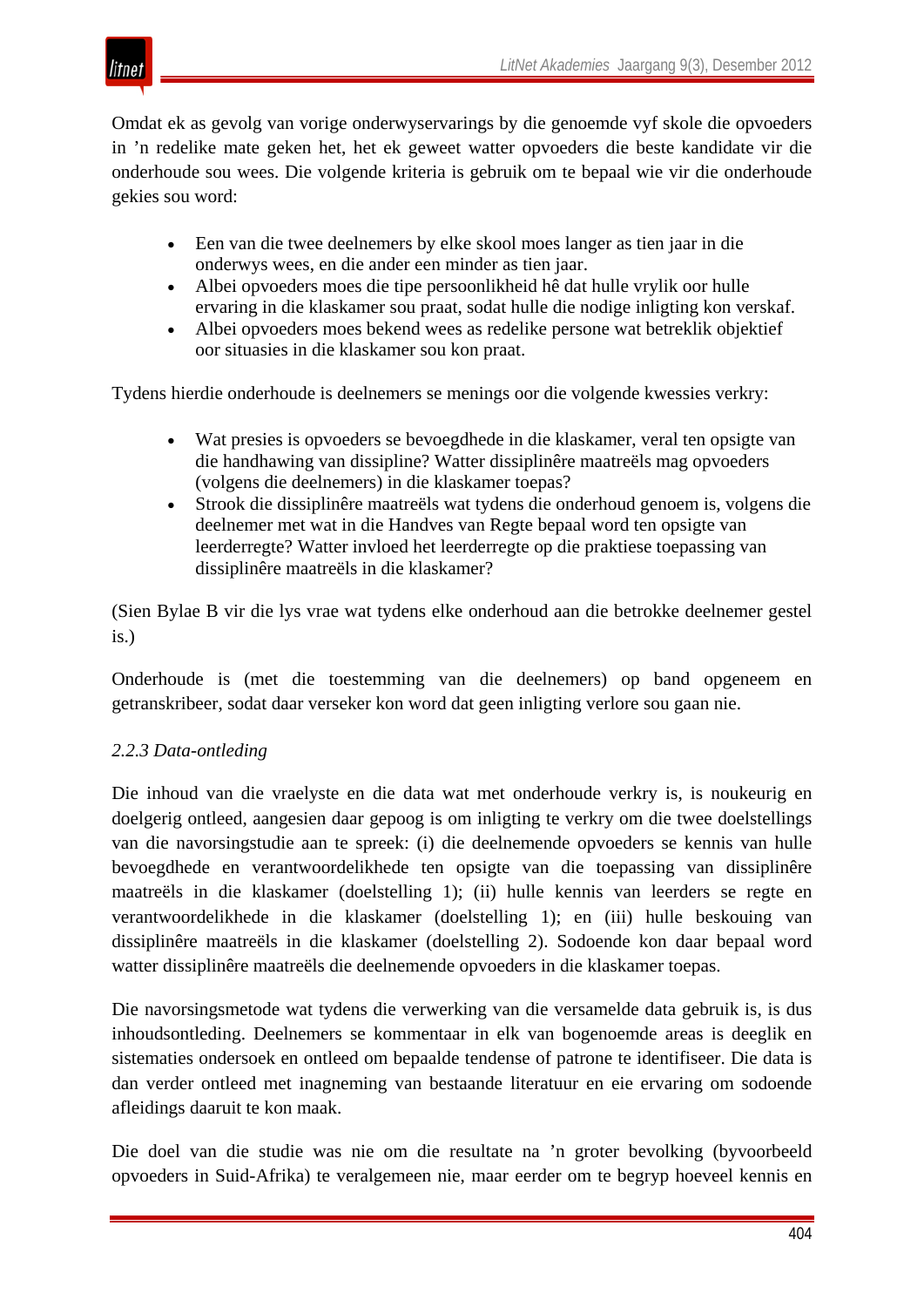

insig hoërskoolopvoeders by die geselekteerde skole in die Suid-Kaap het met betrekking tot die uitoefening van hulle dissiplinêre bevoegdhede om dissiplinêre maatreëls toe te pas, en om dan praktiese aanbevelings te maak oor byvoorbeeld watter dissiplinêre maatreëls regmatig is en terselfdertyd steeds verseker dat leerderregte gerespekteer word.

Nadat bogemiddeld goeie terugvoer op die vraelys ontvang is (78%), het ek besluit om die vraelys ook kwantitatief te interpreteer en te ontleed deur die opstel van 'n indeks en deur gebruik te maak van kruistabulering met die Kruskal-Wallis-, ANOVA-, Mann-Whitney- en Chi-kwadraattoetse. Dit het my nie net in staat gestel om meer data uit die vraelyste te onttrek nie, maar ook om 'n verhouding tussen bepaalde veranderlikes wat nie deur kwalitatiewe inhoudsontleding duidelik geblyk het nie, bloot te lê. Omdat kruistabulering egter net 'n beskrywingstegniek is, moes die Chi-kwadraattoets gedoen word ten einde te bewys dat daar statisties 'n merkwaardige verhouding tussen twee spesifieke veranderlikes is (Kruger et al. 2005:239). 'n Statistiese-beduidendheidspeil van 5% (p<0,05) is gebruik.

Let daarop dat aangesien hierdie studie 'n kwalitatiewe studie is, ek deurgaans na die opvoeders wat aan die studie deelgeneem het, as "deelnemers" verwys en nie na "respondente" oorgeslaan het waar data kwantitatief ontleed is nie.

Vraelyste waarin sommige vrae onbeantwoord gelaat is, is steeds gebruik, aangesien die antwoorde op ander vrae wel van waarde kon wees. Onbeantwoorde vrae is egter vanselfsprekend in gedagte gehou by die bepaling van die frekwensie van 'n spesifieke fenomeen wat met daardie vraag ondersoek is.

## **3. Bespreking van navorsingsresultate**

Die data wat deur middel van die vraelyste versamel is aangaande bepaalde aspekte van opvoederbevoegdhede en die toepassing van dissiplinêre maatreëls in die klaskamer, word vervolgens aangebied.

## *3.1 Deelnemers se kennis van hulle bevoegdhede en verantwoordelikhede ten opsigte van die toepassing van dissiplinêre maatreëls (doelstelling 1)*

## *3.1.1 Deelnemers se kennis van hulle bevoegdhede ten opsigte van die toepassing van dissiplinêre maatreëls*

Die volgende indeks is gebruik om die kwantitatiewe interpretasie van hierdie data moontlik te maak: Waar deelnemers "3" of "4" gemerk het, is dit beskou as 'n aanduiding dat hulle kennis het van die spesifieke bevoegdhede en waar "1" of "2" gemerk is, is dit beskou as 'n aanduiding dat kennis ontbreek.

*(a) Weiering van toegang tot die klaskamer wanneer 'n leerder 10 minute laat is vir 'n lesperiode en die uitstuur van 'n leerder wat die klas ontwrig*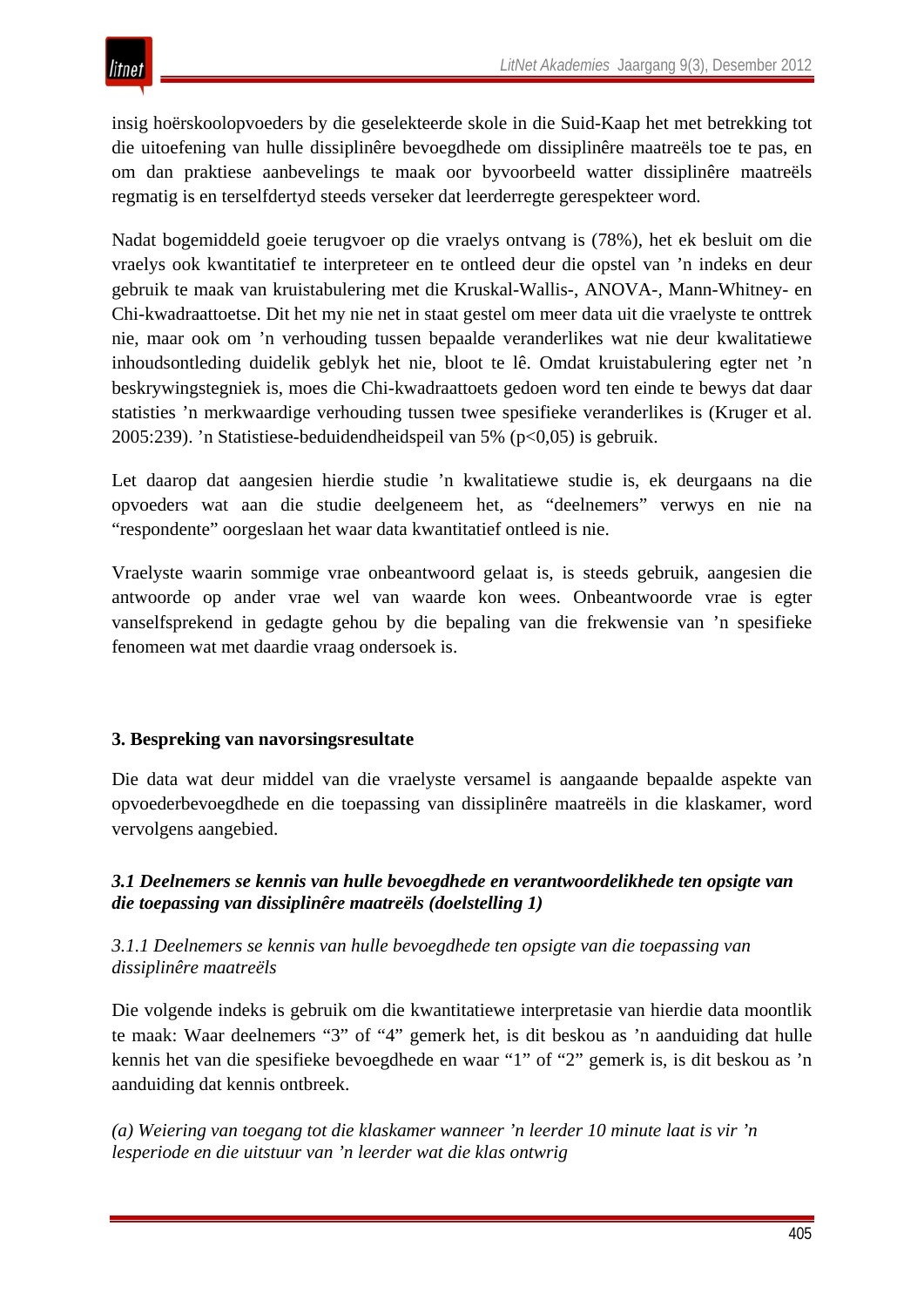Hoewel die twee kwessies wat vervolgens bespreek gaan word, afsonderlik beskou is in die vraelys en tydens die data-ontleding, sal dit in hierdie afdeling as 'n eenheid bespreek word, aangesien dit op soortgelyke beginsels steun.

Die resultate toon dat 65,8% van die deelnemers van mening is dat hulle die bevoegdheid het om 'n leerder wat 10 minute laat is vir 'n lesperiode, toegang tot die klaskamer te belet. Die oorgrote meerderheid (83,8%) van die deelnemers is ook van mening dat hulle die bevoegdheid het om leerders wat die klas ontwrig en dus inbreuk maak op die res van die leerders se reg om te leer, uit die klaskamer te stuur wanneer dit regtig nodig is. (Die ouderdom van die deelnemers het nie 'n betekenisvolle rol in hulle kennis oor hierdie bevoegdheid gespeel nie.)

Die semigestruktureerde onderhoude het bevestig dat die meerderheid deelnemers (sewe uit die tien) voel dat hulle die bevoegdheid het om leerders wat die klas ontwrig en dus inbreuk maak op die res van die leerders se reg om te leer, uit die klaskamer te stuur wanneer dit regtig nodig is.

Volgens sommige bronne (Roos 2003:496; Van der Bank 2000:313; SAOU 2006b) het opvoeders wel die bevoegdheid om leerders in gevalle soos hier bo beskryf uit die klaskamer te stuur sodat hulle die les vanuit die gang net buite die klaskamer kan volg. Leerders kan ook na 'n sogenaamde afkoelkamer gestuur word om te verseker dat die opvoeder en die res van die leerders sonder verdere ontwrigtings met die les kan voortgaan (SAOU 2006b).

Hierdie kwessie is egter nie so eenvoudig nie, aangesien aspekte soos die veiligheid van leerders wat buite die klaskamer gelaat word en hulle reg om onderrig te ontvang en te leer ten spyte van hulle gedrag, in ag geneem moet word. Dit is nie maklik om te bewys dat die ontneming van onderrig in die beste belang van enige leerder (artikel 28) is nie. Ek is gevolglik van mening dat hoewel tydelike uitsetting uit die klaskamer wel deur die SAOU as 'n regmatige dissiplinêre maatreël beskou word, ander maatreëls wat minder beperkend op die leerder se reg tot onderwys sal inwerk, by voorkeur gebruik moet word. Voorbeelde hiervan is detensie met ekstra skoolwerk en/of 'n vergadering met die leerder se ouers. In uiterste gevalle, waar 'n leerder die klas voortdurend versteur en geen ander dissiplinêre maatreël werk nie, is uitsetting wel 'n opsie. Die omstandighede van elke geval sal egter die regverdigbaarheid al dan nie van die beperking van die leerder se reg op onderwys beïnvloed.

Die navorsingsresultate toon dat 'n aantal deelnemers (weliswaar die minderheid) voel dat hulle leerders nie toegang tot die klaskamer mag weier of uit die klaskamer mag stuur nie, ten spyte daarvan dat hierdie leerders die onderrigleersituasie deur hulle laatkommery en/of wangedrag ontwrig. Daar kan moontlik aangeneem word dat hierdie opvoeders eerder dissiplinêre maatreëls toepas wat minder beperkend op die leerder se reg op onderwys sal inwerk.

*(b) Opvoeders se bevoegdheid om te eis dat hulle nie verhinder mag word in die uitvoering van hulle kontraktuele verpligtinge nie, ook wat die handhawing van dissipline betref*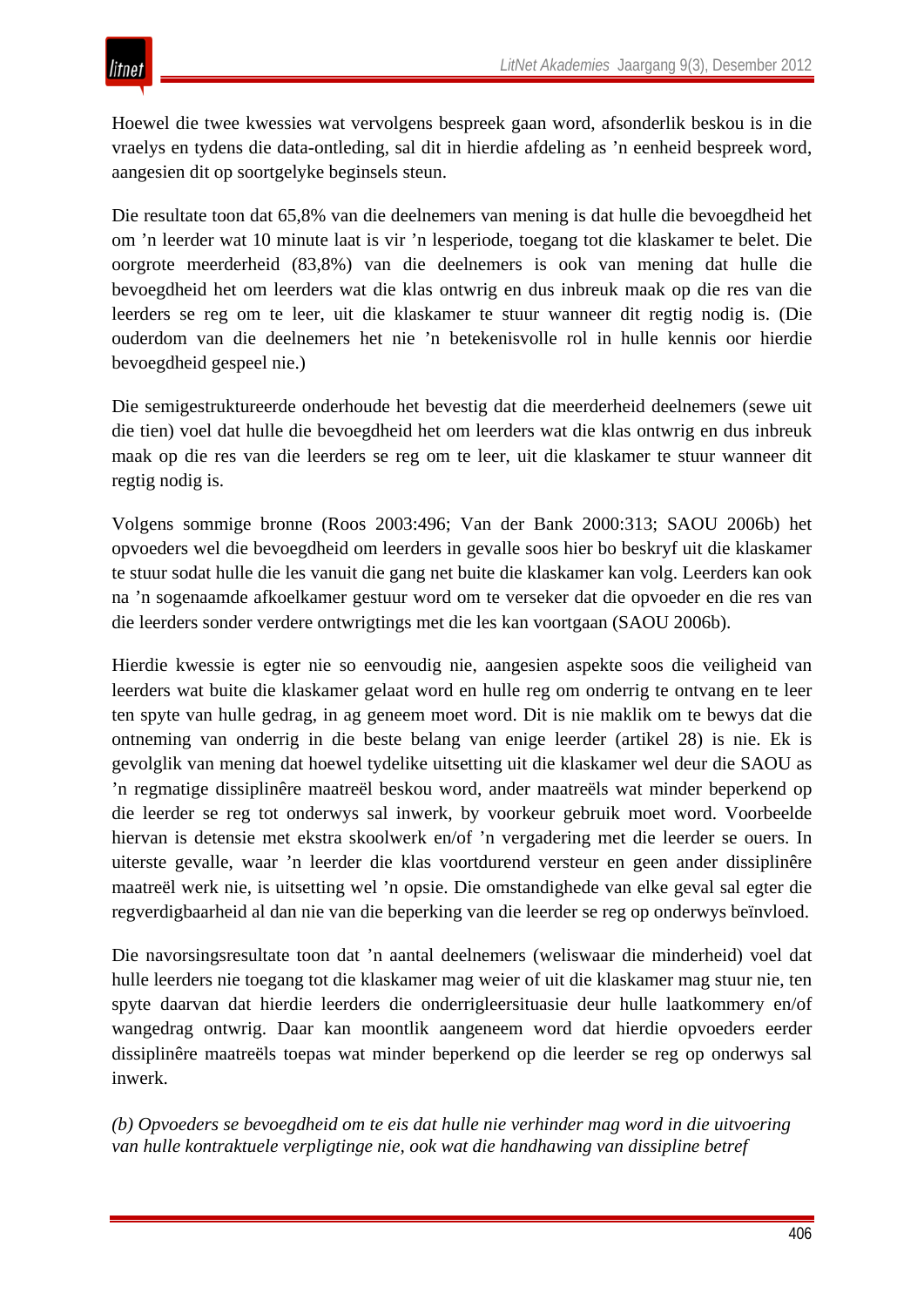Die ondersoekresultate toon dat 91% van die deelnemers kennis het van hulle bevoegdheid om te eis dat hulle nie verhinder mag word in die uitvoering van hulle kontraktuele verpligtinge nie, ook wat die handhawing van dissipline betref. Dit blyk dat dit veral effens ouer deelnemers is wat kennis dra van hierdie bevoegdheid, hoewel die verskil in ouderdom tussen dié wat kennis het en diegene wat onvoldoende kennis het, nie werklik beduidend is nie. Nege persent van die deelnemers dra nie voldoende kennis hiervan nie. Hoewel dit 'n klein persentasie is wat nie voldoende kennis van hierdie bevoegdheid het nie, is dit onrusbarend dat daar enigsins opvoeders is wat nie kennis hiervan dra nie.

Tog het slegs 54,1% van die deelnemers met sekerheid te kenne gegee dat opvoeders die bevoegdheid het om daarop aan te dring dat leerders wat hulle in die klaskamer wangedra, nie in die pad mag staan van hulle verantwoordelikheid om onderrig te gee nie. Hierdie data toon dus dat byna die helfte van die deelnemers nie 'n goeie kennis en begrip van die strekking van die Suid-Afrikaanse Skolewet<sup>2</sup> in hierdie verband het nie.

Hoewel die meeste van hierdie deelnemers instinktief weet dat hulle byvoorbeeld die bevoegdheid het om van leerders te verwag om redelike werkopdragte uit te voer en stil te bly terwyl hulle werk verduidelik, het hulle nie voldoende kennis om hierdie sienings aan die hand van relevante wette te regverdig of te staaf nie. Opvoeders wat nie besef dat hulle die bevoegdheid het om daarop aan te dring dat leerders hulle nie mag verhinder in die uitvoering van hulle daaglikse pligte nie, byvoorbeeld om onderrig te gee en dissipline te handhaaf, sal waarskynlik huiwerig wees om dissiplinêre maatreëls toe te pas vir sogenaamde "geringe" oortredings of steurnisse. Wanneer leerders egter besef dat hulle nie vir geringe oortredings gestraf word nie, sal hulle voortgaan om op 'n meer gereelde basis, en ook in 'n ernstiger mate, reëls te oortree. Dit sal 'n negatiewe kringloop tot gevolg hê en die dissipline in die klaskamer sal daaronder ly.

# *3.1.2 Deelnemers se kennis van hulle verantwoordelikheid ten opsigte van die toepassing van dissiplinêre maatreëls*

# *(a) Opvoeders se verantwoordelikheid om dissipline in hulle klaskamer te handhaaf*

Die ondersoekresultate toon dat 91,9% van die deelnemers kennis het van hulle verantwoordelikheid om dissipline in die klaskamer te handhaaf, teenoor 8,1% wat nie voldoende kennis daarvan het nie. Dit blyk dat dit veral die jonger deelnemers is wat kennis dra van hierdie verantwoordelikheid.

Dit is ietwat onrusbarend dat hoewel die meeste deelnemers as gevolg van hulle opvoedkundige agtergrond weet dat hulle sekere verantwoordelikhede het ten opsigte van die handhawing van dissipline, daar ook deelnemers is wat nie die nodige kennis in hierdie verband het om probleemsituasies in die klaskamer met selfvertroue te kan hanteer nie. Dit kan veral probleme skep wanneer leerders skynbaar meer selfversekerd is as opvoeders in hulle aandrang op hulle regte, maar dit is juis in sulke situasies dat opvoeders moet besef dat hulle nie net sekere bevoegdhede het wat betref die handhawing van dissipline nie, maar ook 'n verantwoordelikheid teenoor beide die leerders in die klaskamer en die Departement van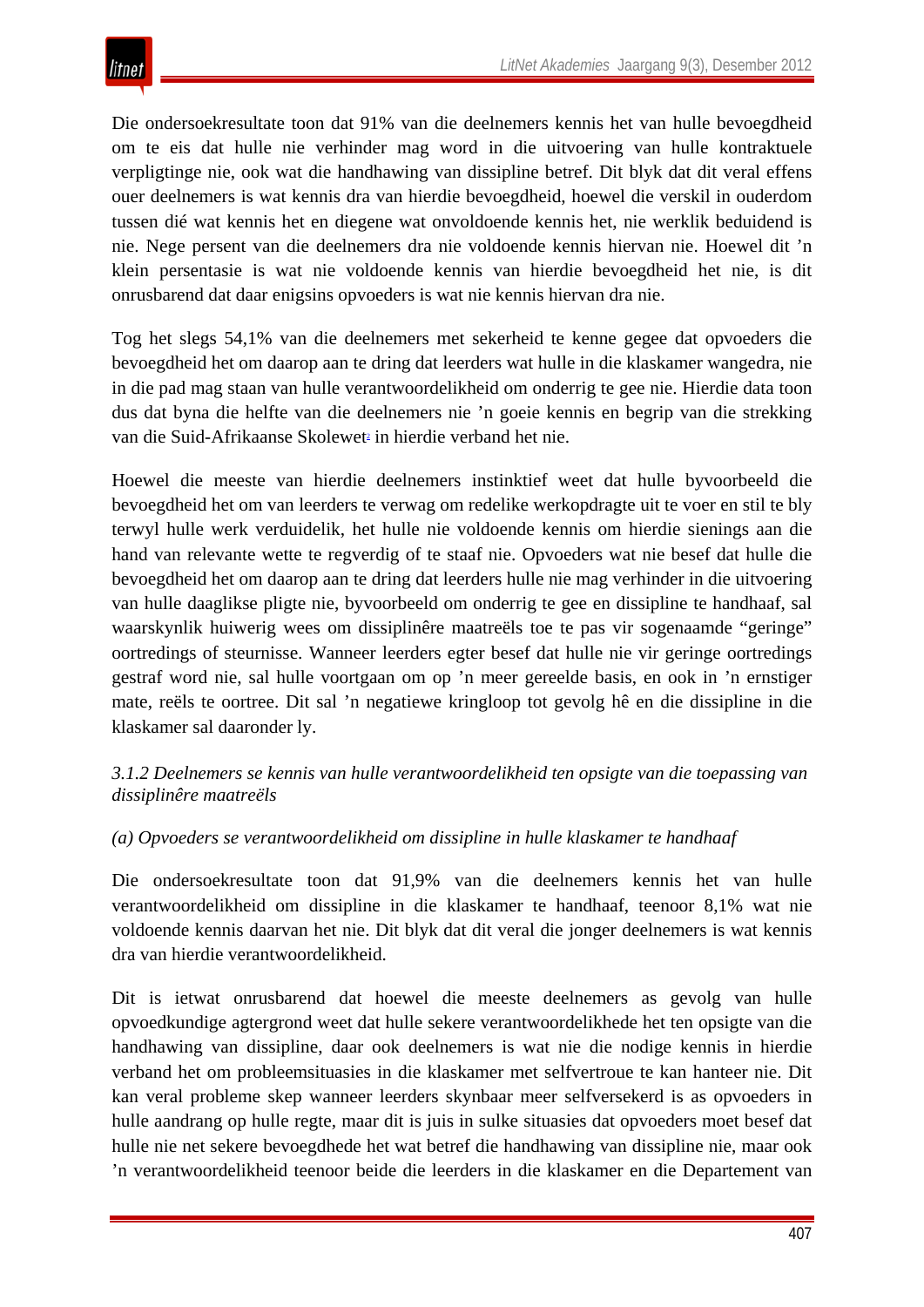

Onderwys as hulle werkgewer het om dissipline te handhaaf sodat hulle effektief onderrig kan gee.

# *3.2 Deelnemers se kennis van spesifieke verantwoordelikhede en regte van leerders in die klaskamer (doelstelling 1)*

*3.2.1 Deelnemers se kennis van spesifieke verantwoordelikhede van leerders in die klaskamer*

# *(a) Leerders se verantwoordelikheid om redelike werkopdragte in die klaskamer uit te voer*

Die navorsingsresultate toon dat die oorgrote meerderheid (97,2%) van die deelnemers wel bewus is van die feit dat leerders die verantwoordelikheid het om redelike werkopdragte in die klaskamer uit te voer. Tog dui die oorgrote meerderheid ook aan dat leerders se doelbewuste ongehoorsaamheid, hulle ongemotiveerdheid om te leer en hulle gebrek aan selfdissipline – wat verband hou met die uitvoering van werkopdragte – belangrike faktore is wat tot dissiplinêre probleme in die klaskamer bydra. Dit kom dus voor asof deelnemers nie werklik weet hoe om hierdie verantwoordelikheid van leerders prakties af te dwing nie, al is die meeste van hulle bewus daarvan dat leerders wel hierdie verantwoordelikheid het.

# *(b) Leerders se verantwoordelikheid om die opvoeder toe te laat om vir die volle duur van elke periode klas te gee, sonder steurnis, onderbrekings of ontwrigtings*

Die navorsingsresultate toon dat die oorgrote meerderheid van die deelnemers (96,4%) wel bewus is van die feit dat leerders die verantwoordelikheid het om die opvoeder toe te laat om vir die volle duur van elke periode klas te gee, sonder steurnis, onderbrekings of ontwrigtings. Hierdie verantwoordelikheid van leerders gaan hand aan hand met opvoeders se bevoegdheid om te eis dat hulle nie verhinder mag word in die uitvoering van hulle kontraktuele verpligtinge nie, ook wat die handhawing van dissipline betref (sien 3.1.1(b)). Dit is interessant dat waar slegs 54,1% van die deelnemers seker was van hierdie bevoegdheid van opvoeders, 88,3% van hulle seker was van leerders se verantwoordelikheid in hierdie verband.

## *(c) Leerders se verantwoordelikheid om stil te bly terwyl die opvoeder werk verduidelik*

Die resultate toon dat die oorgrote meerderheid van die deelnemers (99%) wel bewus is van die feit dat leerders die verantwoordelikheid het om stil te bly terwyl die opvoeder werk verduidelik, en 89,2% is volkome seker daarvan. Slegs een deelnemer is onbewus van hierdie verantwoordelikheid van leerders.

# *(d) Leerders se verantwoordelikheid om hulle aan die gesag en gedragskode van die skool te onderwerp*

Die ondersoekresultate toon dat die oorgrote meerderheid van die deelnemers (92,8%) wel bewus is van die feit dat leerders die verantwoordelikheid het om hulle aan die gesag en gedragskode van die skool te onderwerp. Hoewel hierdie data op die oog af die aanduiding gee dat die meeste deelnemers voldoende kennis het in hierdie verband, moet in ag geneem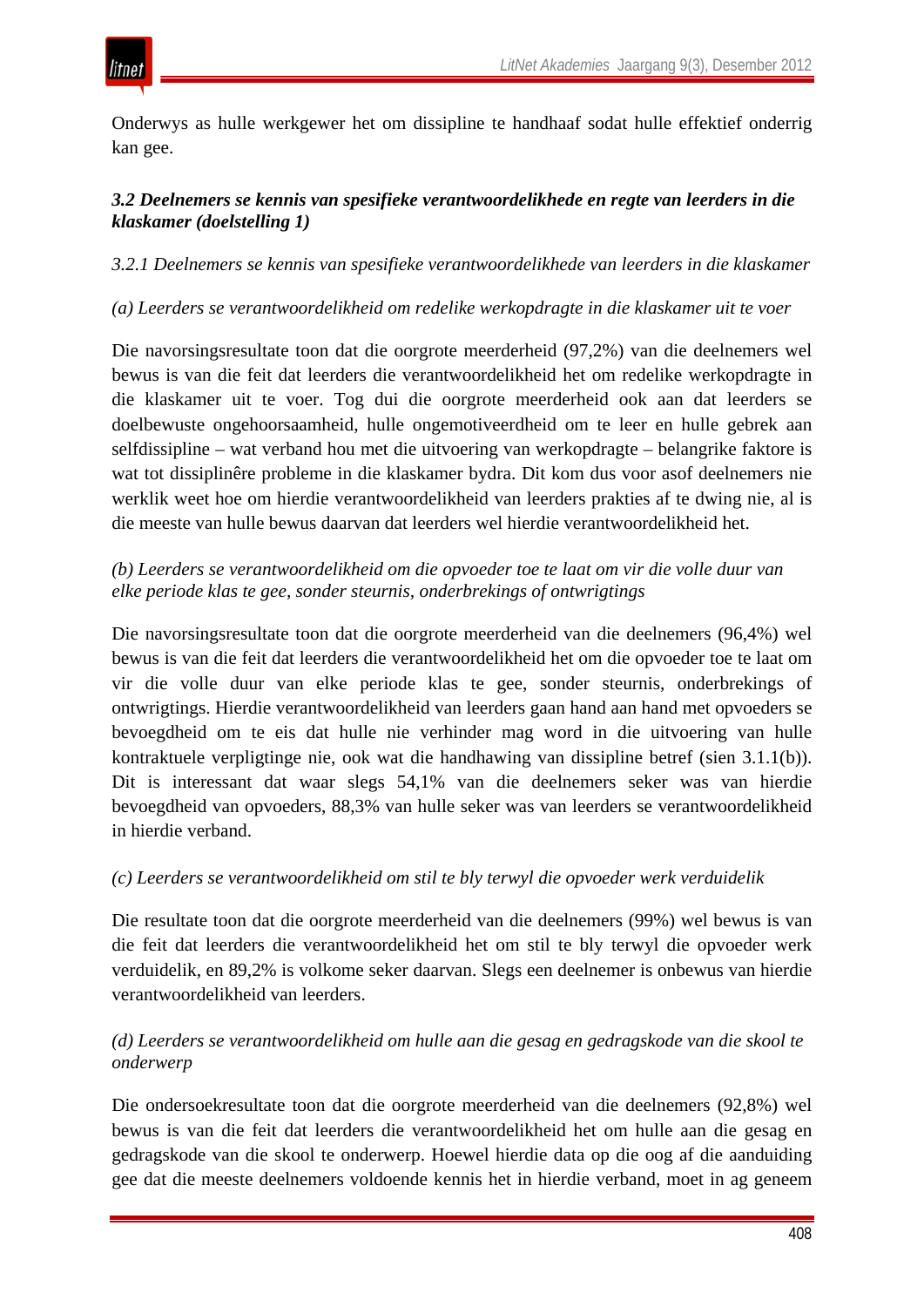word dat slegs 78,4% hierdie verantwoordelikheid met sekerheid aangedui het. Dit is onrusbarend dat daar soveel deelnemers is wat nie regtig seker is van hierdie verantwoordelikheid van leerders nie.

Dit is veral jonger deelnemers (gemiddelde ouderdom van 36,2 jaar) wat nie kennis dra van leerders se verantwoordelikheid in hierdie verband nie. Dit blyk dat dit veral ouer deelnemers (gemiddelde ouderdom van 47,7 jaar) is wat 'n beter begrip het hiervan. Hierdie bevinding is ietwat onverklaarbaar, omdat 'n mens sou verwag dat jonger opvoeders, wat hulle studie en opleiding meer onlangs voltooi het – en waarskynlik eers nadat die huidige Grondwet van die Republiek van Suid-Afrika (wet 108 van 1996)<sup>3</sup> (RSA 1996a) en die Skolewet (RSA 1996b) in werking getree het – baie bewus sou wees van hierdie kwessie. Aan die ander kant is slypskole deur die Departement van Onderwys en die SAOU aan alle opvoeders by skole aangebied om hulle oor die veranderinge in die skole se bestuurstelsel in te lig nadat hierdie wette in werking getree het. Jonger én ouer opvoeders het dus skynbaar die geleentheid gehad om meer kennis in hierdie verband op te doen.

Die moontlikheid bestaan ook dat baie deelnemers wel 'n basiese kennis van leerders se verantwoordelikhede in hierdie verband het, maar nie altyd in staat is om hierdie kennis met selfvertroue vanuit toepaslike regsbronne (byvoorbeeld relevante wette) te regverdig of in die praktyk toe te pas nie. As opvoeders nie die nodige kennis het oor leerders se verantwoordelikhede nie, sal hulle waarskynlik ook nie weet in watter gevalle dissiplinêre stappe teen leerders wat hulle wangedra, geregverdig is nie.

# *3.2.2. Deelnemers se kennis van spesifieke regte van leerders in die klaskamer*

## *(a) Die beperking van leerders se regte*

Die studieresultate toon dat die meerderheid van die deelnemers (80,2%) wel bewus is van die feit dat leerders nie die reg het om aan opvoeders te sê wat hulle wil nie, met ander woorde dat leerders se vryheid van spraak in hierdie opsig beperk word. Slegs 66,7% van deelnemers het dit egter met sekerheid aangedui. Hierdie bevinding is verontrustend, want dit toon dat 19,8% – 'n betreklik groot persentasie – van die deelnemers onvoldoende kennis in hierdie verband het, en dat 'n verdere 13,5% nie volkome seker is van die feit dat leerders se vryheid van spraak in hierdie opsig beperk mag word nie.

Wat egter selfs meer verontrustend is, is die feit dat slegs 36,9% van die deelnemers kennis dra van die feit dat nie alle regte van leerders volgens die Grondwet absoluut is nie, maar om bepaalde redes en op spesifieke maniere beperk mag word, teenoor 63% wat nie voldoende kennis hiervan het nie. Verder is slegs 29,7% – minder as 'n derde – van die deelnemers volkome seker van hierdie bepaling. Hierdie bevinding is ietwat vreemd, aangesien 'n mens sou verwag dat opvoeders sedert die inwerkingtreding van die huidige Grondwet (RSA 1996a) en Skolewet (RSA 1996b) voldoende ingelig sou wees ten opsigte van die bepalings van hierdie wette en dus bewus sou wees van hierdie kwessie. Dis is egter duidelik nie die geval nie.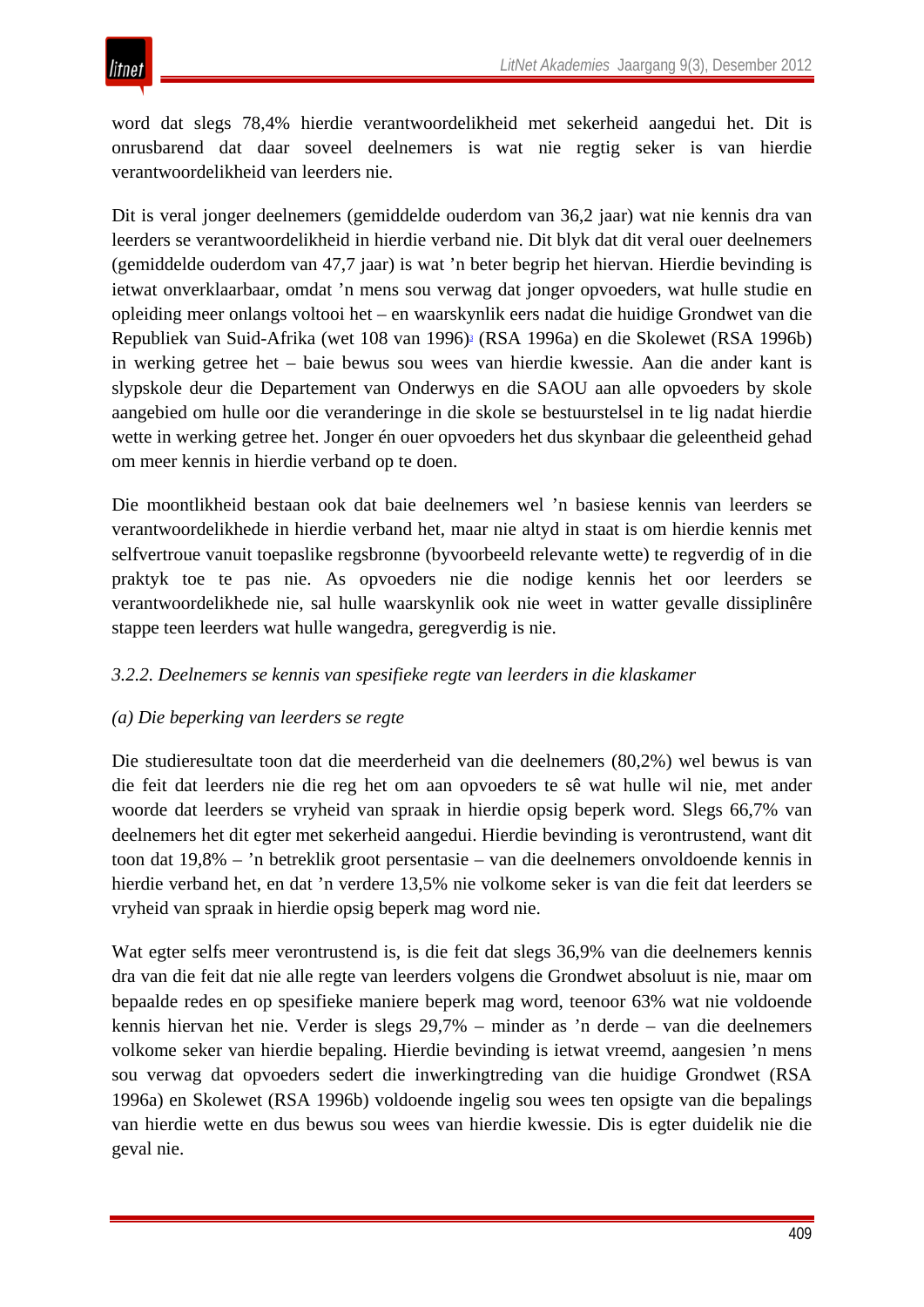Deelnemers wat nie weet dat leerders se regte, onder meer hulle reg op vryheid van spraak, wel in sekere gevalle en op sekere maniere beperk mag word nie, het nie 'n funksionele kennis van die bepalings van die Grondwet (RSA 1996a) en die Skolewet (RSA 1996b) ten opsigte van die beperking van leerderregte nie. Hierdie deelnemers besef waarskynlik ook nie dat hulle gebrek aan kennis in hierdie verband die dissipline in hulle klaskamers negatief kan beïnvloed nie. Hulle sal byvoorbeeld moontlik huiwerig wees om bepaalde leerders se regte te beperk wanneer hulle hulle wangedra, selfs wanneer laasgenoemde inbreuk maak op ander leerders se reg om onderrig te ontvang en te leer. Dit sou tot gevolg hê dat die leerders wat hulle wangedra, eintlik die septer swaai in die klaskamer, eerder as dat die opvoeder deur die uitoefening van sy/haar bevoegdhede sodanige leerders dissiplineer sodat orde herstel kan word en die les kan voortgaan.

# *(b) Opvoeders se onkunde oor leerderregte as verweer*

Die resultate toon dat 82,9% van die deelnemers wel kennis dra van die feit dat opvoeders nie onkunde oor leerderregte as verweer kan aanvoer as hulle leerders se regte skend wanneer hulle 'n bepaalde dissiplinêre maatreël toepas nie, teenoor 16,1% wat nie voldoende kennis het hiervan nie. Slegs 46,8% van die deelnemers – dus minder as die helfte – het dit egter met sekerheid aangedui.

## *(c) Algemene bespreking*

Tydens die semigestruktureerde onderhoude het drie uit die tien deelnemers aangedui dat leerders wel soms in so 'n mate op hulle regte aandring dat dit vir hulle moeilik is om dissipline in die klaskamer te handhaaf.

Al tien deelnemers het tydens die onderhoude aangedui dat hulle wel die feit dat leerders ook regte het, in gedagte hou wanneer hulle dissiplinêre maatreëls toepas. Ses van hierdie deelnemers het ook aangedui dat dit hulle versigtig maak om dissiplinêre maatreëls toe te pas, omdat hulle bang is dat hulle inbreuk sal maak op die betrokke leerders se regte en daaroor vervolg sal word.

# *3.3 Deelnemers se verkryging van kennis met betrekking tot hulle bevoegdhede en verantwoordelikhede in die klaskamer vanuit regsbronne (Subdoelstelling 1a en 1b)*

Die navorsingsresultate toon dat 41,4% van die deelnemers al die Skolewet (RSA 1996b) en/of ander bronne, byvoorbeeld die *Guidelines for the consideration of governing bodies in adopting a code of conduct for learners* (RSA 1998a) geraadpleeg het om meer oor opvoeders se bevoegdhede en verantwoordelikhede in die klaskamer uit te vind. Van die opvoeders wat dit wel gedoen het, het 64,7% gevind dat dit hulle gehelp het met die handhawing van dissipline in die klaskamer.

Inligting omtrent die raadpleging van regsbronne en die praktiese waarde daarvan is gekruistabuleer met betrekking tot die ouderdom van die deelnemer, sy/haar jare ondervinding as opvoeder en die tipe skool (bruin, wit en bruin, of swart) waar die deelnemer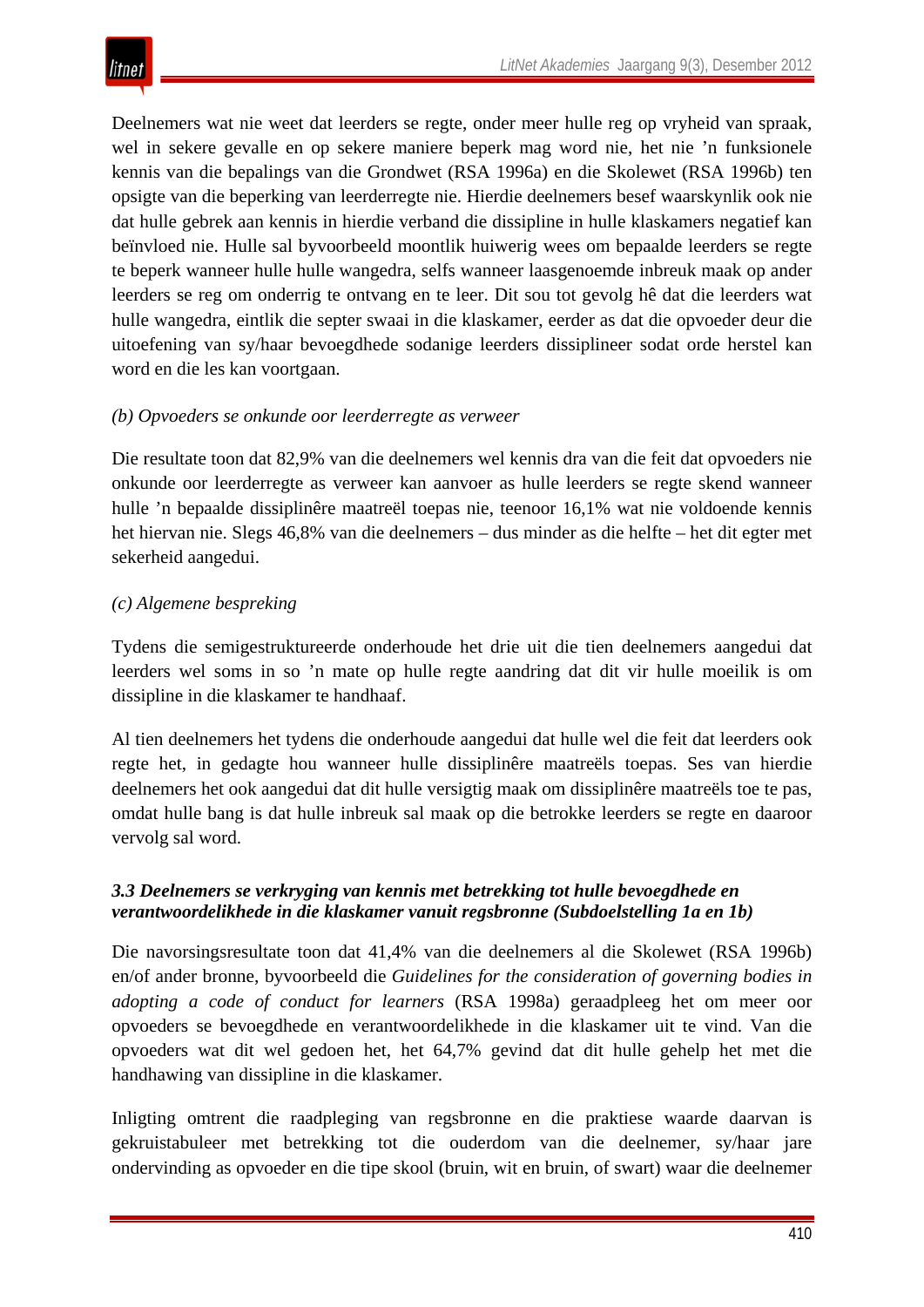aangestel is. Daar is egter nie 'n beduidende verskil tussen die getal mans en vroue of die ouderdom van die deelnemers wat dit gedoen het nie. Dit was egter veral die deelnemers met minder jare ervaring in die onderwys wat praktiese waarde uit die raadpleging van regsbronne geput het.

Daar is wel 'n statisties beduidende verband tussen die tipe skool (swart, bruin of gemeng) en die raadpleging van regsbronne, asook die praktiese waarde wat daaruit geput is, soos duidelik is in die onderstaande histogramme. Van die deelnemers uit die swart skool het 85,7% regsbronne geraadpleeg om meer oor hulle bevoegdhede en verantwoordelikhede uit te vind, en 91,7% van hulle het gevind dat dit hulle gehelp het met die handhawing van dissipline in die klaskamer. Van die deelnemers uit die bruin skool het 68% regsbronne geraadpleeg, en 63,0% van hulle gevind dat dit van waarde was in die klaskamer. Van die deelnemers uit die gemengde skole (hoofsaaklik bruin en wit leerders) het 41,4% regsbronne geraadpleeg oor hulle bevoegdhede en verantwoordelikhede in die klaskamer, en slegs 29,4% het dit van waarde gevind met betrekking tot die handhawing van dissipline in die klaskamer.



#### Histogram 1. Raadpleging van regsbronne in die verskillende skole

Gekategoriseerde histogram: Soort skool x Regsbronne geraadpleeg Chi-kwadraat (df = 2) = 17.63,  $p = 0,00015$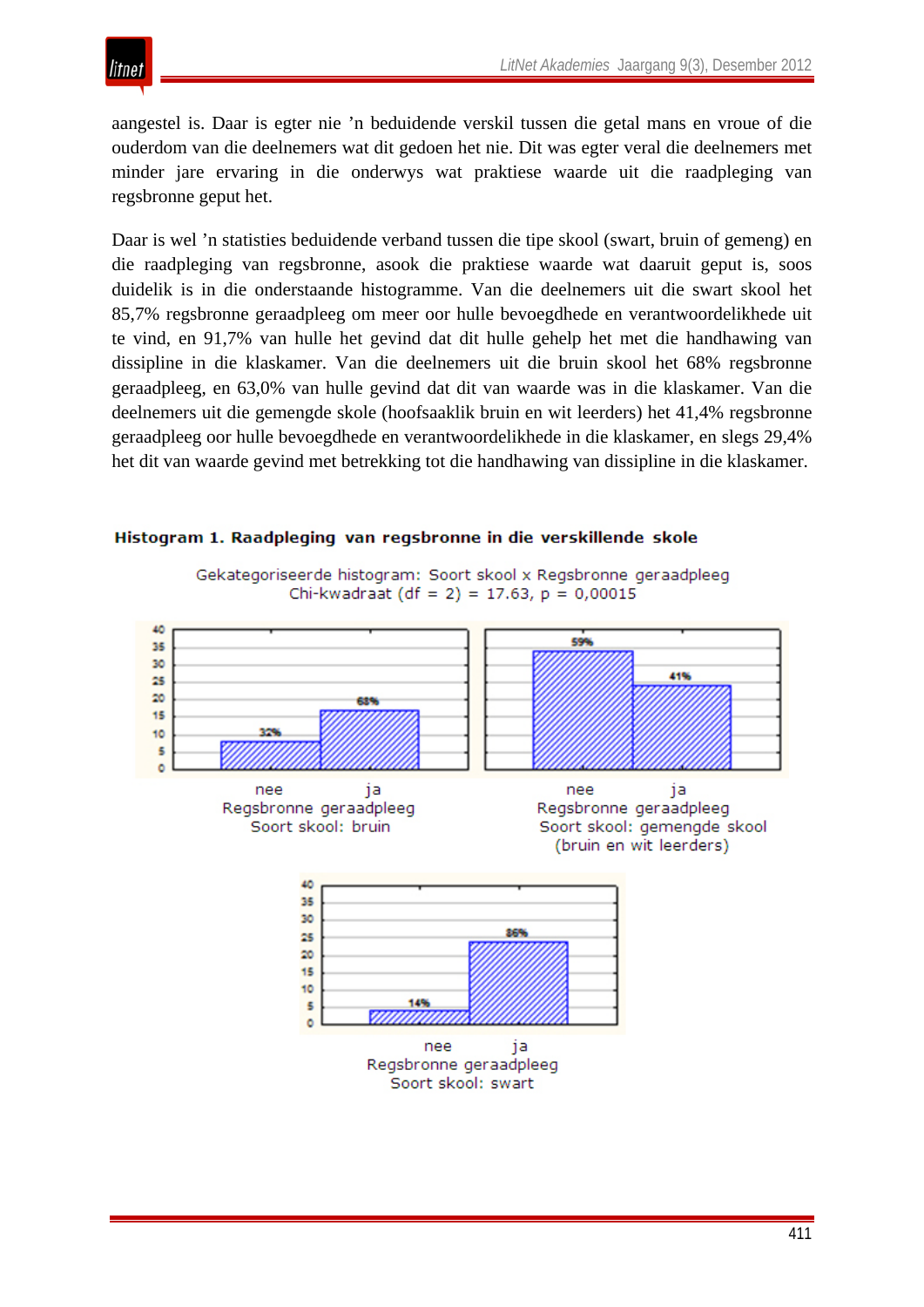

#### Histogram 2. Praktiese waarde van die raadpleging van regsbronne in die verskillende skole

Gekategoriseerde histogram: Soort skool x Praktiese waarde van regsbronne

itnet



Soort skool: swart

Bostaande data dui daarop dat dit nie voldoende is om opvoeders slegs met 'n kopie van die Skolewet (RSA 1996b) en die *Guidelines for the consideration of governing bodies in adopting a code of conduct for learners* (RSA 1998a) toe te rus sonder om die inhoud daarvan op 'n praktiese en funksionele wyse aan hulle te verduidelik nie. Die Wes-Kaap Onderwysdepartement het byvoorbeeld bogenoemde dokumente aan opvoeders verskaf, en hoewel 41,4% van die deelnemers (dus heelwat minder as die helfte) dit skynbaar gelees het, is meer as 'n derde van hierdie groep van mening dat dit hulle nie gehelp het ten opsigte van die handhawing van dissipline in hulle klaskamers nie. Daar is dus nie genoeg moeite gedoen om seker te maak dat die deelnemende opvoeders wel deeglik vertroud is met die inhoud en praktiese toepassing van die bepalings van hierdie dokumente nie.

Slegs 26,1% van die totale getal deelnemers het aangedui dat die implikasies wat die Skolewet en ander regsbronne vir die opvoeder inhou, al aan hulle verduidelik is, spesifiek met betrekking tot regmatige dissiplinêre maatreëls in die klaskamer en die bevoegdhede wat opvoeders in hierdie verband het.

412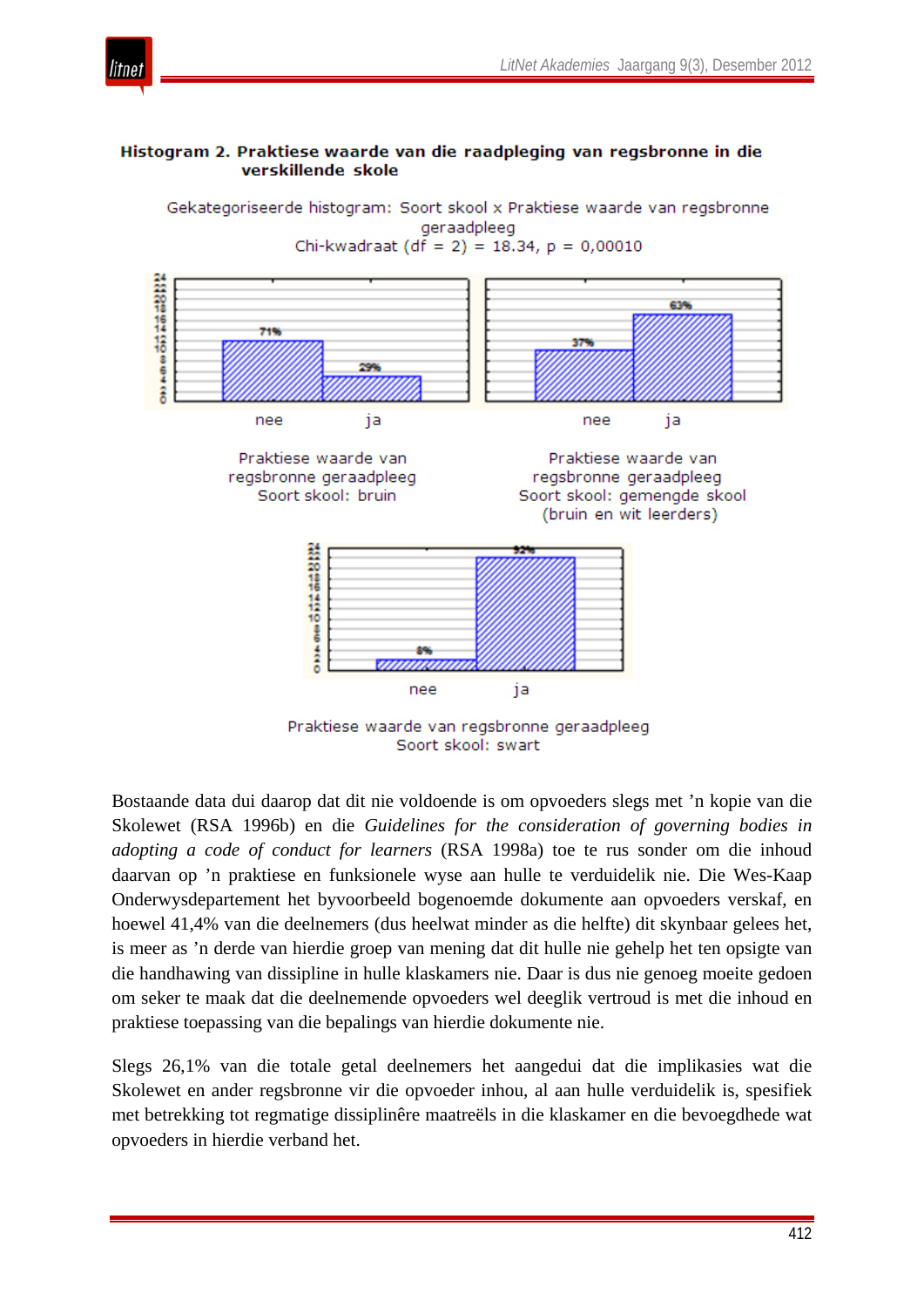Daar was nie 'n beduidende verskil tussen die getal mans en vroue, die ouderdom of die jare onderwyservaring van die deelnemers aan wie die implikasies van die relevante bepalings van regsbronne verduidelik is nie.

Vyftig persent van die deelnemers wat daaraan blootgestel is, met ander woorde 13,1% van die totale getal deelnemers, het gevind dat dit hulle gehelp het met die handhawing van dissipline in die klaskamer. Dit is 'n besonder klein persentasie, en dit is onrusbarend dat die implikasies van die relevante bepalings van regsbronne ten opsigte van die handhawing van dissipline aan so min deelnemers verduidelik is. Dit is selfs nog meer onrusbarend dat slegs die helfte van hierdie opvoeders daarby baat gevind het. Die rede hiervoor is waarskynlik dat die betrokke inligtingsessies steeds nie voldoende praktiese oplossings gebied het vir die probleemsituasies wat opvoeders daagliks in hulle klaskamers moet hanteer nie.

Daar was nie 'n beduidende verskil ten opsigte van die ouderdom en die jare ondervinding van die deelnemers wat praktiese waarde daaruit geput het teenoor dié wat voel dat dit nie van waarde was nie.

Die statistiese ontleding toon dat daar wel 'n beduidende verband is tussen die tipe skool (swart, bruin of gemeng) en die verduideliking van regsbronne aan deelnemers, asook die praktiese waarde wat hieruit geput is, soos duidelik uit die onderstaande histogramme blyk. Soos met deelnemers se raadpleging van sodanige bronne, is daar meer deelnemers uit die swart skool wat hierdie kennis bekom het as diegene uit die bruin skool, wat weer meer is as dié uit die gemengde (bruin en wit) skole.

Die implikasies van die relevante bepalings van regsbronne is aan 53,6% van die deelnemers uit die swart skool verduidelik en 81,3% het gevoel dat dit van praktiese waarde was. Dit is aan 24% van deelnemers uit die bruin skool verduidelik, en 33,3% van hulle het gevind dat dit van waarde was in die klaskamer. Dit is aan 13,8% van die deelnemers uit die gemengde skole (hoofsaaklik bruin en wit leerders) verduidelik, en geeneen van hulle het dit van waarde gevind ten opsigte van die handhawing van dissipline in die klaskamer nie.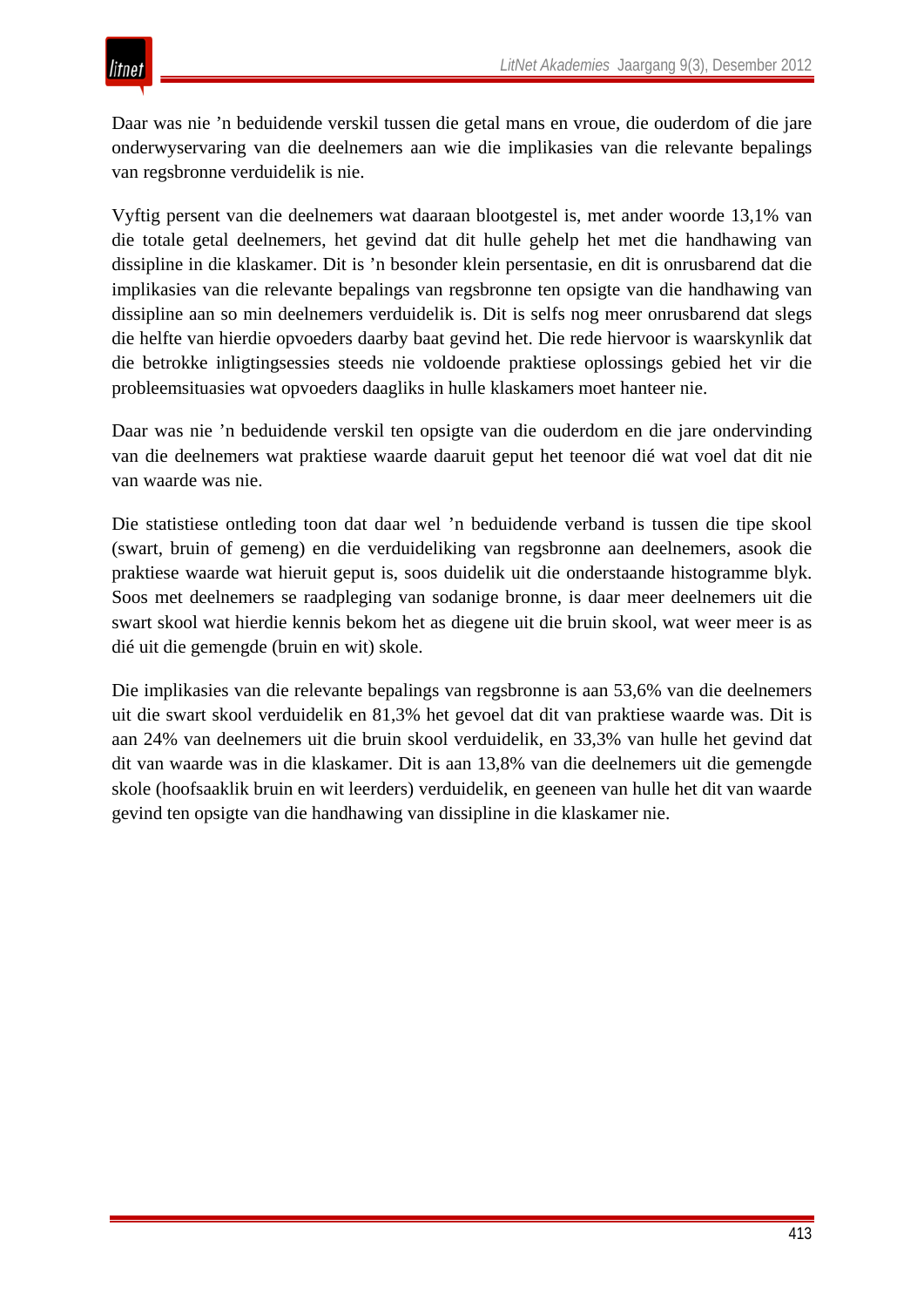

#### Histogram 3. Verduideliking van regsbronne in die verskillende skole

Gekategoriseerde histogram: Soort skool x Verduideliking van regsbronne Chi-kwadraat (df = 2) = 14.75,  $p = 0,00063$ 

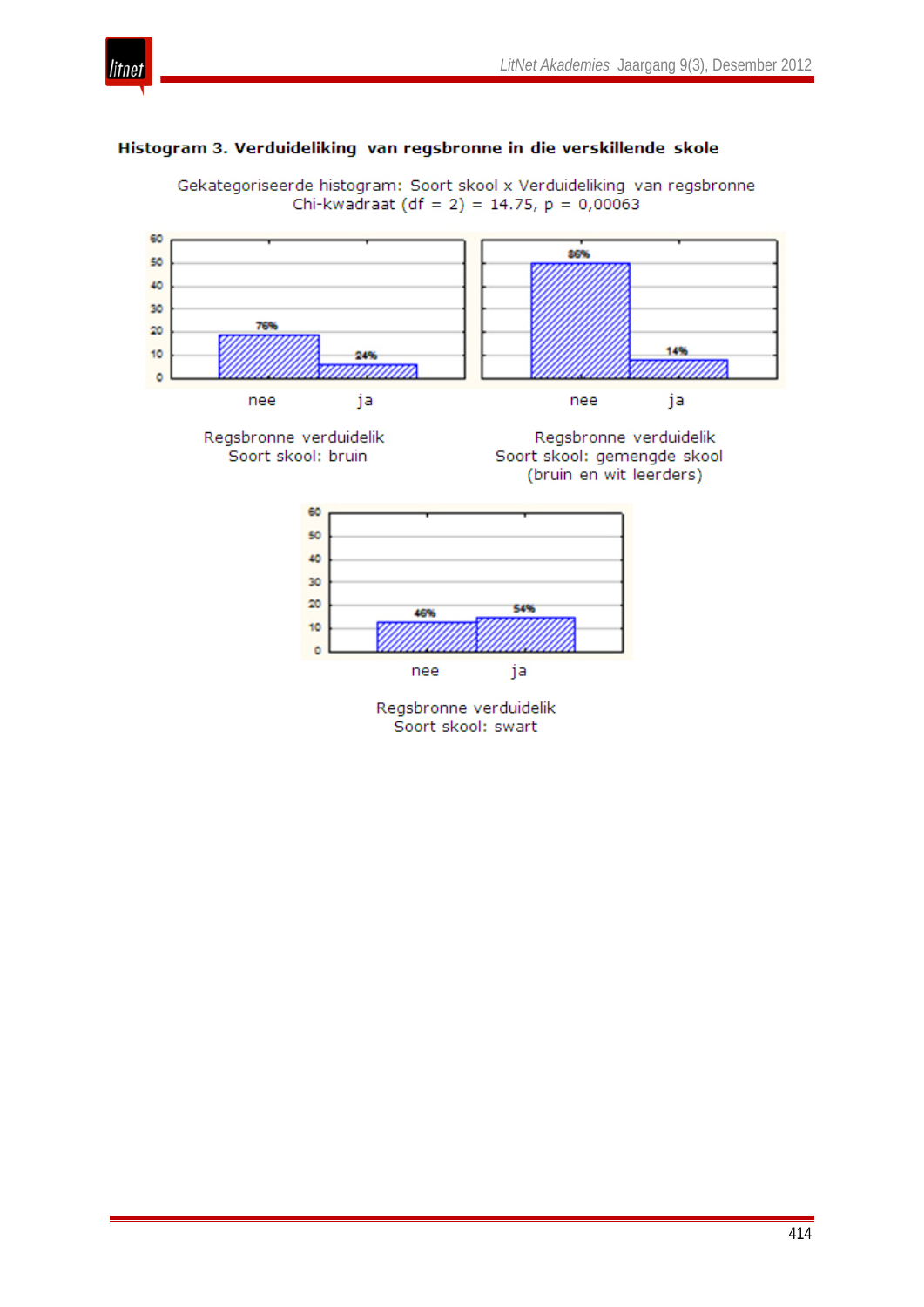

#### Histogram 4. Praktiese waarde van die verduideliking van regsbronne in die verskillende skole

tnei

Gekategoriseerde histogram: Soort skool x Praktiese waarde van regsbronne verduidelik Chi-kwadraat (df = 2) = 18.51,  $p = 0,00010$ 



#### *3.4 Deelnemers se sienings oor lyfstraf en ander dissiplinêre maatreëls (doelstelling 2)*

#### *3.4.1 Deelnemers se sienings oor lyfstraf as oplossing vir dissiplinêre probleme en die toepassing daarvan*

Die navorsingsresultate toon dat 75,7% van die deelnemers lyfstraf (bedoelende houe op die boude met 'n rottang of plak) steeds as 'n oplossing beskou. Verder vind 11,7% van die deelnemers dit soms nodig om lyfstraf toe te pas, en 13,5% vind dit soms nodig om 'n leerder 'n oorveeg te gee (bedoelende 'n klap deur die gesig met die opvoeder se plat hand), om sodoende leerder-wangedrag te beperk of stop te sit.

Daar is gevind dat 85,7% van die deelnemers by die swart skool en 84% van dié by die bruin skool lyfstraf as 'n oplossing vir leerder-wangedrag in die klaskamer beskou, teenoor 67,2% van deelnemers in gemengde (hoofsaaklik bruin en wit) skole. Daar is egter nie 'n statisties beduidende verband tussen die tipe skool (swart, bruin of gemeng) en deelnemers wat lyfstraf as 'n oplossing vir leerder-wangedrag beskou nie.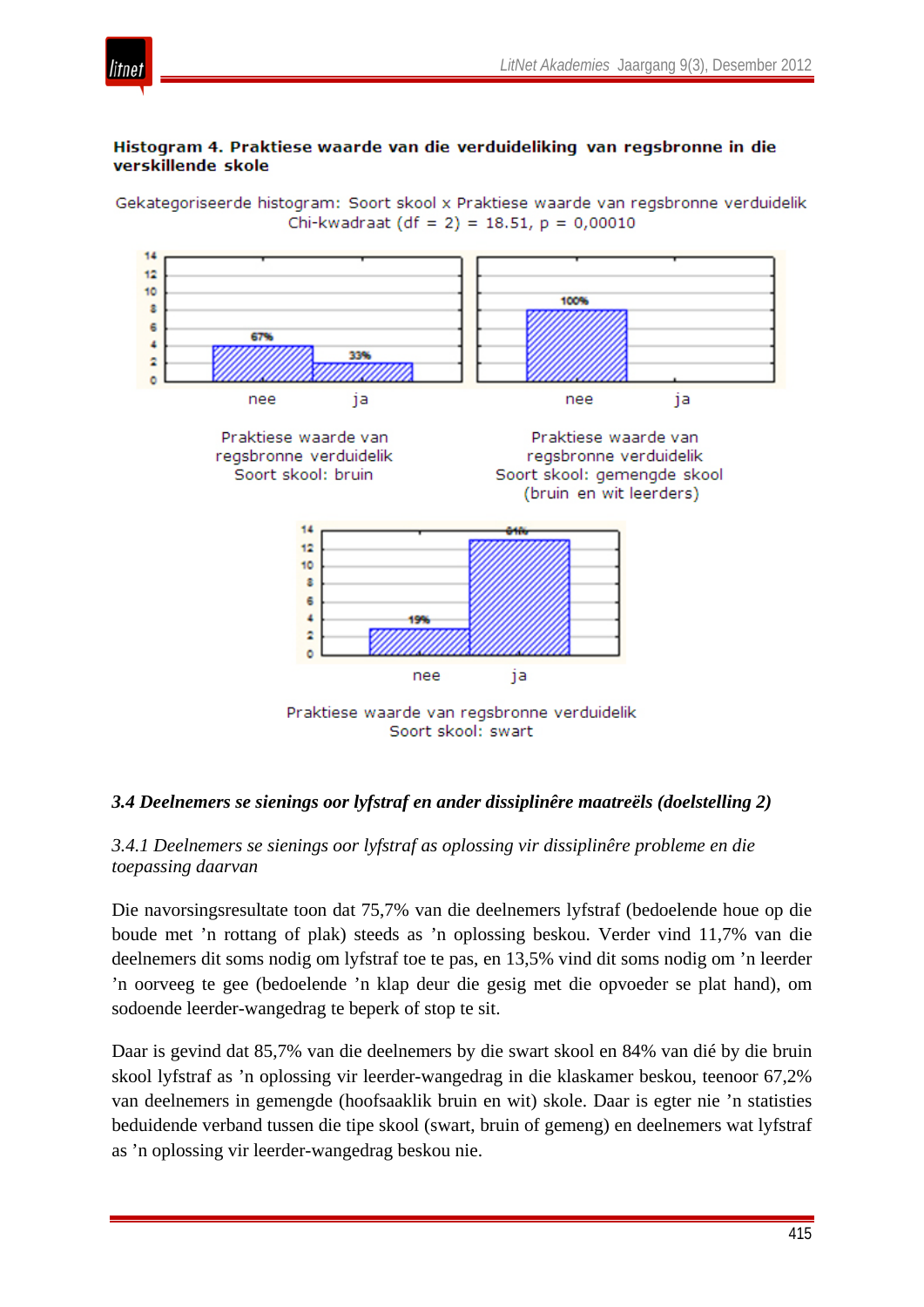Daar is egter wel 'n statisties beduidende verband tussen die tipe skool (swart, bruin of gemeng) en deelnemers wat lyfstraf toepas: 28,6% van deelnemers by die swart skool en 20% van dié by die bruin skool gee toe dat hulle wel lyfstraf toepas om dissipline in die klaskamer te handhaaf, terwyl geen deelnemers by gemengde skole aangedui het dat hulle dit doen nie. (Sien die onderstaande histogram in hierdie verband.) Hoewel die prinsipale van die betrokke skole nie in die studie betrek is nie, het ek 'n rottang in een van hierdie prinsipale se kantoor opgemerk. Die betrokke skoolhoof het erken dat hy dit gereeld gebruik en dat hy nie daarsonder dissipline in sy skool kan handhaaf nie. Dit sluit aan by die navorsingsbevindinge van Mestry en Khumalo (2012:104), waar die prinsipale in sommige skole erken het dat lyfstraf volgens hulle die enigste manier is waarop dissipline gehandhaaf kan word.

Tydens die semigestruktureerde onderhoude is bevestig dat sommige opvoeders lyfstraf steeds as 'n doeltreffende dissiplinêre maatreël beskou – twee uit die tien deelnemers het aangedui dat hulle wel lyfstraf (hetsy met 'n rottang of as 'n klap teen die kop) in hulle klaskamer toepas. Hierdie opvoeders was van mening dat lyfstraf 'n doeltreffende manier is om dissipline in die klaskamer te herstel, al het beide erken dat dit teenstrydig is met die bepalings van die Grondwet en Skolewet. (Albei opvoeders is afkomstig van die swart en bruin skool.)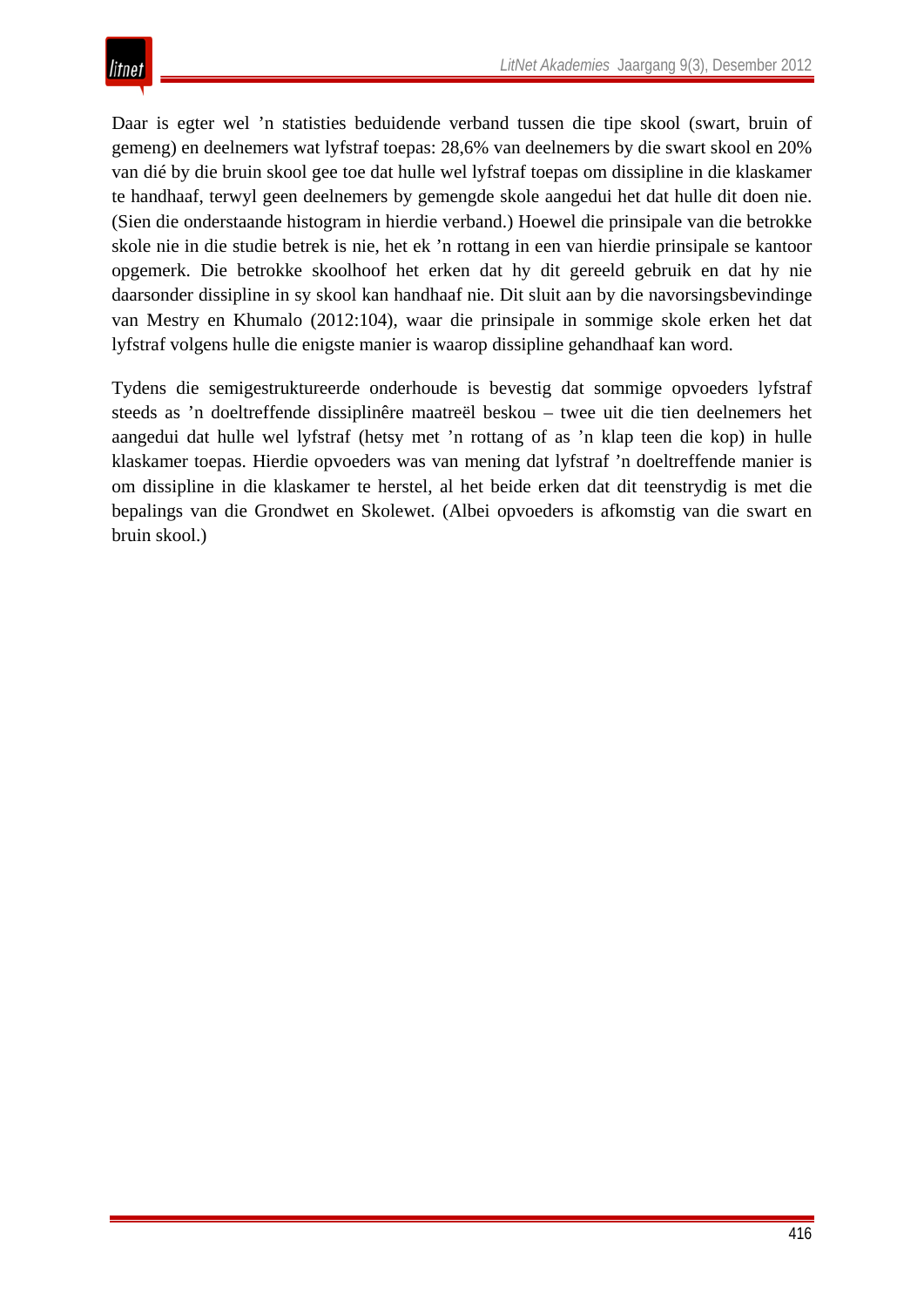

#### Histogram 5. Toediening van lyfstraf in die verskillende skole

Gekategoriseerde histogram: Soort skool x Lyfstraf toegepas Chi-kwadraat  $(df = 2) = 21.65$ ,  $p = 0,00002$ 



Wat die toediening van oorveë betref, is daar ook 'n statisties beduidende verband tussen die tipe skool (swart, bruin of gemeng) en deelnemers wat oorveë aan leerders toedien: 35,7% van deelnemers by die swart skool en 20% van dié by die bruin skool gee toe dat hulle leerders wat hulle wangedra, wel oorveë gee om dissipline in die klaskamer te handhaaf, terwyl geen deelnemers by gemengde skole dit doen nie (sien die onderstaande histogram in hierdie verband.)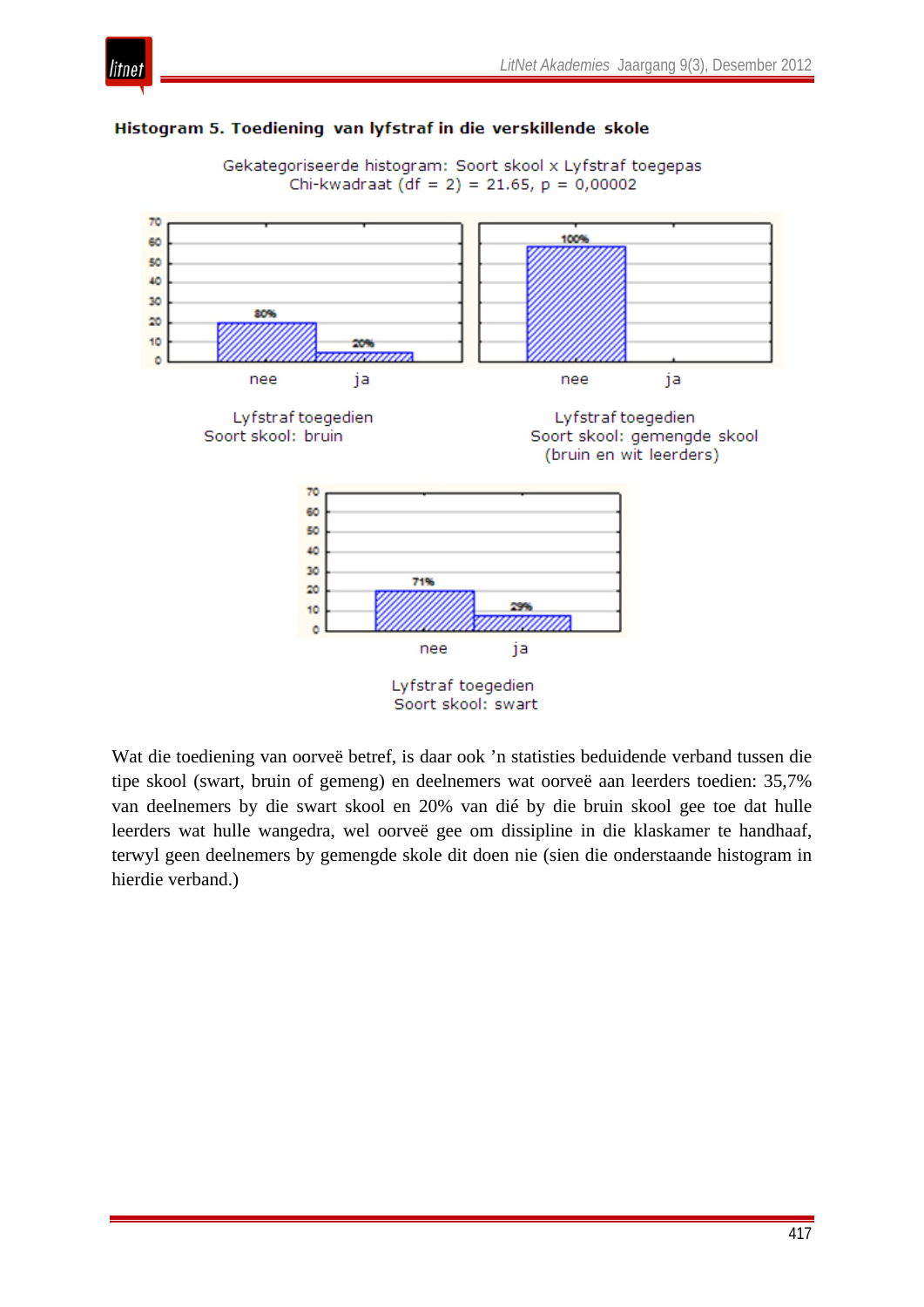

#### Histogram 6. Die gee van oorveë in die verskillende skole





Dit is dus duidelik dat dit veral deelnemers in die swart en bruin skool is wat lyfstraf as 'n oplossing vir leerder-wangedrag beskou en dit toedien (in die vorm van slae op die boude of oorveë deur die gesig), al word dit deur die Skolewet (RSA 1996b) verbied. Dit sluit aan by Morrell (in Wolhuter en Oosthuizen 2003:444) se bevinding dat hoewel lyfstraf nie meer in histories blanke skole toegedien word nie, dit steeds algemeen in stedelike histories swart skole voorkom.

Daar is nie 'n beduidende verskil in die ouderdom of jare ervaring van die deelnemers wat lyfstraf (in die vorm van slae op die boude of oorveë deur die gesig) as oplossing vir leerderwangedrag beskou en/of dit toedien teenoor diegene wat dit nie as 'n oplossing beskou en/of dit toedien nie.

Dit is 'n relatief klein persentasie van die deelnemers wat steeds een of ander vorm van lyfstraf in hulle klaskamers toepas. Hierdie persentasie is egter veels te groot wanneer in ag geneem word dat die redes waarom lyfstraf verbied is, aan deelnemers bekend behoort te wees. Alle opvoeders behoort te besef dat lyfstraf 'n vernederende vorm van straf is wat die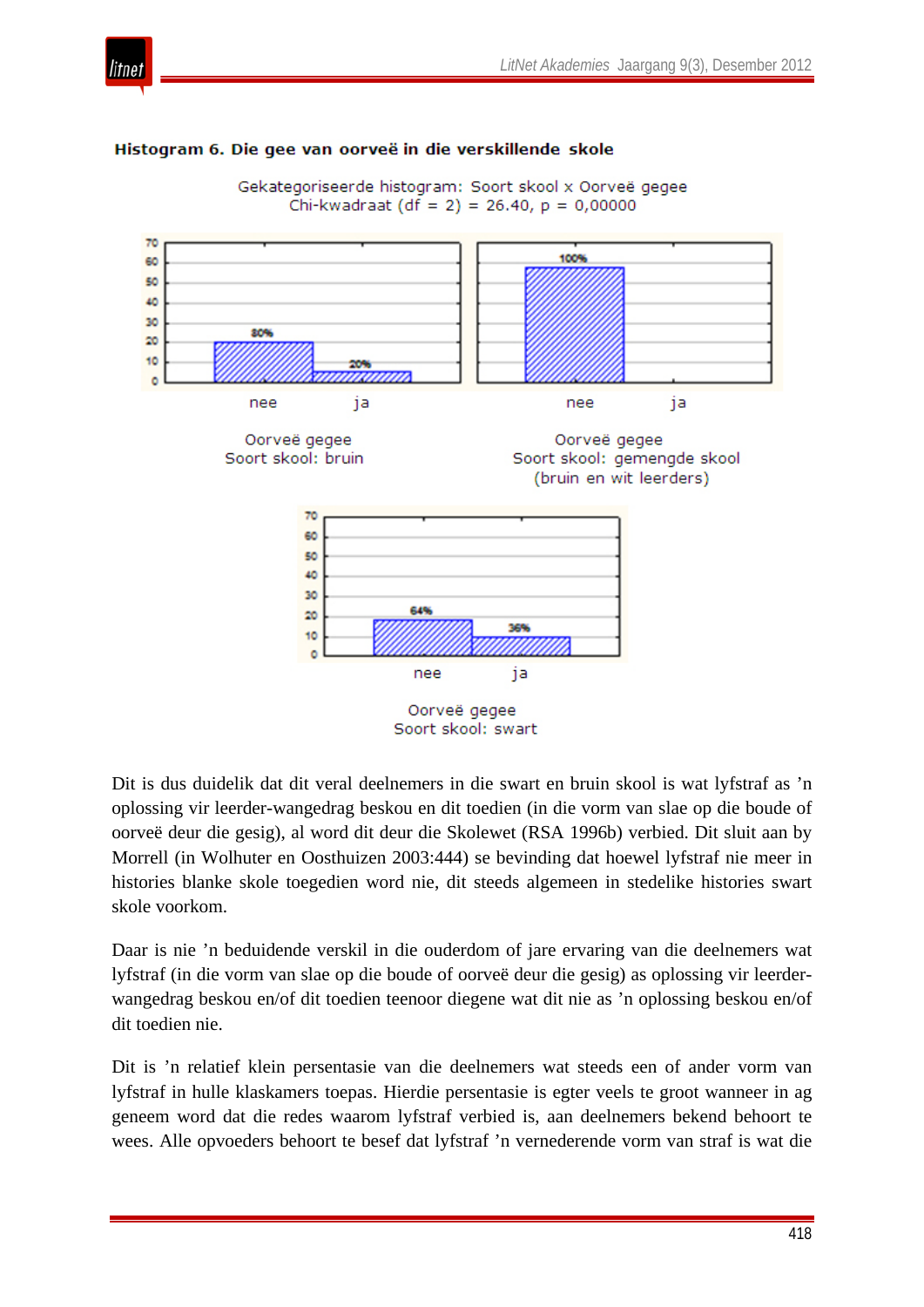betrokke leerder se menswaardigheid aantas en daarom direk in stryd is met die grondbeginsels van die Grondwet (RSA 1996a).

Volgens die deelnemers wat aangedui het dat lyfstraf in sommige gevalle wenslik is om dissipline te handhaaf, is dit vir sekere leerders die enigste afskrikmiddel – hierdie leerders luister net wanneer lyfstraf betrokke is: "Ja, dis seker nie heeltemal reg nie en alles, maar die feit is: Mens se hande is afgekap. Ek gee hulle pak as hulle moeilikheid maak."; "By party kinders is dit al wat help. Dan werk 'n klap of 'n paar houe beter as iets anders. Maar mens mag nie eintlik nie. Maar ek voel nou so: as dit help – hoekom nie?".

Hierdie opvoeders voel ook dat die opvoeder deur middel van lyfstraf in staat is om onmiddellik gesag af te dwing. Deelnemers noem dat toe lyfstraf in die verlede in skole toegedien is, leerders se gedrag beter was en opvoeders baie minder dissiplinêre probleme in die klaskamer gehad het. Verder weet deelnemers uit persoonlike ondervinding (hulle eie jeug en/of hulle opvoeding van hulle kinders tuis) dat lyfstraf in sommige gevalle wel die gewenste resultate lewer.

Hierdie sienings sluit aan by Mestry en Khumalo (2012:104) en Rossouw (2003:429) se bevinding dat lyfstraf steeds vir baie opvoeders – veral in skole in gebiede waar geweld en bende-aktiwiteite algemeen is – die enigste manier is om sommige seuns, en selfs sekere meisies, te dissiplineer en dat hulle van mening is dat daar geen ander manier is waarop hulle by hierdie leerders respek kan afdwing nie. Morrell (in Wolhuter en Oosthuizen 2003:444) koppel opvoeders se oortuiging dat lyfstraf noodsaaklik is vir ordelike opvoeding aan die feit dat dit nog algemeen in ouerhuise toegepas word.

Die ironie is dat selfs die deelnemers wat lyfstraf as 'n doeltreffende maatreël beskou, toegee dat dit nie op lang termyn doeltreffend is nie: "Ja, dit help dalk vir daardie periode. Maar die volgende dag is so 'n kind maar weer net so moeilik."; "Lyfstraf help nie – dit maak so 'n kind net meer gefrustreerd en kwaad. En dit maak dat so iemand die volgende dag in elk geval weer probleme gaan veroorsaak." Dit blyk dus dat lyfstraf op die meeste net 'n korttermynoplossing vir leerder-wangedrag is.

Bykans 'n kwart van die deelnemers (24,3%) dui aan dat lyfstraf glad nie 'n oplossing is om leerder-wangedrag in die klaskamer te hanteer nie. Hulle verskaf verskeie redes vir hulle antwoorde. In die eerste plek word lyfstraf deur die Skolewet verbied. Volgens hierdie deelnemers is lyfstraf niks anders nie as aanranding, en is dit in die verlede deur sommige opvoeders misbruik. Die geweld en vernedering wat met lyfstraf gepaard gaan, kan geweld by die leerder kweek, wat selfs meer wangedrag tot gevolg kan hê. Die vrees wat met lyfstraf gepaard gaan, is ook onwenslik. Vrees lei in elk geval nie noodwendig tot respek nie. Verder word sekere leerders slegs verhard deur lyfstraf – dit het geen positiewe effek op hulle gedrag nie. Deelnemers noem ook in hierdie verband dat fisieke pyn nie gedragsverandering waarborg nie.

Die bogenoemde redes waarom lyfstraf nie wenslik is nie, word ondersteun deur Zulu, Urbani, Van der Merwe en Van der Walt (2004:173), wat van mening is dat die voortgaande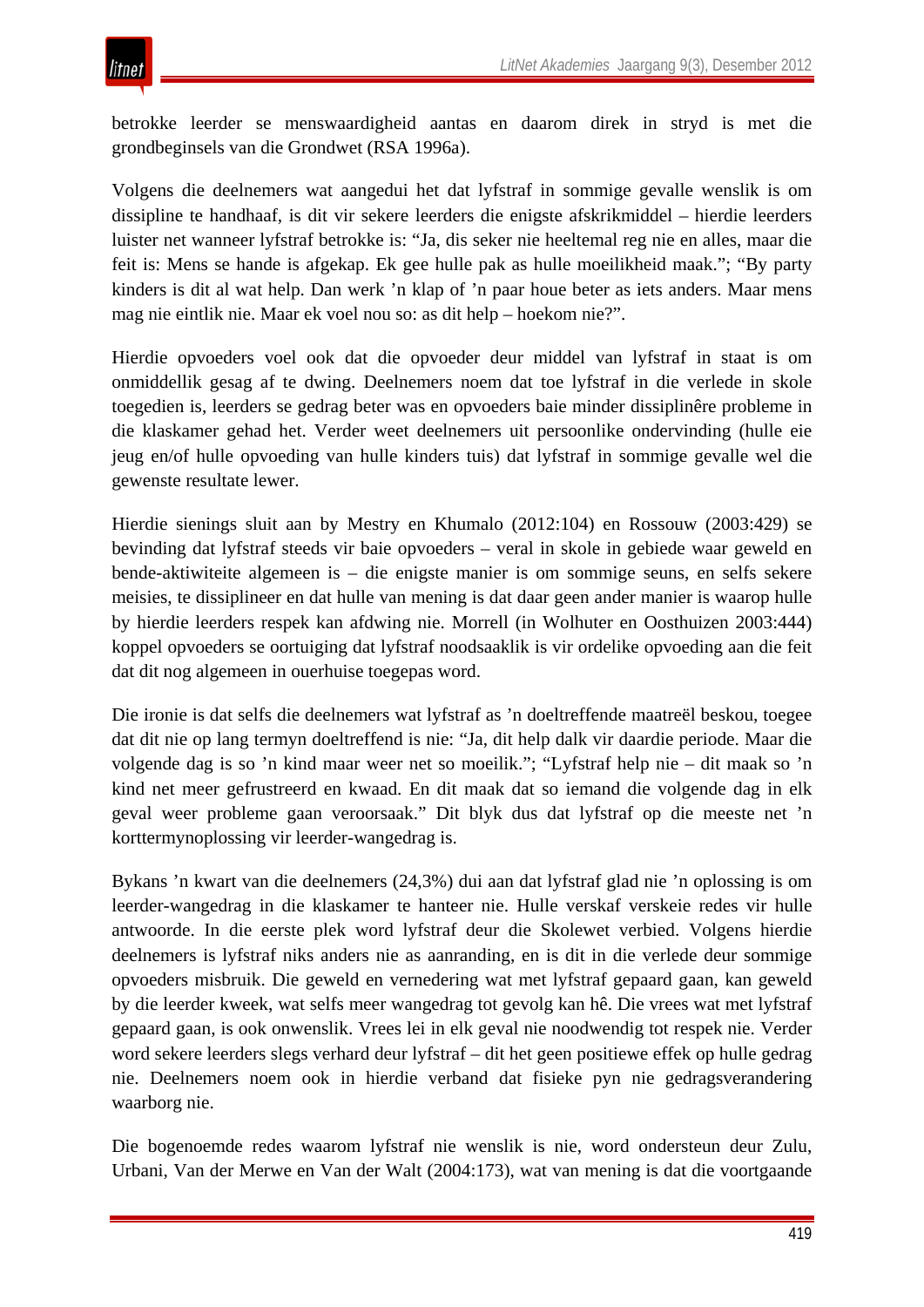teenwoordigheid van lyfstraf in skole tot verdere geweld kan lei. Lyfstraf is 'n handeling van interpersoonlike geweld en wanneer dit deur persone in gesagsposisies, byvoorbeeld opvoeders, toegepas word, kan dit vir leerders as 'n voorbeeld dien van die wyse waarop verskille tussen mense gehanteer behoort te word (Ngcongo in Zulu e.a. 2004:173).

Een van die redes waarom die meerderheid deelnemers egter steeds lyfstraf en fisieke aggressie as 'n oplossing vir dissiplinêre probleme beskou, is waarskynlik dat hulle nie altyd bewus is van die wyse waarop spesifieke tipes wangedrag reeds op 'n vroeë stadium gehanteer behoort te word nie. Dit het moontlik tot gevolg dat hulle sodanige (geringe) wangedrag dikwels ignoreer totdat dit buite beheer raak en algemene dissiplinêre maatreëls nie meer werklik van hulp is nie.

Die rol wat skole se gedragskodes in hierdie verband moet speel, is uiters belangrik.

Indien gedragskodes op sodanige wyse opgestel is dat opvoeders duidelik weet hoe spesifieke tipes wangedrag gehanteer moet word, sodat ook leerders wat selfs geringe wangedrag toon, onmiddellik aangespreek en gestraf kan word, sal opvoeders meer in beheer wees van die dissipline in hulle klaskamers. Dit sal ook tot gevolg hê dat leerders waarskynlik nie die voortdurende wangedrag sal toon wat tans in baie skole die geval is nie, aangesien die probleem reeds op 'n vroeë stadium aangespreek sal word. 'n Kwessie wat hieruit volg, is dat opvoeders vanselfsprekend deeglik vertroud moet wees met die praktiese toepassing van hulle onderskeie skole se gedragskodes.

## *3.4.2 Redes vir deelnemers se sienings oor lyfstraf*

Redes wat aangevoer is waarom lyfstraf in sommige gevalle wenslik is, sluit die volgende in:

- Vir sekere leerders is dit die enigste afskrikmiddel hulle luister net wanneer lyfstraf betrokke is.
- Toe lyfstraf in die verlede in skole toegedien is, was leerders se gedrag beter en het opvoeders baie minder dissiplinêre probleme in die klaskamer gehad.
- Lyfstraf dwing onmiddellik gesag af.
- Deelnemers weet uit persoonlike ondervinding (hulle eie jeug en/of hulle opvoeding van hulle kinders tuis) dat lyfstraf in sommige gevalle die gewenste resultate lewer.

Deelnemers wat aangedui het dat lyfstraf nie 'n oplossing is om leerder-wangedrag in die klaskamer te hanteer nie, het die volgende redes vir hulle mening gegee:

- Lyfstraf is teen die Skolewet.
- Geweld kweek geweld. Daar is reeds te veel geweld in die samelewing.
- Lyfstraf is aanranding.
- Die vrees wat met lyfstraf gepaard gaan, is onwenslik. Vrees lei in elk geval nie noodwendig tot respek nie.
- Die vernedering wat met lyfstraf gepaard gaan, het dikwels selfs meer wangedrag tot gevolg.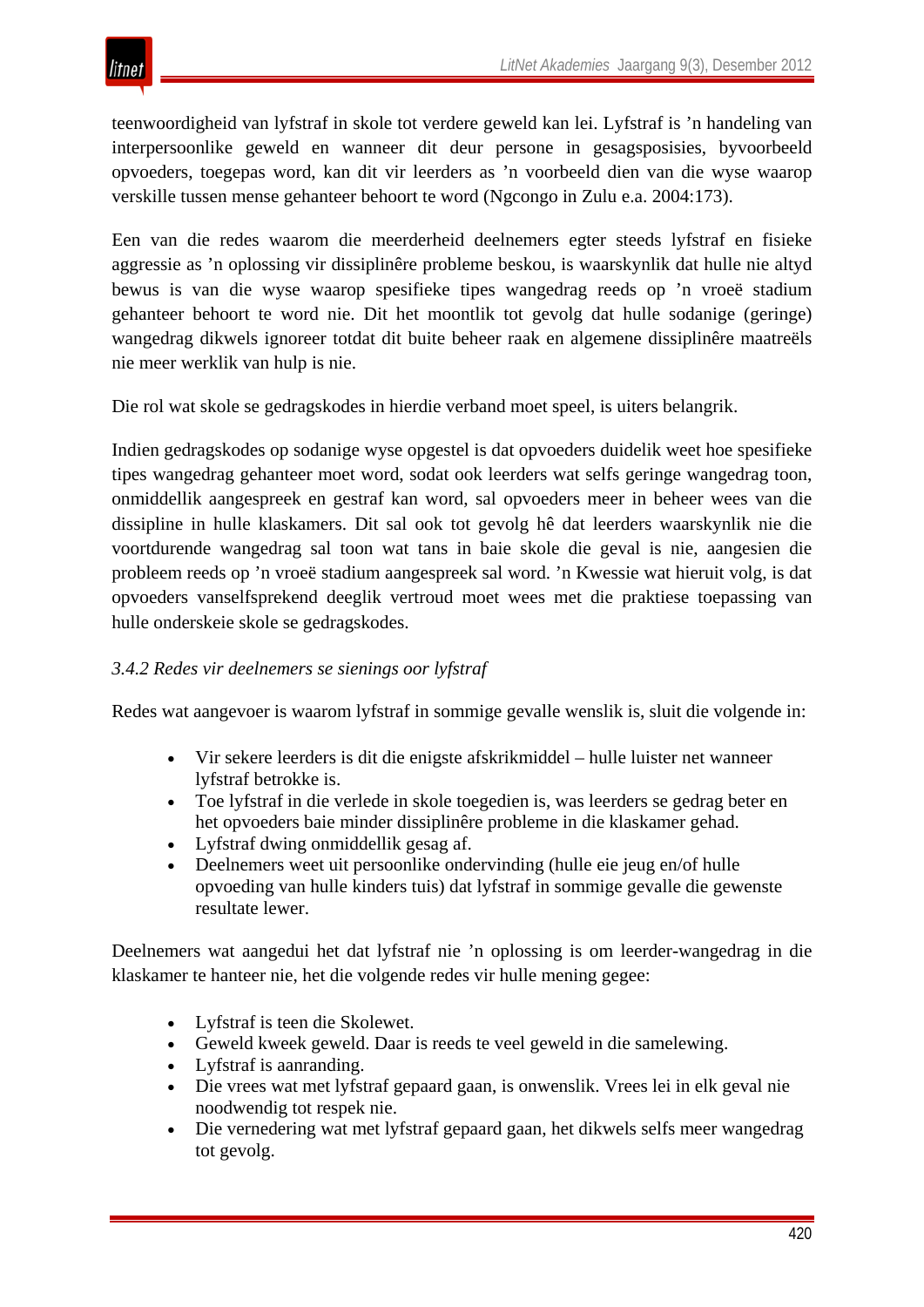

- Sekere leerders word slegs verhard deur lyfstraf dit het geen positiewe effek op hulle gedrag nie.
- Fisieke pyn waarborg nie gedragsverandering nie.
- Lyfstraf is in die verlede deur sommige opvoeders misbruik.

# *3.4.3 Die doeltreffendheid van verskillende dissiplinêre maatreëls (doelstelling 2)*

Deelnemers het uiteenlopende sienings oor die doeltreffendheid al dan nie van sekere algemene dissiplinêre maatreëls. In die vraelys is hulle in 'n oop vraag gevra om aan te dui watter maatreëls volgens hulle die doeltreffendste is. Die ontleding van hulle antwoorde in hierdie verband word vervolgens in tabelvorm aangebied en in volgorde van doeltreffendheid (volgens die deelnemers) bespreek. (Omdat lyfstraf reeds onder 3.4.1 en 3.4.2 bespreek is, vorm dit nie deel van die onderstaande bespreking nie.)

| Dissiplinêre maatreëls         | Persentasie deelnemers              |  |  |
|--------------------------------|-------------------------------------|--|--|
|                                | wat maatreël as doeltreffend beskou |  |  |
| Detensie                       | 52,3%                               |  |  |
| Stuur leerder uit die klas     | 35,1%                               |  |  |
| Puntestelsel                   | 20,7%                               |  |  |
| Laat ouers skool toe kom       | 18%                                 |  |  |
| Lyfstraf                       | 14,4%                               |  |  |
| Laat leerder tydens pouse voor | 13,5%                               |  |  |
| personeelkamer staan           |                                     |  |  |
| Skoonmaak- of ander werk       | 7,2%                                |  |  |

## **Tabel 4. Die doeltreffendheid van verskillende dissiplinêre maatreëls**

Hierdie inligting is ook gekruistabuleer met betrekking tot die jare onderwyservaring van die betrokke deelnemers. Hierdie kruistabulering het slegs in die geval van (d) hier onder (om die ouers van leerders wat hulle wangedra, skool toe te laat kom) sinvolle data opgelewer. Kruistabulering ten opsigte van deelnemers se ervaring en hulle beskouing van die doeltreffendheid al dan nie van die ander dissiplinêre maatreëls hier onder het geen nuwe of sinvolle data opgelewer nie; die navorser het laasgenoemde ANOVAs gevolglik nie in die bespreking van die data ingesluit nie.

# *(a) Detensie (52,3%)*

Die navorsingsresultate toon dat 52,3% van die deelnemers detensie as 'n doeltreffende dissiplinêre maatreël beskou, teenoor 47,7% wat voel dat dit nie doeltreffend is nie. Hoewel effens meer deelnemers hierdie maatreël as effektief beskou, is die verskil tussen hierdie twee groepe nie beduidend nie.

Sommige deelnemers noem dat leerders eenvoudig nie vir detensie opdaag nie, of weghardloop voordat hulle toegelaat word om te verdaag. Dit hou verband met leerders se weiering om gesag te aanvaar, asook hulle gebrek aan respek vir opvoeders – probleme wat die meerderheid deelnemers ervaar. Ook deelnemers in Wolhuter en Oosthuizen (2003:452)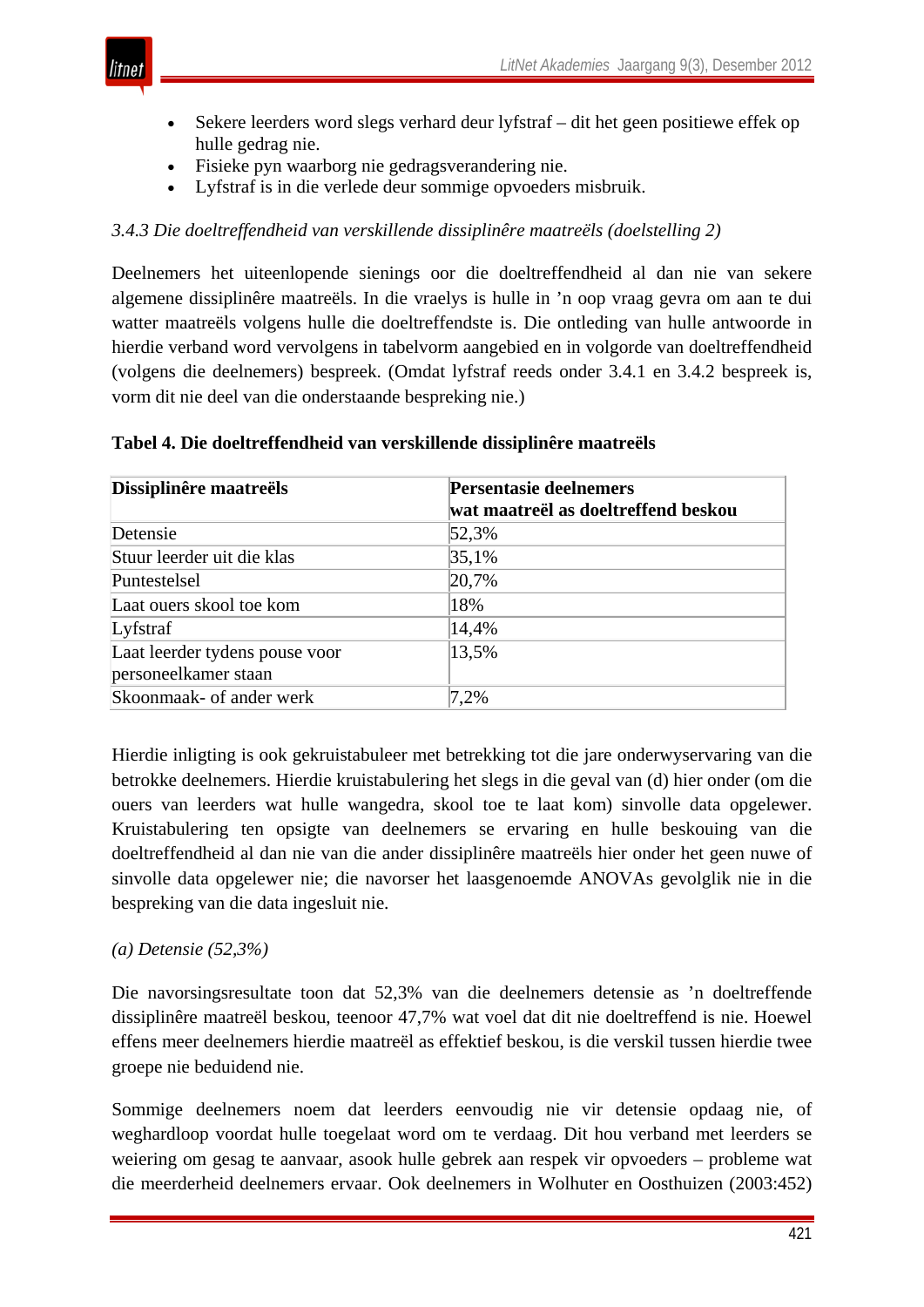se studie is van mening dat detensieklasse nie 'n effektiewe strafmaatreël is nie, aangesien dit dikwels vir die opvoeder 'n groter straf is as vir die leerder.

# *(b) Stuur leerder uit die klas (35,1%)*

Die navorsingsresultate toon dat die meeste deelnemers (64,9%) hierdie maatreël nie as effektief beskou nie. Slegs 35,1% van die deelnemers voel dat dit wel doeltreffend is.

Dit blyk dat sommige deelnemers leerders uit die klaskamer stuur wanneer hulle die klas ontwrig en in die proses verhoed dat die les kan voortgaan sodat die res van die leerders onderrig kan ontvang en kan leer. Dit blyk egter ook dat nie alle leerders die klaskamer verlaat wanneer die opvoeder hulle aansê om dit te doen nie, en dat sodanige optrede van 'n leerder wat die klas ontwrig, deelnemers verhoed om effektief onderrig te gee.

Die aanvaarbaarheid al dan nie van die uitstuur van leerders wat die klas ontwrig, uit die klaskamer, is elders in hierdie artikel bespreek (sien 3.1.1(a)).

## *(c) Puntestelsel (20,7%)*

Die navorsingsresultate toon dat die oorgrote meerderheid (79,3%) van die deelnemers 'n puntestelsel nie as 'n doeltreffende dissiplinêre maatreël beskou nie – slegs 20,7% voel dat dit wel doeltreffend is.

Die gebruik van 'n puntestelsel waar leerders straf- of bonuspunte verdien (merietedemeriete-puntestelsel), word algemeen in skole gebruik (Rossouw 2003:429). Elke leerder kry byvoorbeeld aan die begin van die kwartaal 'n sekere aantal punte, en ernstiger dissiplinêre stappe word gedoen wanneer die punte tot op 'n sekere vlak daal. Daar word verslag gehou van oortredings; hierdie verslag word gebruik om op 'n toepaslike sanksie of strafmaatreël te besluit wanneer daar óf 'n ernstige oortreding óf te veel geringe oortredings is.

Hoewel hierdie stelsel beskou kan word as 'n positiewe, regverdige wyse om leerders te dissiplineer, kla baie opvoeders oor die hoeveelheid administratiewe werk wat daarmee gepaard gaan – ook deelnemers aan Wolhuter en Oosthuizen (2003:444) se studie is van mening dat so 'n meriete-demeriete-puntestelsel nie 'n goeie rekord by hulle skole het nie. Verder is Rossouw (2003:430) van mening dat die opvoedkundige rasionaal agter 'n metode wat van eksterne motivering gebruik maak, debatteerbaar is. Vir my is bogenoemde stelling egter nie regtig relevant nie, aangesien al die dissiplinêre maatreëls wat in 'n skool gebruik word, uiteindelik direk of indirek van eksterne motivering gebruik maak. Detensie en ekstra skoolwerk is byvoorbeeld aanvaarbare dissiplinêre maatreëls, maar dit gebruik eksterne motivering om die betrokke leerder aan te moedig om sy/haar gedrag te verbeter. Dieselfde geld die maatreël om die ouers skool toe te laat kom – leerders sal byvoorbeeld moontlik pogings aanwend om hulle gedrag te verbeter om sodoende te verhoed dat die opvoeder hulle ouers spreek, maar dit is eweneens as gevolg van eksterne motivering dat hulle hulle gedrag aanpas. Die ideaal is egter dat hierdie maatreëls uiteindelik tot gevolg het dat leerders 'n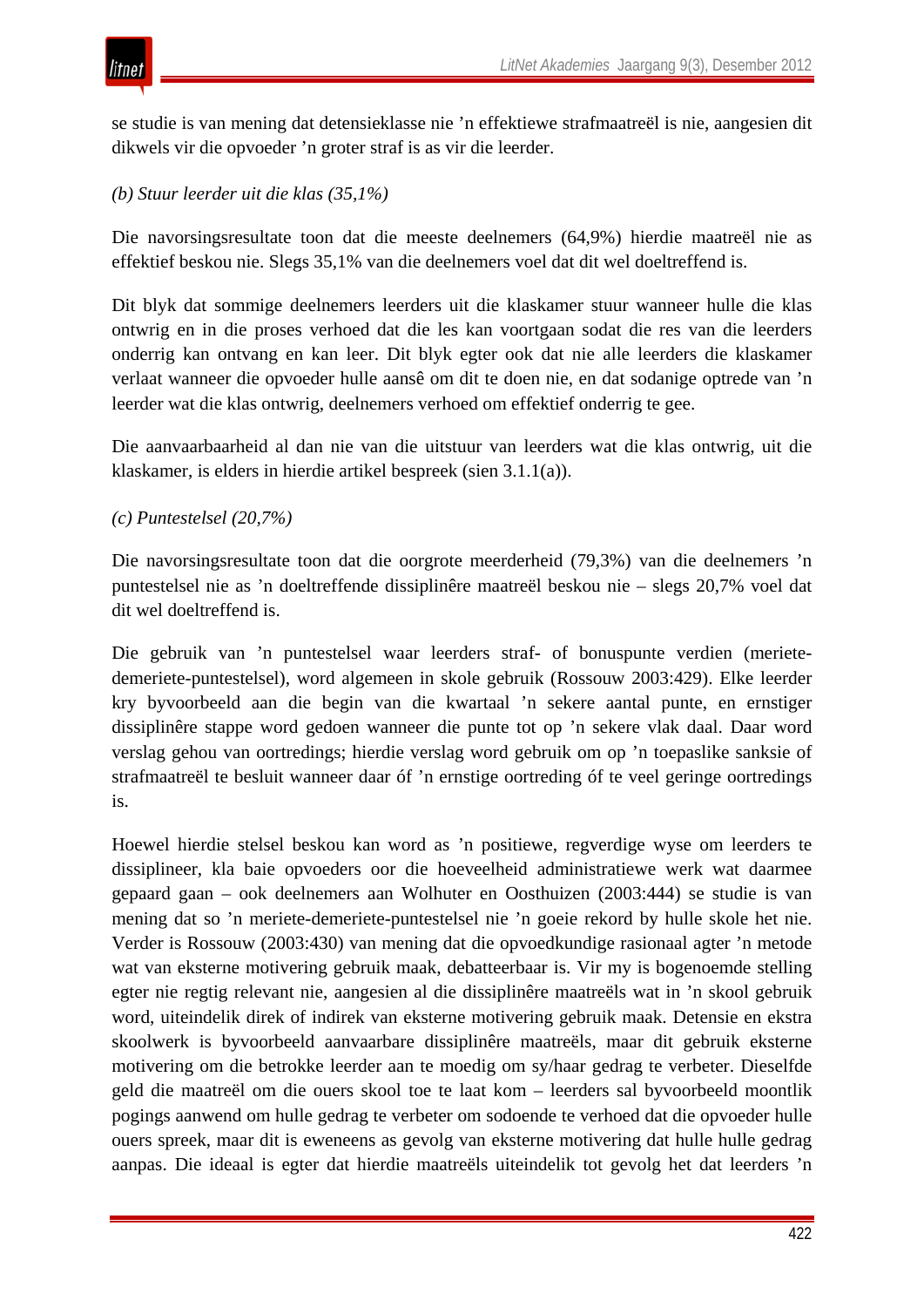

verantwoordelikheidsin vir hulle gedrag ontwikkel en hulle gedrag wil verbeter op grond van hulle interne motivering.

# *(d) Laat ouers skool toe kom (18%)*

Die navorsingsresultate toon dat die oorgrote meerderheid (82%) van die deelnemers dit nie as 'n doeltreffende dissiplinêre maatreël beskou om leerders wat hulle wangedra, se ouers in te roep nie – slegs 18% voel dat dit wel doeltreffend is.

Die gemiddelde jare ondervinding van deelnemers wat dit as 'n doeltreffende dissiplinêre maatreël beskou om die ouers in te roep, is 19,9 jaar, teenoor 14,4 jaar by diegene wat dit as ondoeltreffend beskou. Volgens die statistiese ontleding is daar wel 'n beduidende verskil in die jare ervaring van hierdie twee groepe deelnemers (dié wat dit as 'n doeltreffende maatreël beskou en dié wat dit nie so beskou nie). Dit blyk dus dat diegene met meer ondervinding meer geneig is om hierdie maatreël as doeltreffend te beskou.

Hoewel 'n relatief klein persentasie aandui dat dit 'n doeltreffende maatreël is, voel diegene wat dit wel genoem het, sterk daaroor dat dit baie effektief is.

## *(e) Laat leerder tydens pouse voor die personeelkamer staan (13,5%)*

Die navorsingsresultate toon dat die oorgrote meerderheid (86,5%) van die deelnemers dit nie as 'n doeltreffende dissiplinêre maatreël beskou om leerders wat hulle wangedra, tydens pouse voor die personeelkamer te laat staan nie – slegs 13,5% voel dat dit wel doeltreffend is.

Hulle reaksies sluit die volgende in: "Hulle kom baie keer net nie uit nie. Dan moet jy hulle gaan soek, en teen die tyd dat jy hulle kry, is die pouse om."; "Die ding is, jy moet hulle heeltyd dophou, anders loop hulle. Jy straf op die ou end eintlik net jouself."

## *(f) Skoonmaak- of ander werk (7,2%)*

Die navorsingsresultate toon dat die oorgrote meerderheid (92,8%) van die deelnemers skoonmaak- of ander werk nie as 'n doeltreffende dissiplinêre maatreël beskou nie – slegs 7,2% voel dat dit wel doeltreffend is: "Hulle hou nie van klas skoonmaak nie; dan gedra hulle hulle weer 'n rukkie."; "Met party kinders werk dit nogal."; "Ek laat kinders wat hulle nie gedra nie, die klas skoonmaak – vee en afstof en so aan."

## *(g) Algemene bespreking van verskillende dissiplinêre maatreëls*

Deelnemers het tydens die semigestruktureerde onderhoude bevestig dat hulle die volgende dissiplinêre maatreëls in hulle klaskamers toepas:

- Laat die betrokke leerder se ouers skool toe kom om die kwessie met hulle te bespreek (nege deelnemers)
- Stuur die betrokke leerder uit die klaskamer (ses deelnemers)
- Detensie (vyf deelnemers)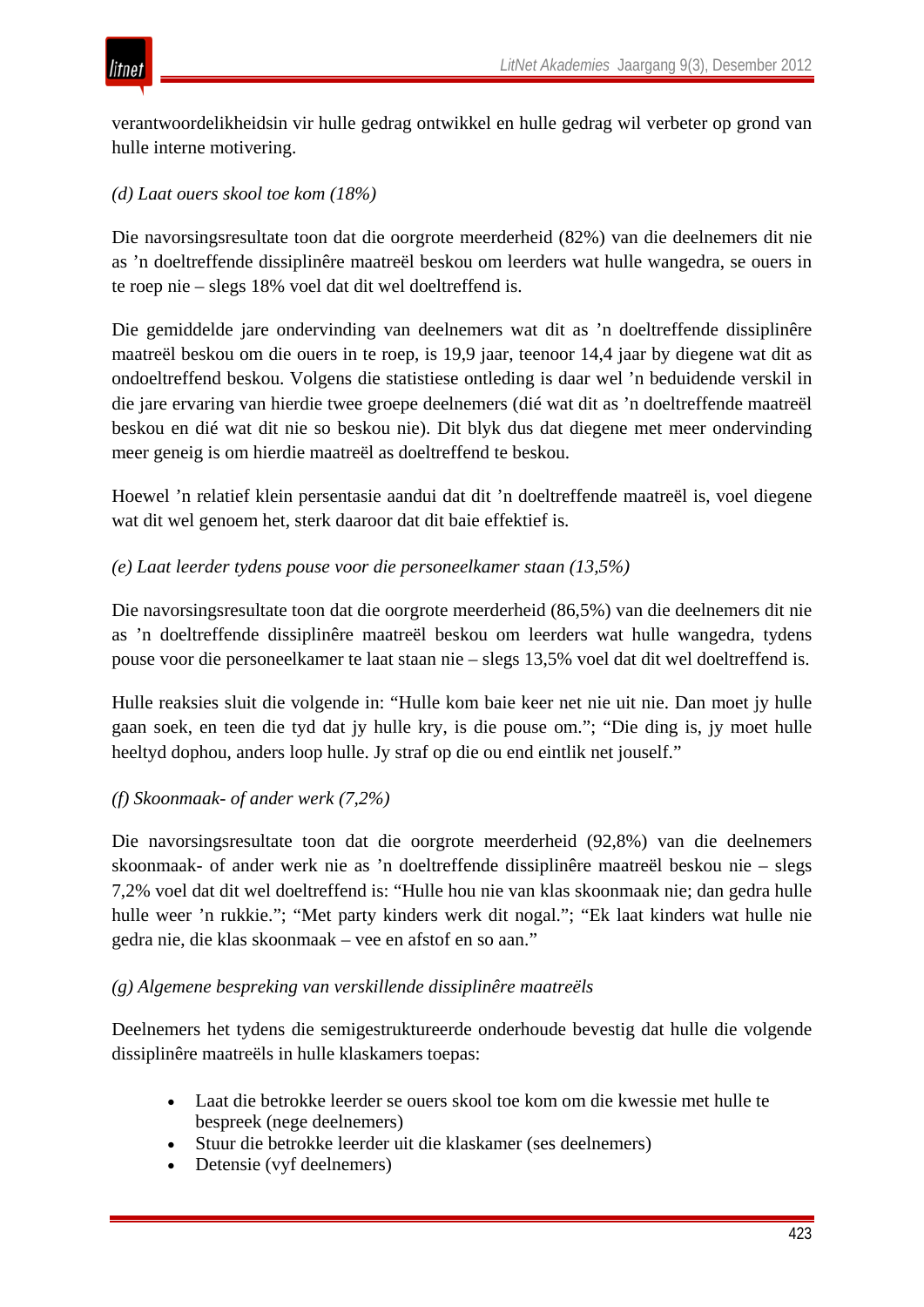

- Lyfstraf (met 'n rottang of in die vorm van 'n klap) (twee deelnemers)
- Laat leerder tydens pouse die klaskamer skoonmaak (een deelnemer).

Nie alle dissiplinêre maatreëls wat deur die deelnemers toegepas word, is egter wettig nie. Die regmatigheid van die genoemde maatreëls word later in hierdie artikel bespreek.

Dit blyk dat deelnemers met meer jare ervaring in die onderwys (meer as 17 jaar) die puntestelsel en om die ouers skool toe te laat kom, as doeltreffende dissiplinêre maatreëls beskou. Diegene wat detensie, die uitstuur van die leerder uit die klaskamer, lyfstraf, en om die leerder tydens pouse voor die personeelkamer te laat staan, verkies, het meestal 14–15 jaar ondervinding. Daar was nie 'n beduidende verskil tussen die getal mans en vroue wat hierdie maatreëls as doeltreffend beskou nie.

Deelnemers het herhaaldelik laat blyk dat al die genoemde dissiplinêre maatreëls slegs in 'n beperkte mate en in sekere gevalle doeltreffend is en skynbaar geen invloed op sommige leerders se gedrag en houding het nie.

Die rede waarom die doeltreffendheid van verskillende dissiplinêre maatreëls ondersoek is, is dat opvoeders nie alle regmatige dissiplinêre maatreëls as ewe doeltreffend beskou nie, soos blyk uit die navorser se jare lange kontak met opvoeders in verskillende skole. Dit veroorsaak dat wanneer praatjies of slypskole vir opvoeders aangebied word rakende die toepassing van dissiplinêre maatreëls in die klaskamer, opvoeders die betrokke spreker se idees en wenke nie altyd as geloofwaardig beskou nie, aangesien die toepassing van dissiplinêre maatreëls in die praktyk dikwels veel anders daar uitsien as 'n teoretiese bespreking daarvan.

Deelnemers het herhaaldelik laat blyk dat al die genoemde dissiplinêre maatreëls slegs in 'n beperkte mate en in sekere gevalle doeltreffend is – hierdie maatreëls het skynbaar geen invloed op sommige leerders se gedrag en houding nie. Deelnemers meld ook dat maatreëls soos detensie dikwels ondoeltreffend is omdat leerders eenvoudig nie daarvoor opdaag nie of weghardloop voordat hulle mag verdaag. Tydens die semigestruktureerde onderhoude het vyf uit die tien deelnemers hierdie bevinding bevestig. Ses deelnemers het aangedui dat die dreigement van detensie dikwels nie genoeg is om dissipline in die klaskamer te herstel nie.

Vyf deelnemers het ook tydens die onderhoude aangedui dat leerders soms weier om die klaskamer te verlaat wanneer hulle uitgestuur word nadat hulle die klas in so 'n mate ontwrig het dat die res van die leerders nie kan leer nie. Sulke optrede laat hierdie opvoeders magteloos voel.

Verder het sewe deelnemers tydens die onderhoude aangedui dat sommige maatreëls, byvoorbeeld lyfstraf, slegs vir die oomblik effektief is – dit beperk nie probleemgedrag op lang termyn nie.

# *3.5 Regmatigheid van dissiplinêre maatreëls (doelstelling 2)*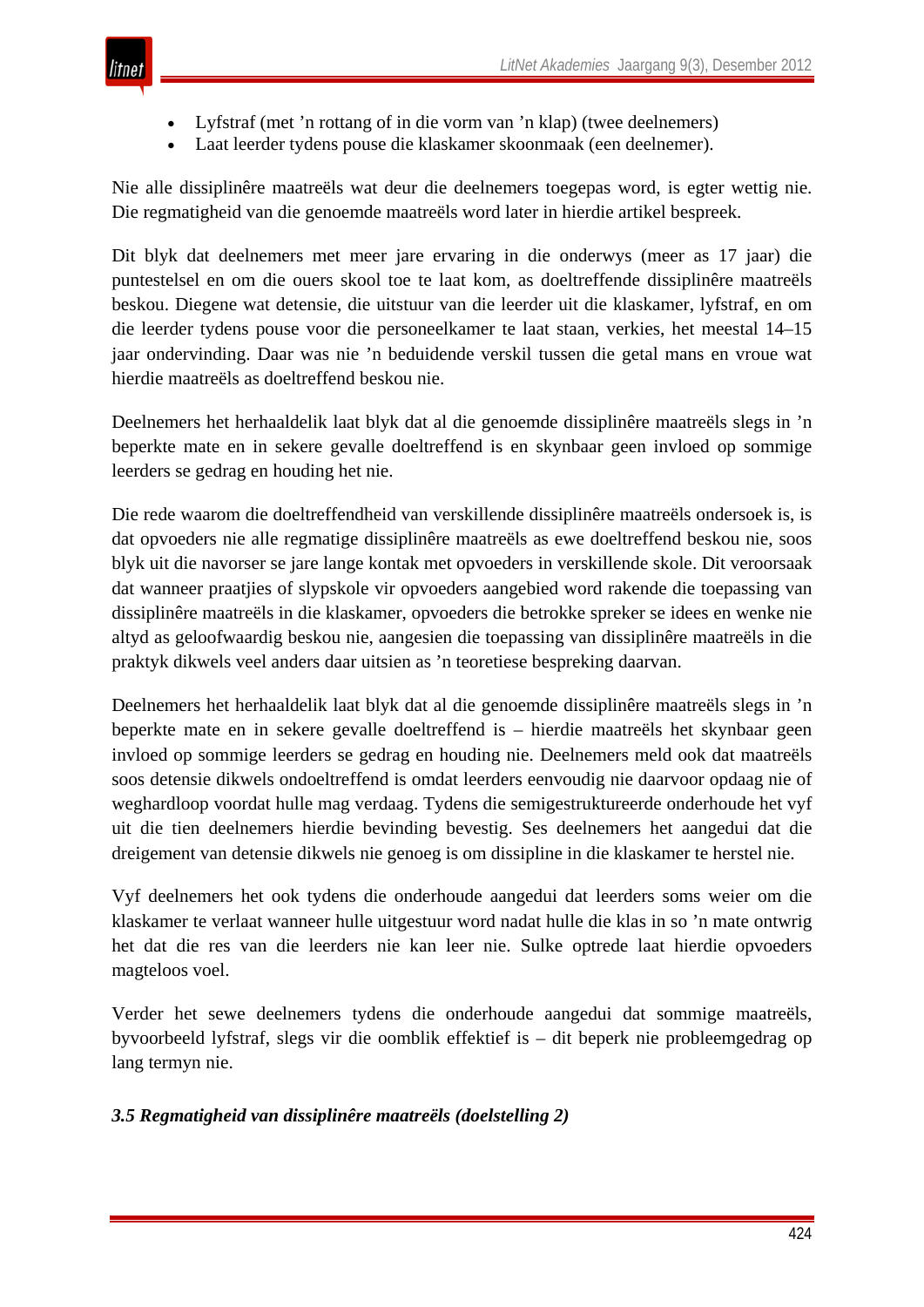Nie alle dissiplinêre maatreëls wat deur die deelnemers toegepas word, of as doeltreffend beskou word, is wettig nie. Die regmatigheid van die genoemde maatreëls word vervolgens bespreek.

Lyfstraf (met 'n rottang of in die vorm van 'n klap) word uitdruklik deur die Skolewet (RSA 1996b) verbied: Volgens artikel 10(1) van die Skolewet (RSA 1996b) mag geen opvoeder by enige skool lyfstraf aan 'n leerder toedien nie, en artikel 10(2) bepaal dat enige persoon wat subartikel (1) oortree, skuldig is aan 'n misdryf en by skuldigbevinding strafbaar is met 'n vonnis wat vir aanranding opgelê kan word.

Wat die uitstuur van leerders uit die klaskamer as dissiplinêre maatreël betref, is die bepalings van artikel 29 van die Grondwet (RSA 1996a) ten opsigte van leerders se reg op onderwys ter sprake. (Sien die relevante bespreking onder 4.1.2(b) in die artikel "Dissipline in die klaskamer – Deel 1: Die bepalings van die Grondwet en Skolewet ten opsigte van dissiplinêre maatreëls in die klaskamer" (Müller 2012).) Leerders wat die klas ontwrig, het steeds 'n reg op onderwys, en dit is nie maklik om te bewys dat die ontneming van onderrig in die beste belang van enige leerder is nie. Verder kan die veiligheid van leerders wat uitgestuur word, ook nie gewaarborg word nie. Ek meen gevolglik dat ander maatreëls wat minder beperkend op die leerder se reg op onderwys sal inwerk (byvoorbeeld detensie) by voorkeur gebruik moet word. Indien 'n leerder wel die klas voortdurend versteur en geen ander dissiplinêre maatreël doeltreffend is nie, is uitsetting wel 'n opsie.

Die skoonmaak van die klaskamer tydens pouse is wel toelaatbaar (RSA 2000a:25), mits dit slegs ligte werk soos afstof, uitvee en die regpak van boeke en/of opvoedkundige apparaat behels. Die opvoeder moet te alle tye in gedagte hou dat hy/sy geen leerder mag dwing om enige vernederende werk te verrig nie – artikel 12(1) van die Grondwet (RSA 1996a) bepaal dat elke persoon die reg het om nie op 'n wrede, onmenslike of vernederende manier behandel of gestraf te word nie. Enige vorm van fisieke of sielkundige mishandeling of vernedering is dus onaanvaarbaar (Shaba 2003:125). Die opvoeder moet bewus wees van die feit dat geen leerder enige werk mag doen wat as "uitbuitende arbeidspraktyke" (artikel 28(1(e)) van die Grondwet (RSA 1996a) beskryf kan word nie, en ook dat geen leerder verplig of toegelaat mag word om werk te verrig wat onvanpas is vir sy/haar ouderdom of 'n risiko vir sy/haar welsyn, opvoeding, liggaamlike of geestelike gesondheid of geestelike, morele of sosiale ontwikkeling inhou nie (artikel 28(1(f)) van die Grondwet (RSA 1996a). Indien 'n leerder byvoorbeeld 'n fisieke gebrek of gesondheidstoestand het wat dit vir hom/haar moeilik maak om sekere fisieke take te verrig, mag 'n opvoeder hom/haar nie dwing om dit te doen nie.

Om leerders wat die klas ontwrig, se ouers skool toe te laat kom en die betrokke leerders detensie te laat doen, is wel volgens die dokument *Alternatives to corporal punishment* (RSA 2000a:25) toelaatbaar. Leerders mag egter nie tydens detensie in afsondering wees nie (RSA 1998a, paragraaf 4.4.2) en die tyd moet konstruktief gebruik word terwyl hulle tot die klaskamer of ander geskikte lokaal in die skool beperk word.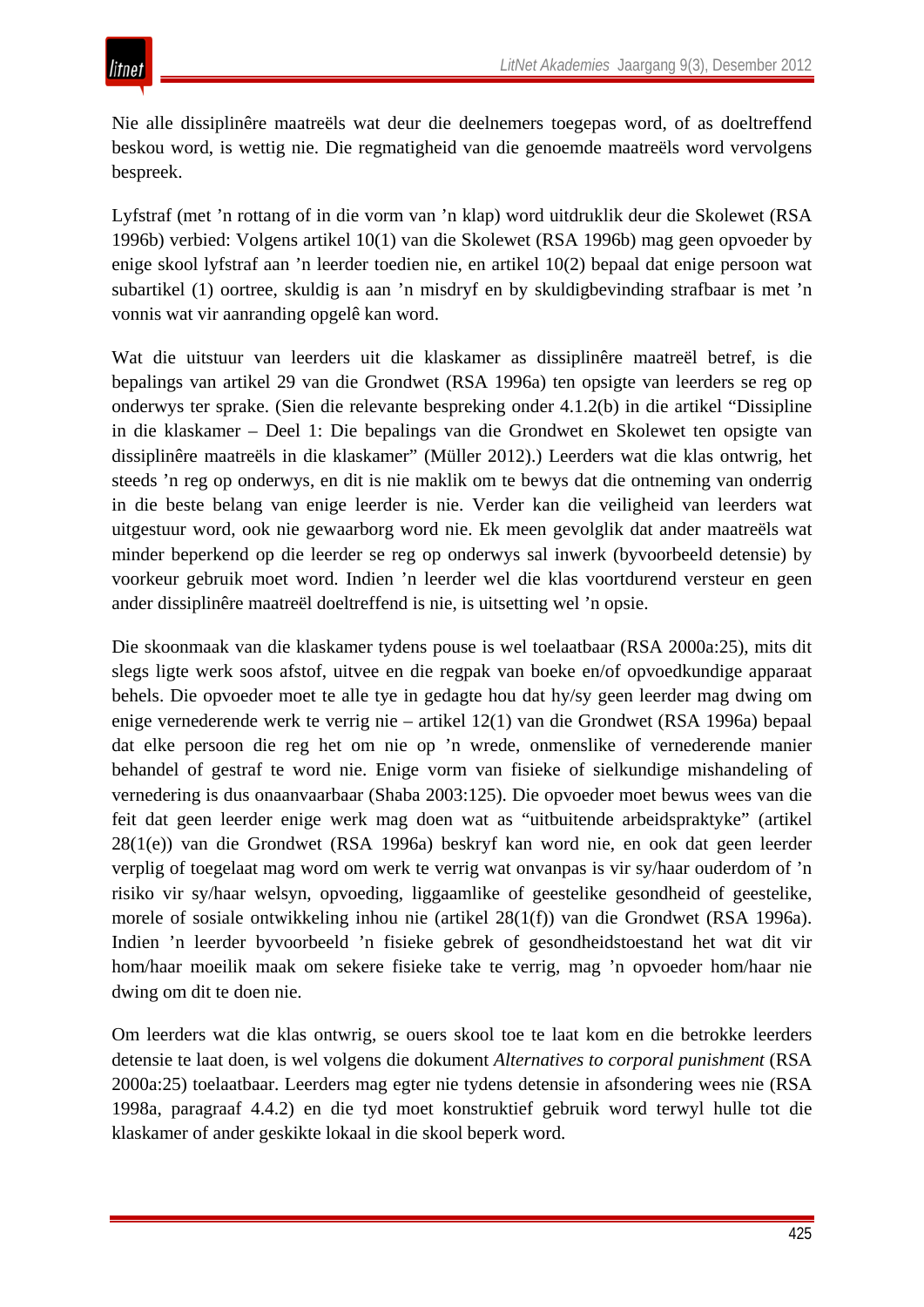

Ter opsomming: dissiplinêre maatreëls word teen die agtergrond van die Handves van Regte (RSA 1996a) as onredelik beskou wanneer

- a. dit oormatig is en op nalatige wyse geadministreer word
- b. dit fisieke of sielkundige pyn en skade berokken
- c. daar geen duidelike rede vir die strafmaatreël is nie
- d. dit nie ouderdomtoepaslik is nie (WKOD 2007).

Hierbenewens moet leerders se regte ook te alle tye in ag geneem word wanneer 'n dissiplinêre maatreël oorweeg word, byvoorbeeld leerders se reg op onderwys, hulle reg op menswaardigheid, hulle reg op administratiewe geregtigheid, hulle reg op vryheid en sekerheid van die persoon, en die beste belang van die kind. (Sien die relevante bespreking onder 4.1 in die artikel "Dissipline in die klaskamer – Deel 1: Die bepalings van die Grondwet en Skolewet ten opsigte van dissiplinêre maatreëls in die klaskamer" (Müller 2012).)

## **4. Gevolgtrekkings en aanbevelings**

Die belangrikste gevolgtrekkings en aanbevelings ten opsigte van die bevindinge van die studie word vervolgens bespreek.

Aangesien 'n betreklik klein steekproef (vyf skole) vir die gevallestudie gebruik is, moet daar tydens die bespreking van die navorsingsbevindinge teen veralgemening gewaak word. Hoewel die betrokke skole in baie opsigte verskil en dus verskillende perspektiewe bied, sou 'n veralgemening van die ondersoekresultate na byvoorbeeld die opvoeders of skole in Suid-Afrika nie akkuraat wees nie.

## *4.1 Onvoldoende kennis van deelnemende opvoeders*

Baie deelnemers het, waarskynlik vanweë hulle opvoedkundige agtergrond, 'n basiese "algemene kennis" van hulle bevoegdhede en verantwoordelikhede in die klaskamer, asook van dié van leerders. Tog is hulle begrip van die basiese bepalings van belangrike relevante wette en regeringskennisgewings, byvoorbeeld die Grondwet (RSA 1996a), Skolewet (RSA 1996b) en die *Guidelines for the consideration of governing bodies in adopting a code of conduct for learners* (RSA 1998a), onvoldoende om probleemsituasies in die klaskamer te hanteer. Aspekte wat hier ter sprake kom, is enersyds leerders se verantwoordelikhede in die klaskamer en die beperking van leerders se regte, en andersyds opvoeders se bevoegdhede met betrekking tot die handhawing van klaskamerdissipline.

Dit blyk dat die probleme veral ontstaan met die praktiese uitoefening van bostaande deur die deelnemende opvoeders – daar kan beslis onsekerheid by deelnemers bespeur word wat die praktiese uitoefening van hulle bevoegdhede betref.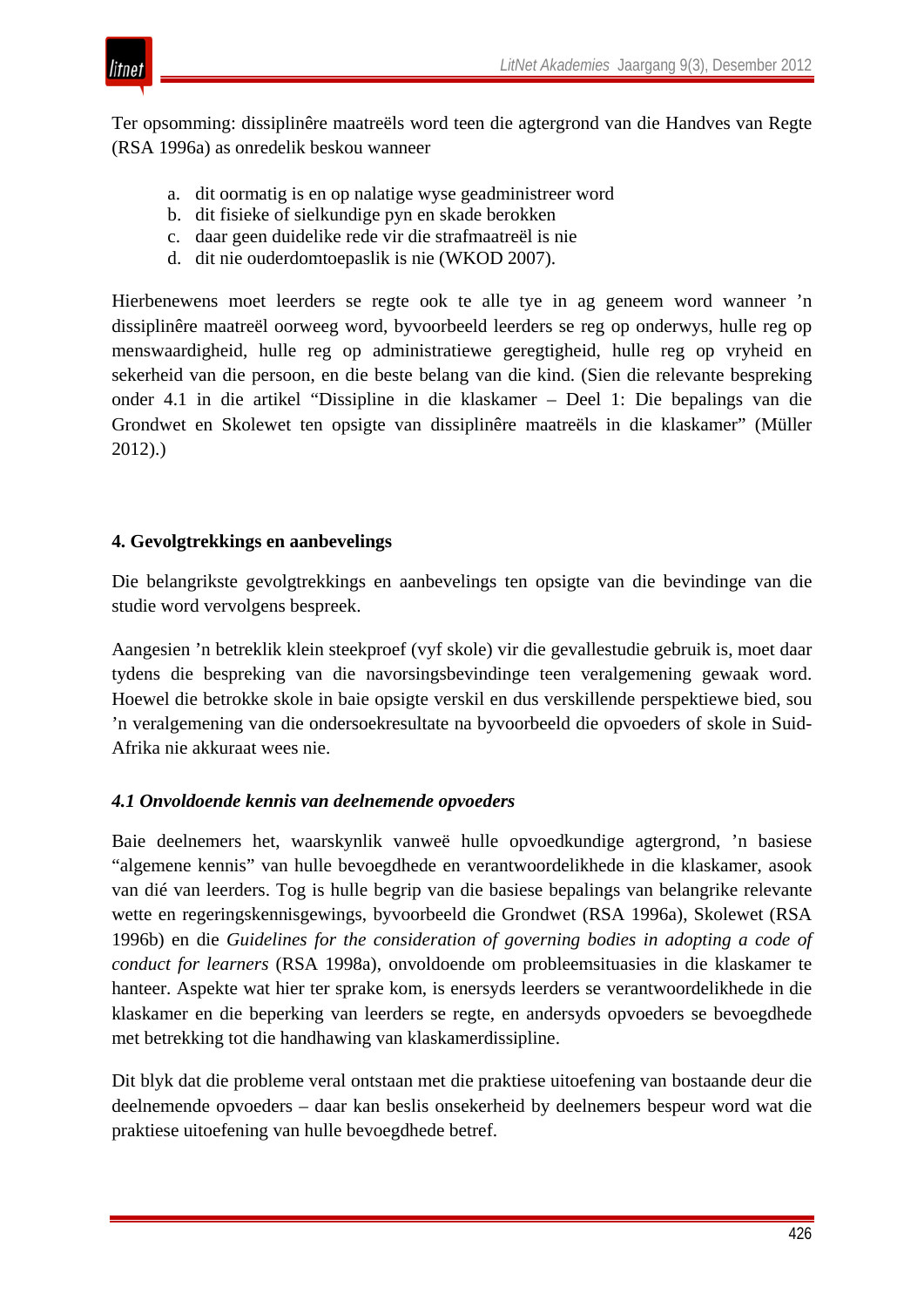Hoewel die deelnemers aan hierdie studie in die meeste gevalle bewus is van 'n bepaalde bevoegdheid of verantwoordelikheid, het hulle nie die praktiese kennis en diepgaande begrip om hulle bevoegdhede met selfvertroue uit te oefen en toe te sien dat leerders hulle verantwoordelikhede nakom nie. Die ironie is egter dat hierdie opvoeders in hulle poging om onder geen omstandighede inbreuk te maak op die oortreder se reg op onderwys nie, in die proses juis daartoe kan bydra dat daar inbreuk gemaak word op die res van die leerders se reg om sonder steurnis onderrig te ontvang en te leer.

Verder het sommige deelnemers ook onvoldoende kennis – selfs teoreties – met betrekking tot leerders se verantwoordelikhede in die klaskamer wat onderrig en leer betref. Sommige deelnemers is byvoorbeeld van mening dat hulle nie die bevoegdheid het om te eis dat hulle nie verhinder mag word in die uitvoering van hulle kontraktuele verpligtinge nie, byvoorbeeld wat die handhawing van dissipline betref.

Oor die kwessie van die uitstuur van leerders wat die klas ontwrig en die weiering van toegang tot die klaskamer wanneer leerders laat opdaag, is daar gemengde gevoelens. Die meeste deelnemers is van mening dat hulle wel die bevoegdheid het om 'n leerder wat die klas as gevolg van wangedrag en/of ongeoorloofde laatkommery ontwrig, uit die klaskamer te stuur, terwyl die minderheid voel dat dit nie binne hulle bevoegdheid is om so 'n leerder toegang tot die klaskamer te weier nie. Tydens die studie is gevind dat daar ook in die literatuur teenstrydige menings is omtrent die regverdigbaarheid van hierdie maatreëls. Omdat die beste belang van die kind en die leerders se reg op onderwys te alle tye in ag geneem moet word, kan hierdie maatreëls volgens die navorser selde geregverdig word, en moet dit slegs in uiterste gevalle aangewend word wanneer dit werklik die laaste uitweg is.

Daar is ook 'n beduidende getal deelnemers wat van mening is dat leerderregte voorkeur kry bo opvoederbevoegdhede. Soos reeds genoem, dui hierdie siening op 'n ernstige leemte in sodanige deelnemers se kennis en begrip van die voortdurende dinamiese balans wat tussen regte en verantwoordelikhede behoort te bestaan. Hulle besef oënskynlik nie dat alle regte – ook dié van leerders – gepaard gaan met bepaalde verantwoordelikhede nie en dat die meeste regte nie absoluut is nie, maar onder sekere omstandighede onderhewig is aan beperkings, wat hulle as opvoeders op bepaalde wyses mag afdwing om dissipline in die klaskamer te handhaaf.

Dit is duidelik dat deelnemers se gebrek aan funksionele kennis en selfvertroue met betrekking tot die regsaspekte van hulle bevoegdhede en verantwoordelikhede (en dié van leerders) 'n wesenlike invloed op die dissipline in die klaskamer kan hê. Dit is belangrik dat wanneer leerders opvoeders konfronteer en op hulle regte aandring, die opvoeders die situasie met selfvertroue moet kan hanteer sonder om toe te laat dat leerders hulle verantwoordelikhede verontagsaam.

Om hierdie rede is dit noodsaaklik dat alle opvoeders deeglik vertroud moet wees met die bepalings van die relevante wette en ander regeringskennisgewings, asook die praktiese implikasies wat dit vir die klaskamersituasie inhou.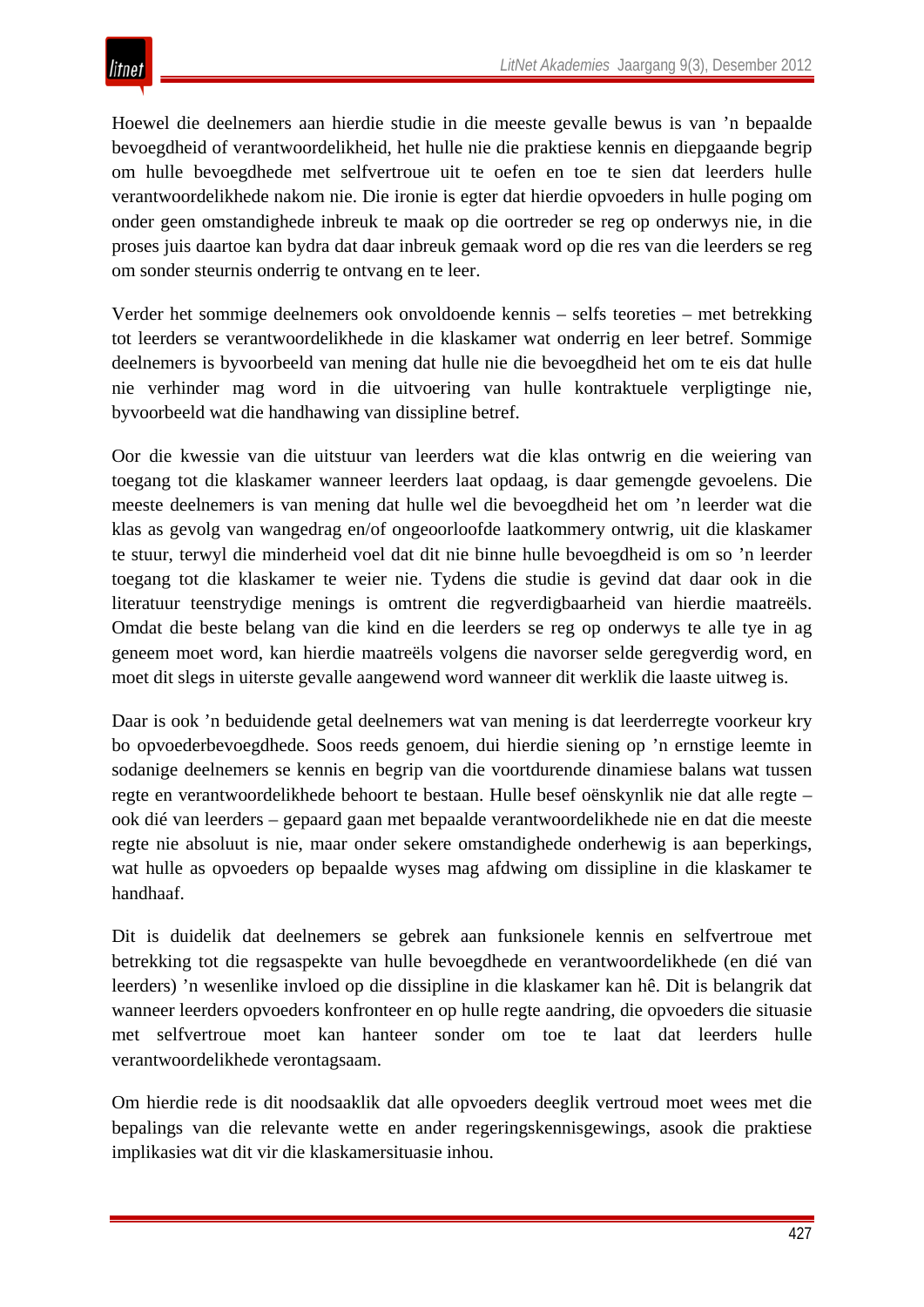Daar is met hierdie ondersoek bevind dat dit beslis nie voldoende is om opvoeders slegs met 'n eksemplaar van hierdie dokumente te voorsien sonder om die inhoud, implikasies en praktiese toepassing daarvan aan hulle duidelik te maak nie. Buiten dat 'n groot aantal deelnemers nie die moeite doen om hierdie dokumente te bestudeer nie, het dit vir 'n beduidende persentasie van diegene wat dit wel doen, skynbaar nie veel waarde nie – hierdie opvoeders slaag nie daarin om die nut en praktiese waarde daarvan op hulle eie te ontdek en op hulle klaskamersituasies toe te pas nie.

Provinsiale onderwysdepartemente behoort nie bloot aan te neem dat opvoeders wel die nodige funksionele kennis het van die relevante wette en verwante kennisgewings ten opsigte van die toepassing van dissiplinêre maatreëls nie.

Volgens die bevindinge van hierdie studie is daar ongetwyfeld 'n behoefte aan inligtingsessies en/of slypskole by die geselekteerde skole wat nie net op 'n teoretiese vlak inligting oordra nie, maar die bepalings van bogenoemde dokumente op 'n praktiese en funksionele wyse op die opvoeders se daaglikse klaskamersituasies van toepassing maak. Die provinsiale onderwysdepartemente behoort dus sodanige geleenthede te reël waar hierdie opvoeders nie net ingelig word oor die praktiese toepassing van sodanige wette en kennisgewings nie, maar ook die geleentheid gebied word om vrae te stel aangaande moontlike probleemsituasies wat in die klaskamer kan opduik, asook werklike probleemgevalle wat hulle al teëgekom het.

Die opleiding wat in die verlede verskaf is, blyk onvoldoende te wees, aangesien skynbaar nie al die opvoeders daaraan blootgestel is nie, en ook aangesien dit nie voldoende praktiese waarde ingehou het vir diegene wat dit bygewoon het nie.

Opvoeders behoort na afloop van sodanige slypskole te voel dat hulle werklik bemagtig en toegerus is om beter dissipline in hulle klaskamers te handhaaf en om leerders wat dissiplinêre probleme veroorsaak, met groter selfvertroue te hanteer. Om hierdie rede moet die persone wat sodanige inligtingsessies of slypskole aanbied, nie net kenners wees van die regsaspekte met betrekking tot die handhawing van dissipline nie, maar ook vertroud wees met die probleme wat opvoeders daagliks ondervind. Dit moet dus verkieslik persone wees wat binne die afgelope paar jaar ook in soortgelyke probleemsituasies onderwys gegee het.

Opvoeders, en veral prinsipale, behoort sodanige geleenthede waar hulle teoretiese en praktiese kennis omtrent hulle bevoegdhede in die klaskamer kan bekom, egter nie net aan die Departement van Onderwys oor te laat nie, maar moet ook eie inisiatief neem om inligtingsessies en/of slypskole in hierdie verband te reël. Te midde van die gebrek aan funksionele kennis wat deur hierdie studie uitgewys is, kan die opvoeders en prinsipale van die geselekteerde skole nie bekostig om volgens die status quo voort te gaan nie – die uitbreiding van hulle kennis ten opsigte van die handhawing van dissipline vorm 'n uiters belangrike deel van hulle professionele ontwikkeling.

## *4.2 Regmatige dissiplinêre maatreëls*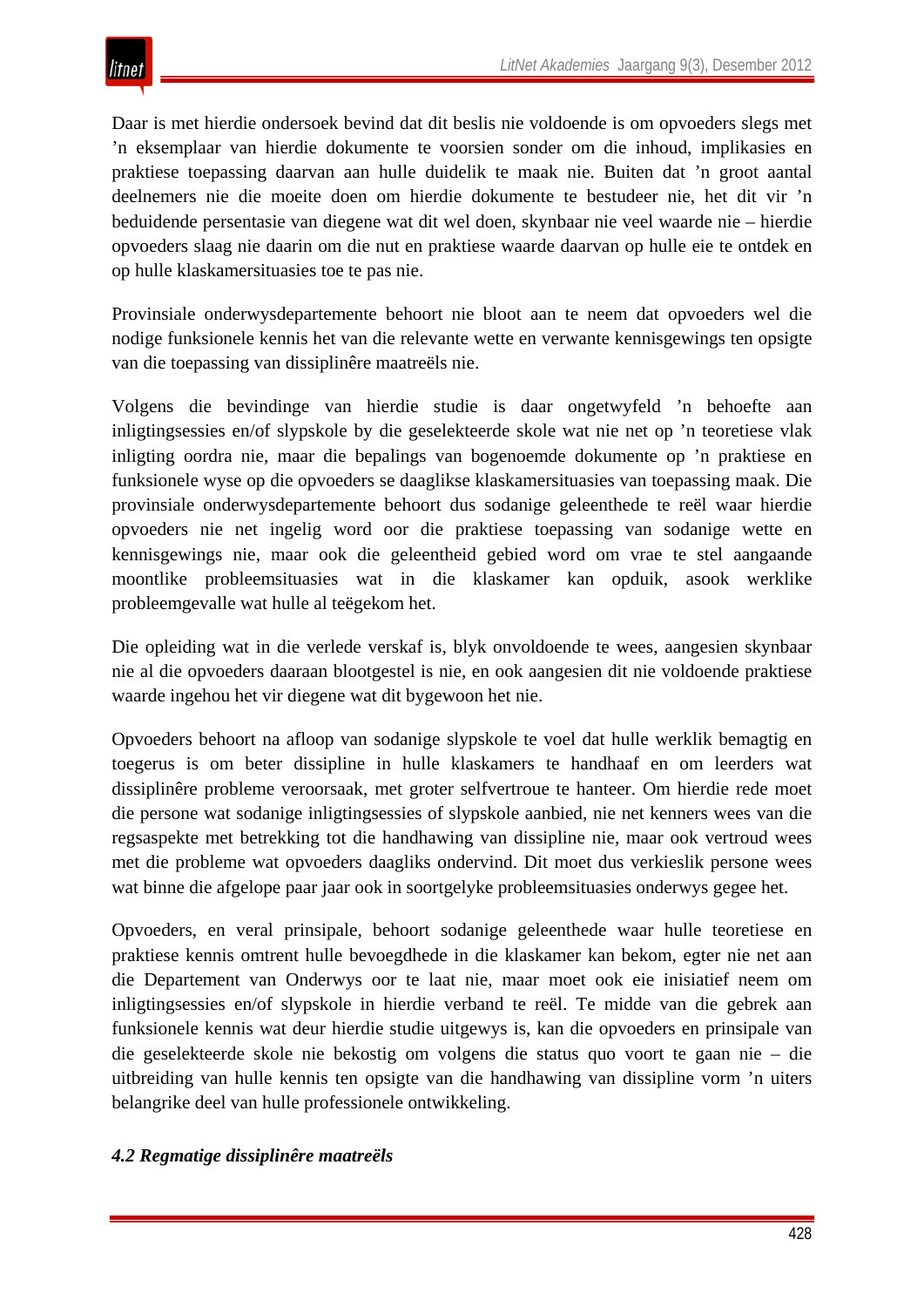

Regmatige dissiplinêre maatreëls wat in die literatuur aan die hand gedoen word, word in die artikel "Dissipline in die klaskamer – Deel 1: Die bepalings van die Grondwet en Skolewet ten opsigte van dissiplinêre maatreëls in die klaskamer" (Müller 2012) bespreek. Hierdie maatreëls sal vervolgens kortliks genoem word. Dit is belangrik om te onthou dat dissiplinêre maatreëls in verhouding tot die leerder se wangedrag moet wees en dat daar konsekwent ten opsigte van oortredings opgetree moet word. Dissiplinêre maatreëls kan egter strenger word met herhaalde oortredings. Dit moet dus gegradeer word om voorsiening te maak daarvoor, met skorsing en uiteindelik uitsetting as laaste uitweg.

Voorbeelde van aanvaarbare dissiplinêre maatreëls sluit die volgende in:

- 'n Teregwysende blik, 'n mondelinge waarskuwing of 'n skriftelike teregwysing deur 'n opvoeder of skoolhoof in die geval van geringe oortredings.
- Ekstra werk in een of meer vakke.
- Ekstra skoolwerk tydens pouses of ná skool wat tot die leerder se vordering in die skool en die verbetering van die skoolomgewing sal bydra en onder toesig gedoen word (detensie).
- Die uitvoer van take wat die persoon wat te na gekom is, sal help.
- Take wat die skoolomgewing sal verbeter, byvoorbeeld tuinwerk of administratiewe take.
- Bekostigbare kompensasie waarop ooreengekom word.
- Die vervanging van beskadigde eiendom.
- Die wegneem van voorregte en/of skorsing uit sekere skoolaktiwiteite.
- Die beperking van klaskamervoorregte.
- Daaglikse verslae oor 'n leerder wat hom/haar in die klas wangedra aan die skoolhoof of senior opvoeder.
- Beslaglegging op 'n verbode item, indien van toepassing.
- 'n Stelsel van verdienstelikheid waarvolgens leerders punte (nie akademiese punte nie) verdien of verloor.
- 'n Gesprek met die leerder se ouers/voog om 'n oplossing vir die probleem te probeer vind.
- Gemeenskapsdiens (indien die provinsiale onderwysdepartement toestemming gegee het daarvoor).

Heelwat van hierdie dissiplinêre maatreëls, byvoorbeeld detensie, take wat die skoolomgewing sal verbeter, gemeenskapsdiens, 'n puntestelsel en om die ouers of voogde van die betrokke leerder skool toe te laat kom, stem ooreen met dié wat volgens die deelnemers aan hierdie studie met 'n meerdere of mindere mate van sukses in die klaskamer gebruik kan word.

Die basiese beginsel is dat alle vorme van dissiplinêre maatreëls moet strook met leerders se regte. Dissiplinêre maatreëls wat nie ooreenkom met die vereistes, beginsels en doelwitte van die Grondwet (RSA 1996a) en die Skolewet (RSA 1996b) nie, is verbode (Roos 2003:496).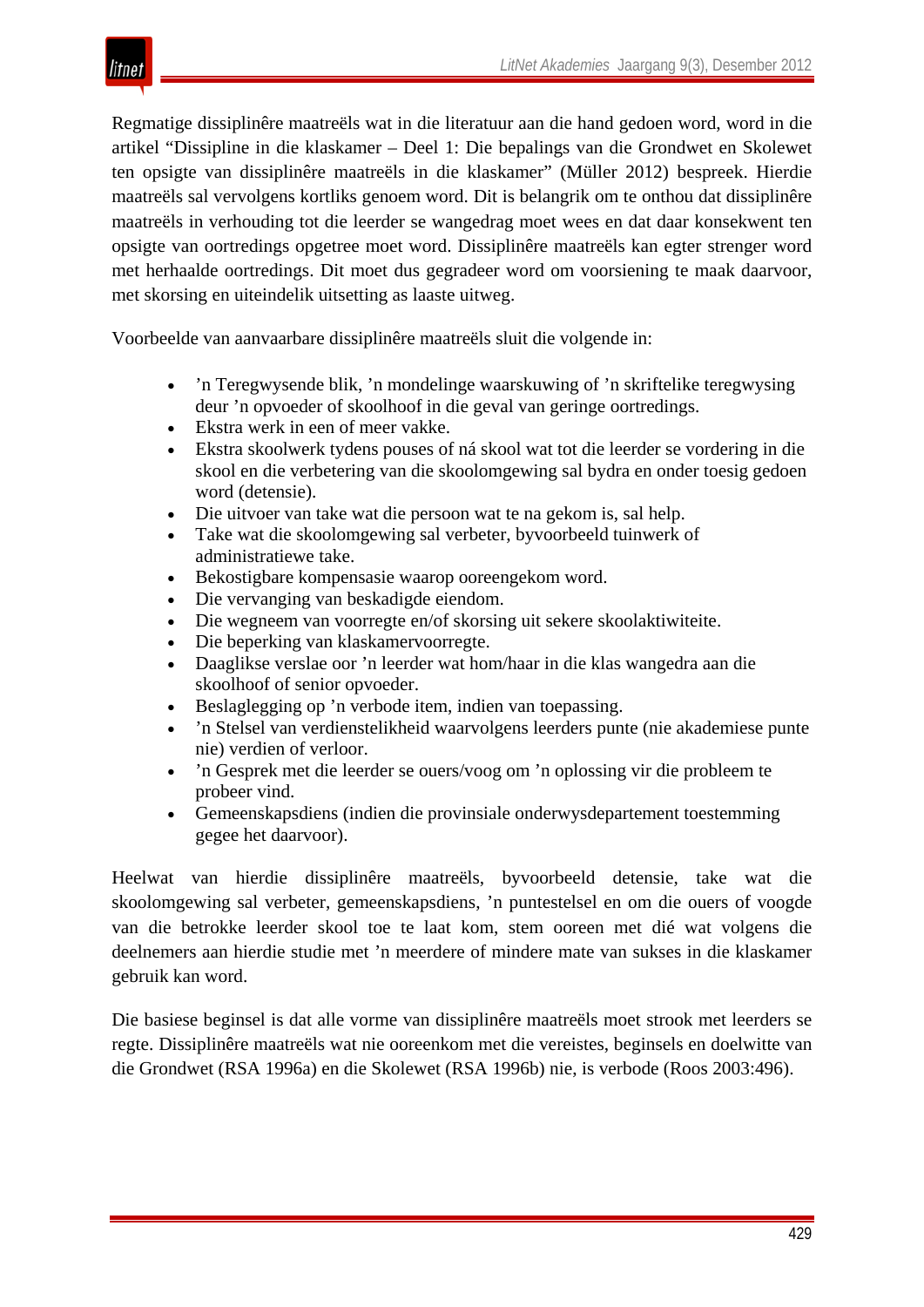# **5. Verdere navorsing**

Ek het in hierdie artikel op reaktiewe dissiplinêre maatreëls gefokus, maar ek is bewus van die feit dat proaktiewe metodes van dissiplinehandhawing in 'n opvoedkundige opset uiters belangrik is en eintlik verkies word (Oosthuizen, Wolhuter en Du Toit 2003). Hierdie artikel is egter nie soseer daarop gerig om te bepaal watter dissiplinêre maatreëls opvoedkundig "beter" is nie, maar eerder op watter maatreëls regtens toegelaat word. Die feit dat die grondwetlike en regsperspektief op proaktiewe metodes van dissiplinehandhawing onder meer vanweë die lengte van hierdie artikel nie hier bespreek is nie, bring wel 'n leemte mee. Opvolgnavorsing oor hierdie onderwerp sal 'n waardevolle aanvulling tot hierdie studie wees.

Soos vroeër genoem is, poog hierdie studie nie om 'n veralgemeende beeld van skole in Suid-Afrika te skep nie, maar slegs om die deelnemende opvoeders se situasies in die spesifieke skole in die steekproef te beskryf. Ten einde 'n akkurate beeld van dissipline in Suid-Afrikaanse skole te rekonstrueer, moet die bestaande navorsing aangevul word met studies vanuit meer homogene navorsingsterreine. Hierdie stelling word deur Wolhuter en Oosthuizen (2003:445) ondersteun.

# **Bibliografie**

Anon. 2006. Al meer leerkragte wil lyfstraf toepas. 2006. *Die Burger*, 15 November, bl. 7.

—. 2007. Bring jeug-dissipline terug. *Die Burger*, 25 Januarie, bl. 15.

Beckman, J. en C.J. Russo. 1998. *Negligence in schools in South Africa and the United States: An exploratory analysis*. Universiteit van Pretoria en Universiteit van Dayton, Ohio.

Bekink, B. en D. Brand. 2000. Constitutional protection of children. In Davel (red.) 2000.

Birnbaum, L. 2005. Connecting to inner guidance: Mindfulness, meditation and transformation of professional self-concept in social work students. *Critical Social Work*, 6(2).http://www.uwindsor.ca/criticalsocialwork/connecting-to-inner-guidance-mindfulnessmeditation-and-transformation-of-professional-self-concept- (1 Mei 2012 geraadpleeg).

Blaauw, D. 2006. Byna 'n derde van leerkragte lê lat in. *Die Burger*, 24 Januarie, bl. 7.

Bray, E. 2004. Constitutional values and human dignity: Its value in education. *Perspectives in Education*, 22(3):37–47.

—. 2005. Codes of conduct in public schools: A legal perspective. *South African Journal of Education*, 25(3):133–8.

Brendtro, L., M. Brokenleg en S. van Bockern. 2002. *Reclaiming youth at risk: Our hope for the future*. Bloomington, Indiana: Solution Tree.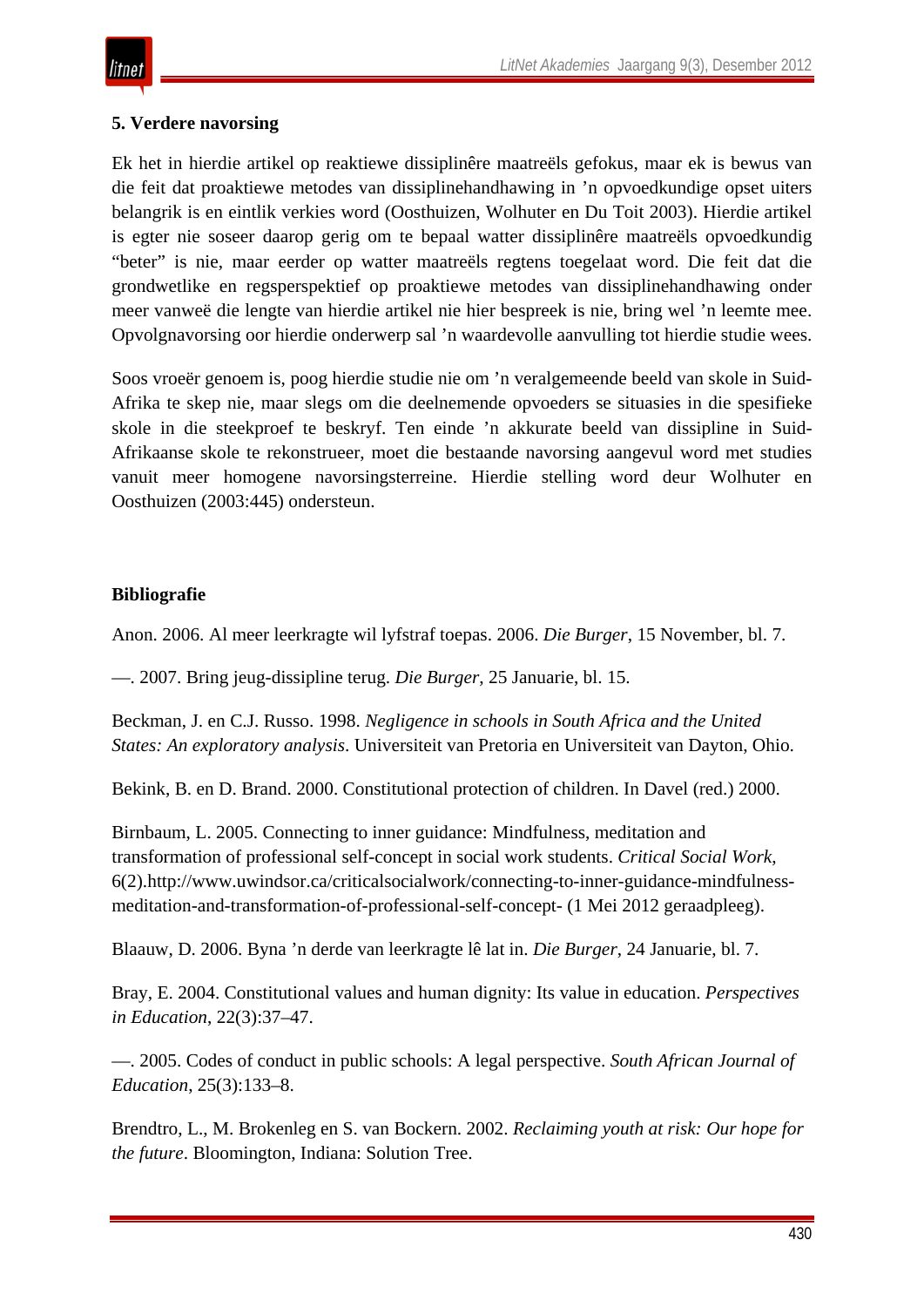Brendtro, L. en L. du Toit. 2005. *Response ability pathways: Restoring bonds of respect.*  Kaapstad: PreText.

Carstens, S. 2007. Ons kinders geskool in geweld. *Taalgenoot*, Februarie, ble. 18–20.

Coetzee, S.A., E.J. van Niekerk en J.L. Wydeman. 2011. *An educator's guide to effective classroom management*. Pretoria: Van Schaik.

Currie, I. en J. de Waal. 2006. *The Bill of Rights handbook*. 5de uitgawe. Wetton: Juta.

Davel, C.J. (red.). 2000. *Introduction to child law in South Africa*. Lansdowne: Juta.

Deacon, J. 2004. Regsverteenwoordiging tydens dissiplinêre optredes en arbitrasies – 'n kort oorsig oor die huidige regsposisie. *Tydskrif vir Regswetenskap*, 29(2):109–22.

De Klerk, J. en J. Rens. 2003. The role of values in school discipline. *Koers*, 68(4):353–71.

DvO (Departement van Onderwys). 2002. *Hersiene Nasionale Kurrikulumverklaring Graad R-9 (Skole): Oorsig.* 

http://www.education.gov.za/LinkClick.aspx?fileticket=nJOSYhP5h4U=entabid=266enmid= 721 (20 Junie 2011 geraadpleeg).

De Vos, A.S., H. Strydom, C.B. Fouche en C.S.L. Delport (reds.). 2007. *Research at grass roots for the social sciences and human service professions.* 3de uitgawe. Pretoria: Van Schaik.

De Wet, C. 2003(a). Eastern Cape educators' perceptions of the causes and the scope of school violence. *Acta Criminologica*, 16(3):89–106.

—. 2003(b). Skoolveiligheid en misdaadbekamping: Die siening van 'n groep Vrystaatse leerders en opvoeders. *South African Journal of Education*, 23(2):85–93.

—. 2004. The extent and causes of learner vandalism at schools. *South African Journal of Education*, 24(3):206–11.

—. 2005. Strategies for preventing learner vandalism. *Acta Academica*, 37(1):146–73.

Discipline in SA schools. 2010. Aloe Learning Centre. http://www.bizcommunity.com/Event/196/98/21539.html (1 Mei 2012 geraadpleeg).

Dissipline en akademie. 2009. http://dissipline-skole.blogspot.com (1 Mei 2012 geraadpleeg).

Dissipline in skole ruk hand uit. 2010.

ıtnet

http://dissiplineinskolerukhanduit.blogspot.com/2010/08/dissipline-in-skole-ruk-handuit.html (1 Mei 2012 geraadpleeg).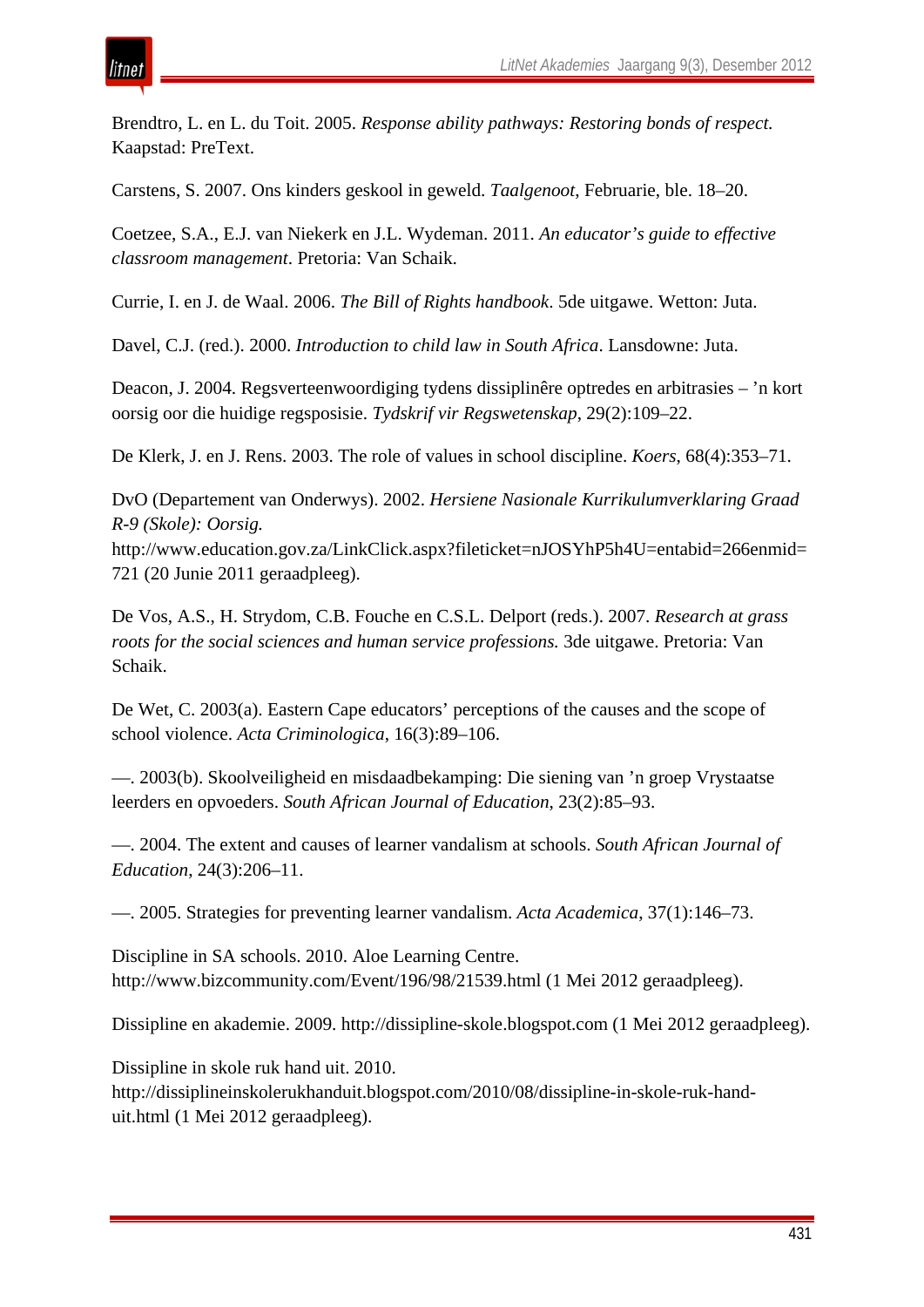Du Preez, P. en C. Roux. 2010. Human rights values or cultural values? Pursuing values to maintain positive discipline in multicultural schools. *South African Journal of Education*, 30(1):13–26.

ELRC (Education Labour Relations Council, Republic of South Africa). 2003. *Policy handbook for educators.* Pretoria: Universal Print Group*.*

Els, R. 2009. Wangedrag is onderwysers se skuld, sê skoolhoof. *Die Burger*, 24 November. http://www.dieburger.com/Suid-Afrika/Nuus/Wangedrag-is-onderwysers-se-skuld-seskoolhoof-20091124 (1 Mei 2012 geraadpleeg).

Harms, I. en C. Pillay. 2006. *Fundamentele regte: Enigste studiegids vir FUR201-F*. Departement Staats-, Internasionale en Inheemse Reg. Pretoria: Unisa.

Henning, E. 2005. *Finding your way in qualitative research*. Pretoria: Van Schaik.

Jackson, L. en S. Rothmann. 2006. Occupational stress, organisational commitment, and illhealth of educators in the North West Province. *South African Journal of Education*, 26(1):75–95.

Joubert, R., E. de Waal en J.P. Rossouw. 2004. Discipline: Impact on access to equal educational opportunities. *Perspectives in Education*, 22(3):77–87.

Key, J.P. 1997. *Research design in occupational education*. http://www.okstate.edu/ag/agedcm4h/academic/aged5980a/5980/newpage21.htm (1 Mei 2012 geraadpleeg).

Khuluse, N.L. 2009. The effect of discipline on academic achievement in secondary school. Ongepubliseerde MEd-verhandeling. Universiteit van Zoeloeland.

Knoetze, D. 2004. Opvoeding, gewete en dissipline – 'n Bybelse perspektief. *Die Unie: Kwartaalblad van die Suid-Afrikaanse Onderwysunie (Kaapland)*,101(1):1–4.

Kruger, D.J., A.S. de Vos, C.B. Fouché en L. Venter. 2005. Quantitative data analysis and interpretation. In De Vos, Strydom, Fouché en Delport (reds.) 2007.

Landsberg, E.D. en N. Nel (reds.). 2005. *Addressing barriers to learning: A South African perspective*. Pretoria: Van Schaik.

LeadSA. s.j. *Handves van verantwoordelikhede – 'n oproep tot aksie*. http://www.pod945.co.za/podcast/other/BOR/files/Handves van Verantwoordelikhede.pdf (1 Mei 2012 geraadpleeg).

Maphosa, C. en A. Shumba. 2010. Educators' disciplinary capabilities after the banning of corporal punishment in South African schools. *South African Journal of Education*, 30(3):387–99.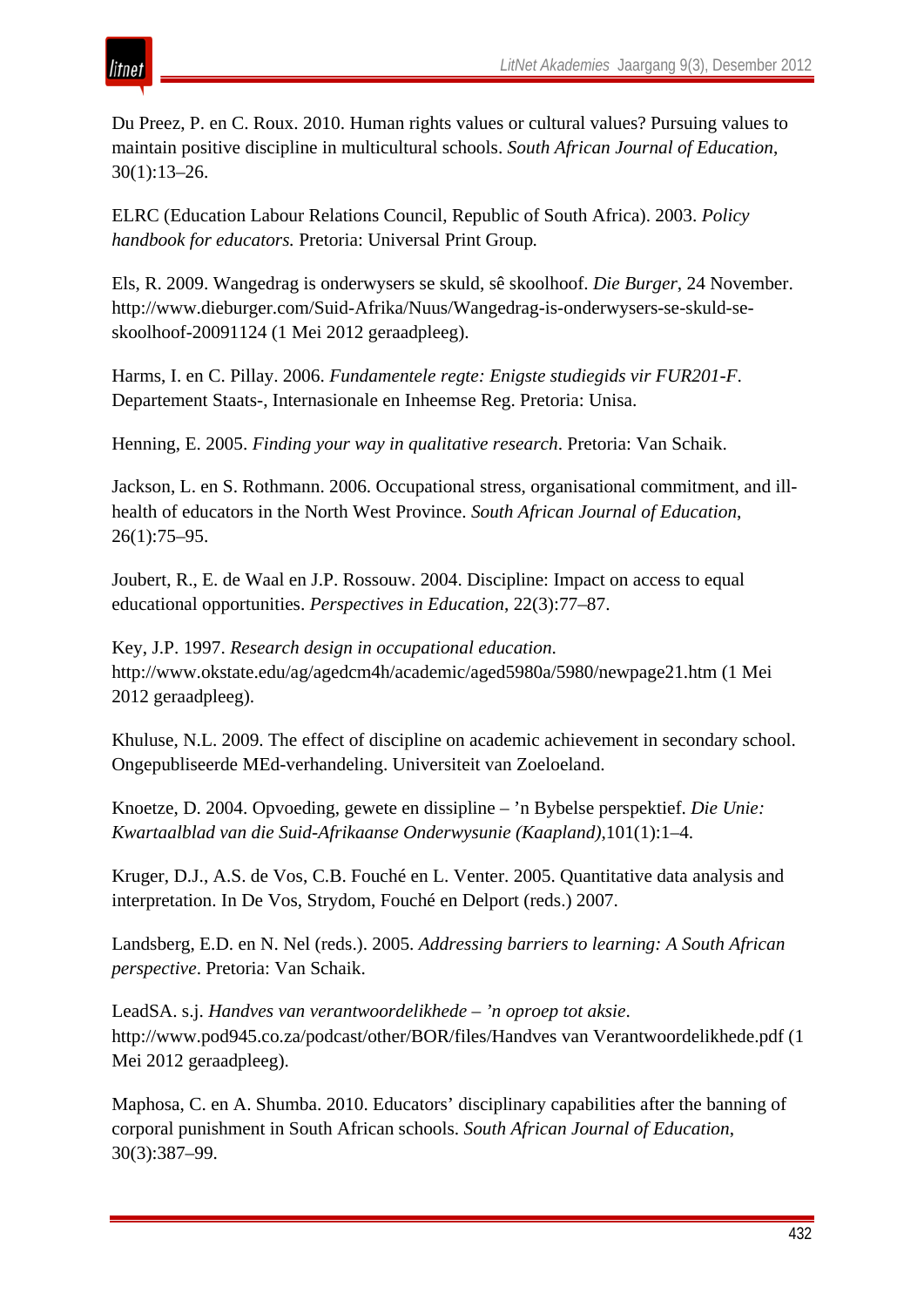Marais, P. en C. Meier. 2010. Disruptive behaviour in the foundation phase of schooling. *South African Journal of Education*, 30:41–57.

Maré, T.J. 2008. 'n Kritiese analise van die begrip "Administratiewe Geregtigheid" in die Grondwet, met besondere verwysing na die konkretisering daarvan in die Wet op die Bevordering van Administratiewe Geregtigheid, 3 van 2000. Ongepubliseerde PhDproefskrif, Universiteit van die Vrystaat.

Maree, J.G. en L. Cherian. 2004. Hitting the headlines – the veil on corporal punishment in South Africa lifted. *Acta Criminologica*, 17(3):72–85.

Maree, K. 2007. *First steps in research.* Pretoria: Van Schaik.

Matseke, J.B. 2008. Discipline in a secondary school at Winterveldt, North West Province. Ongepubliseerde MEd-verhandeling, Tshwane Universiteit van Tegnologie.

McMillan, J.H. en S. Schumacher. 2006. *Research in education: Evidence-based inquiry.* 6de uitgawe. Boston: Pearson Education Inc.

Mentz, P.J., C.C. Wolhuter en S.C. Steyn. 2003. 'n Perspektief op die voorkoms van dissiplineprobleme in Afrikaanse skole. *Koers*, 68(4):391–412.

Merton, M. 2006(a). Leerders "moet geweld self voorkom". *Die Burger*, 13 Mei, bl. 4.

—. 2006(b). Pandor skop vas oor skoleplan. *Die Burger*, 24 Oktober, bl. 2.

Mestry, R. en J. Khumalo. 2012. Governing bodies and learner discipline: Managing rural schools in South Africa through a code of conduct. *South African Journal of Education*, 32(1):97–110.

Mokhele, P.R. 2006. The teacher-learner relationship in the management of discipline in public high schools. *Africa Education Review*, 3(1/2):148–59.

Moswela, B. 2008. Knowledge of educational law: An imperative to the teacher's practice. *International Journal of Lifelong Education*, 27(1):93–105.

Mouton, J. 1996. *Understanding social research.* Pretoria: Van Schaik.

Naldi, G.J. (red.). 2000. *Documents of the Organization of African Unity*. Londen: Mansell.

Neethling, J., J.M. Potgieter en P.J. Visser. 2006. *Deliktereg*. 5de uitgawe. Durban: LexisNexis Butterworths.

Nicholas, C. 2005. Skool mág leerder afskeid belet – hof. *Die Burger*, 27 September, bl. 10.

OAU (Organization of African Unity). 2000. African Charter on the Rights and Welfare of the Child (African Children's Charter) 1990. In Naldi (red.) 2000.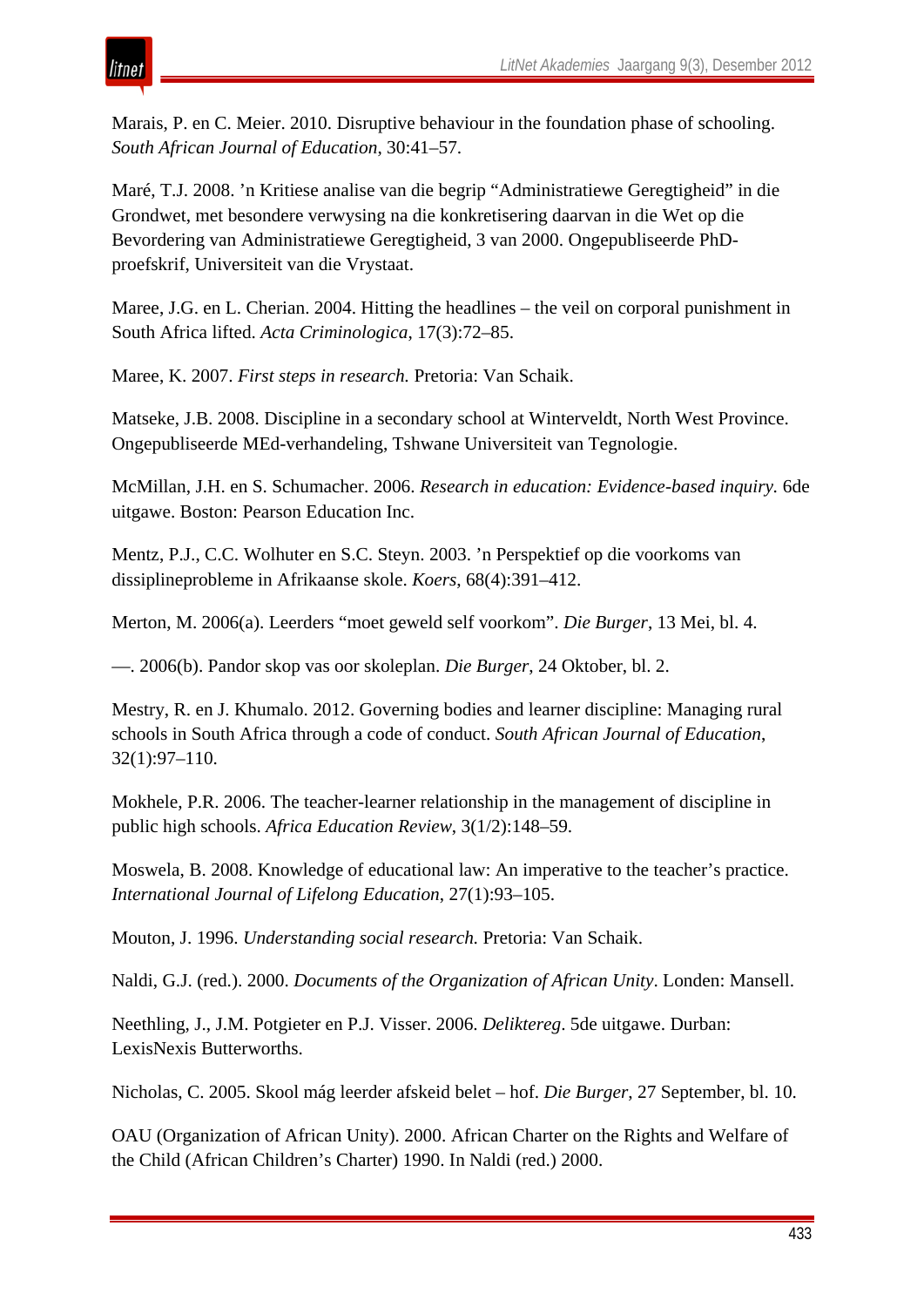Olivier, M.A.J. en D.J.L. Venter. 2003. The extent and causes of stress in teachers in the George region. *South African Journal of Education*, 23(3):186–92.

Oosthuizen, I.J., J.P. Rossouw en A. de Wet. 2004. *Inleiding tot die onderwysreg*. Pretoria: Van Schaik.

Oosthuizen, I.J., J.M. Roux en J.L. van der Walt. 2003. A classical approach to the restoration of discipline in South African schools. *Koers*, 68(4):373–90.

Oosthuizen, I.J., C.C. Wolhuter en P. du Toit. 2003. Voorkomende of bestraffende maatreëls in Suid-Afrikaanse skole: watter benadering moet voorkeur geniet? *Koers*, 68(4):457–79.

Park, T. 2006. Teaching as a career choice: attractors and deterrents identified by grade 11 learners. *South African Journal of Education*, 26(1):143–56.

Pienaar, G. 2003. A different approach to classroom discipline problems. *Educare*, 32(1/2):261–74.

Potgieter, J. 2004. Delictual negligence of educators in schools: The confusing influence of the *in loco parentis* doctrine. *Perspectives in Education*, 22(3):153–6.

Prinsloo, E. 2005. Addressing challenging behaviour in the classroom. In Landsberg en Nel (reds.) 2005.

Rademeyer, A. 2006. Lyfstraf se dae vir goed getel, glo kenners. *Die Burger*, 30 Oktober, bl. 5.

—. 1996b. *Suid-Afrikaanse Skolewet* 84 van 1996. Pretoria: Staatsdrukker.

—. 1998a. *Guidelines for the consideration of governing bodies in adopting a code of conduct for learners*. Kennisgewing 776 van 1998 op 15 Mei. Pretoria: Staatsdrukker.

—. 1998b. *Wet op die Indiensneming van Opvoeders* 76 van 1998. Pretoria: Staatsdrukker.

—. 2000a. Alternatives to corporal punishment.

http://www.westerncape.gov.za/Text/2003/alternatives\_corporal\_punishment.pdf (1 Mei 2012 geraadpleeg).

—. 2000b. South African Council for Educators Act 31 of 2000. http://www.info.gov.za/view/DownloadFileAction?id=68198 (1 Mei 2012 geraadpleeg).

—. 2002. Regulasies om inisiëringspraktyke in skole te verbied. *Staatskoerant*: 24165(450), 13 Desember.

—. 2005. *Handleiding vir implementering van die Wysigingswet op Onderwyswette* 24 van 2005. Pretoria: Staatsdrukker.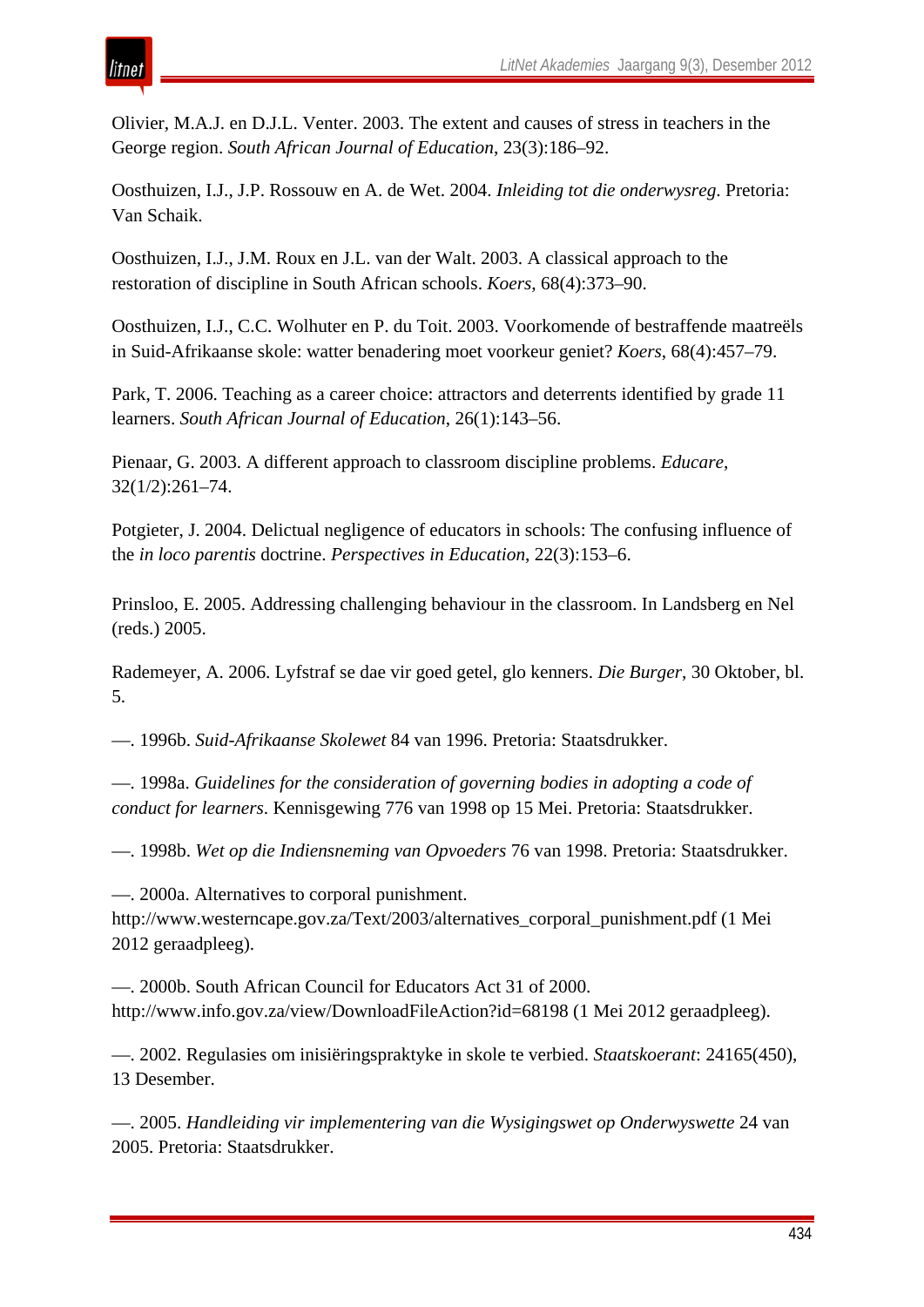—. 2007. *Wysigingswet op Onderwyswette* 31 van 2007. Pretoria: Staatsdrukker.

Roos, R. 2003. Legal requirements for school rules and disciplinary sanctions. *Koers*, 68(4):481–98.

Rossouw, J.P. 2003. Learner discipline in South African public schools – a qualitative study. *Koers*, 68(4):413–35.

Rule, P. en V. John. 2011. *Your guide to case study research*. Pretoria: Van Schaik.

SAOU (Suid-Afrikaanse Onderwysunie). 2006a. Posvlak 1-seminaar: Die Regte van die Opvoeder. Aangebied deur J.G. Prinsloo. 26–7 Mei, George. Wes-Kaap: SAOU.

—. 2006b. Seminaar: Hantering van leerders met gedragsprobleme. Aangebied deur J. du Toit Stegmann. 23 Maart, Goudini Spa. Wes-Kaap: SAOU.

—. 2006c. Seminaar. Aangebied deur Worcester Gimnasium. Wes-Kaap: SAOU.

—. 2006d. Seminaar. Aangebied deur Worcester Primêr. Wes-Kaap: SAOU.

SARO (Suid-Afrikaanse *Raad* vir *Opvoeders)*. 2006. *The Code of Professional Ethics*. http://www.sace.org.za/article.php?parent=7enarticle\_id=4 (1 Mei 2012 geraadpleeg).

Schulze, S. en T. Steyn. 2007. Stressors in the professional lives of South African secondary school educators. *South African Journal of Education*, 27(4):691–707.

Shaba, S.M. 2003. *Effective education management series, module 4: South African law in education*. Sandown: Heinemann.

Singh, P., S.M. Mbokodi en V.T. Msila. 2004. Black parental involvement in education. *South African Journal of Education*, 24(4):301–7.

Smit, A.G. en L. Liebenberg. 2003. Understanding the dynamics of parent involvement in schooling within the poverty context. *South African Journal of Education*, 23(1):1–5.

Smit, M.E. 2010. The role of school discipline in combating violence in schools in the East London region. Ongepubliseerde MEd-verhandeling, Universiteit van Fort Hare.

Smit, P. 2008. Disciplinary enquiries in terms of schedule 8 of the Labour Relations Act 66 of 1995. Ongepubliseerde doktorale proefskrif, Universiteit van Pretoria.

South African Human Rights Commission. 1998. *My rights, your rights*. Pretoria: Staatsdrukker.

South Africa: Learners commit to promote Bill of Responsibilities. 2011. *BuaNews (Tshwane)*, 25 Maart. file:///C:/Users/User/Desktop/Finaal van Coetzee/allAfrica\_com South Africa Learners Commit to Promote Bill of Responsibilities.htm (1 Mei 2012 geraadpleeg).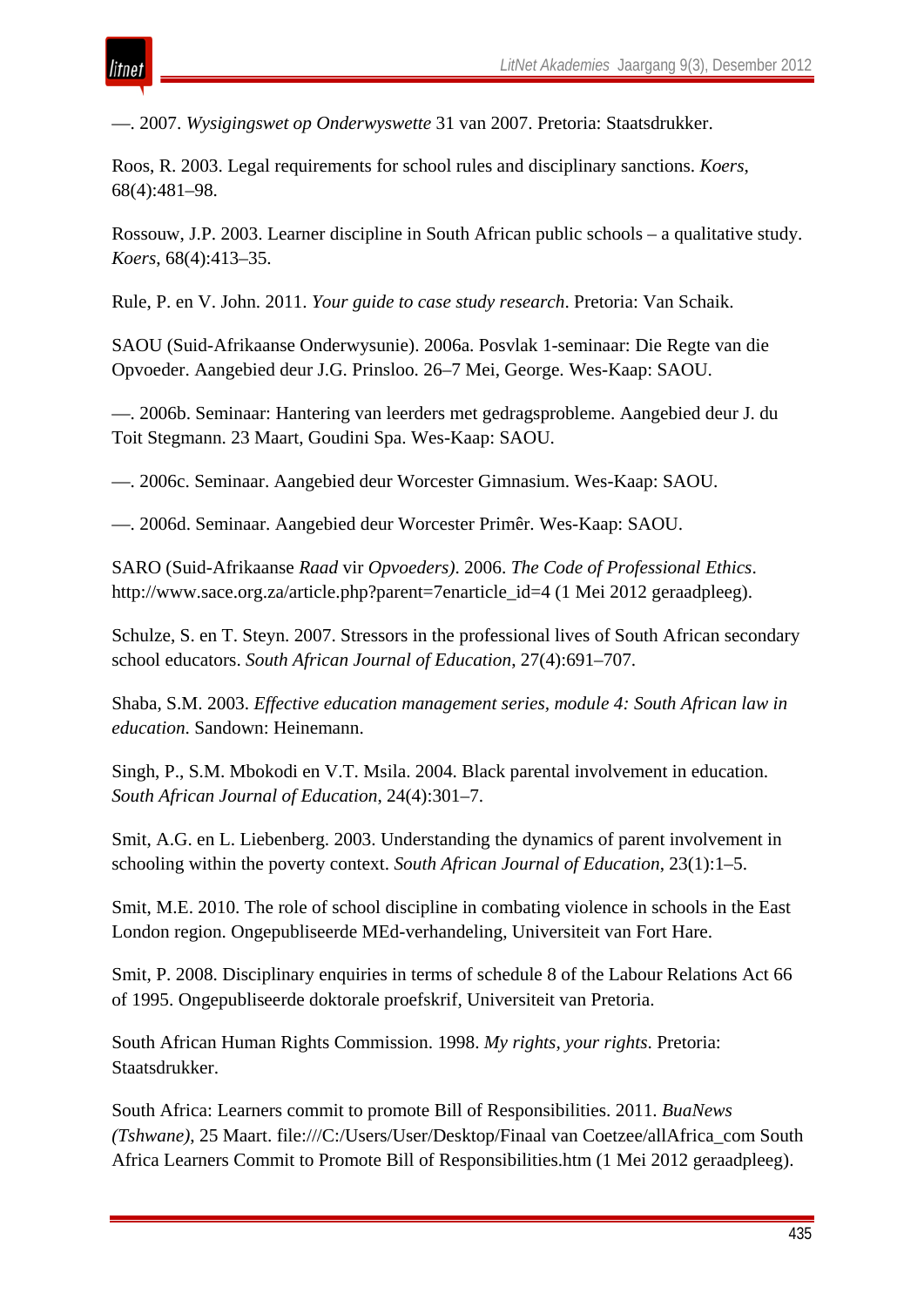itnet

Steyn, S.C., C.C. Wolhuter, I.J. Oosthuizen en J.L. van der Walt. 2003. 'n Internasionale perspektief op leerderdissipline in skole. *South African Journal of Education*, 23(3):225–32.

Streng kinders, gehoorsame ouers. 2009. *Die Burger*, 15 April. http://afrikaansetaalraad.co.za/?p=782 (1 Mei 2012 geraadpleeg).

Van der Bank, A. 2000. Codes of conduct for learners. In Davel (red.) 2000.

Van der Walt, J.L. 2003. 'n Beginselgrondslag vir gesag, vryheid, orde en dissipline in die onderwysopset van die vroeg-21ste eeu. *Koers*, 68(4):331–52.

Van Wyk, N. 2001. Perceptions and practices of discipline in urban black schools in South Africa. *South African Journal of Education*, 21(3):195–201.

VN (Verenigde Nasies). 1948. *The Universal Declaration of Human Rights*. http://www.un.org/en/documents/udhr/index.shtml (1 Mei 2012 geraadpleeg).

Vogel, D., J. Seaberry en K.M. Kelley. 2003. Handling school conflict: Training learners for effective peer intervention. *Acta Criminologica*, 16(1):27–39.

WKOD (Wes-Kaap Onderwysdepartement). 2007. *Leerderdissipline en skoolbestuur: 'n Praktiese handleiding om leerdergedrag te verstaan en te bestuur binne die skoolkonteks*. http://wced.school.za/documents/LearnerDiscipline/Leerder\_Dissipline\_en\_Skoolbestuur.pdf (1 Mei 2012 geraadpleeg).

Wohl, A. 2005. The extent and limitations of teachers' rights. *Human Rights: Journal of the Section of Individual Rights and Responsibilities*, 32(4):22–4.

https://login.ez.sun.ac.za/login?url=http://web.ebscohost.com/ehost/detail?vid=3enhid=7ensi d=fbf0ce92-7339-41a7-ac8d-83e4f1911e4e@sessionmgr9 (1 Mei 2012 geraadpleeg).

Wolhuter, C.C. en I.J. Oosthuizen. 2003. 'n Leerderperspektief op dissipline: 'n Kwalitatiewe ontleding. *Koers*, 68(4):437–56.

Zulu, B.M., G. Urbani, A. van der Merwe en J.L. van der Walt. 2004. Violence as an impediment to a culture of teaching and learning in some South African schools. *South African Journal of Education*, 24(2):170–5.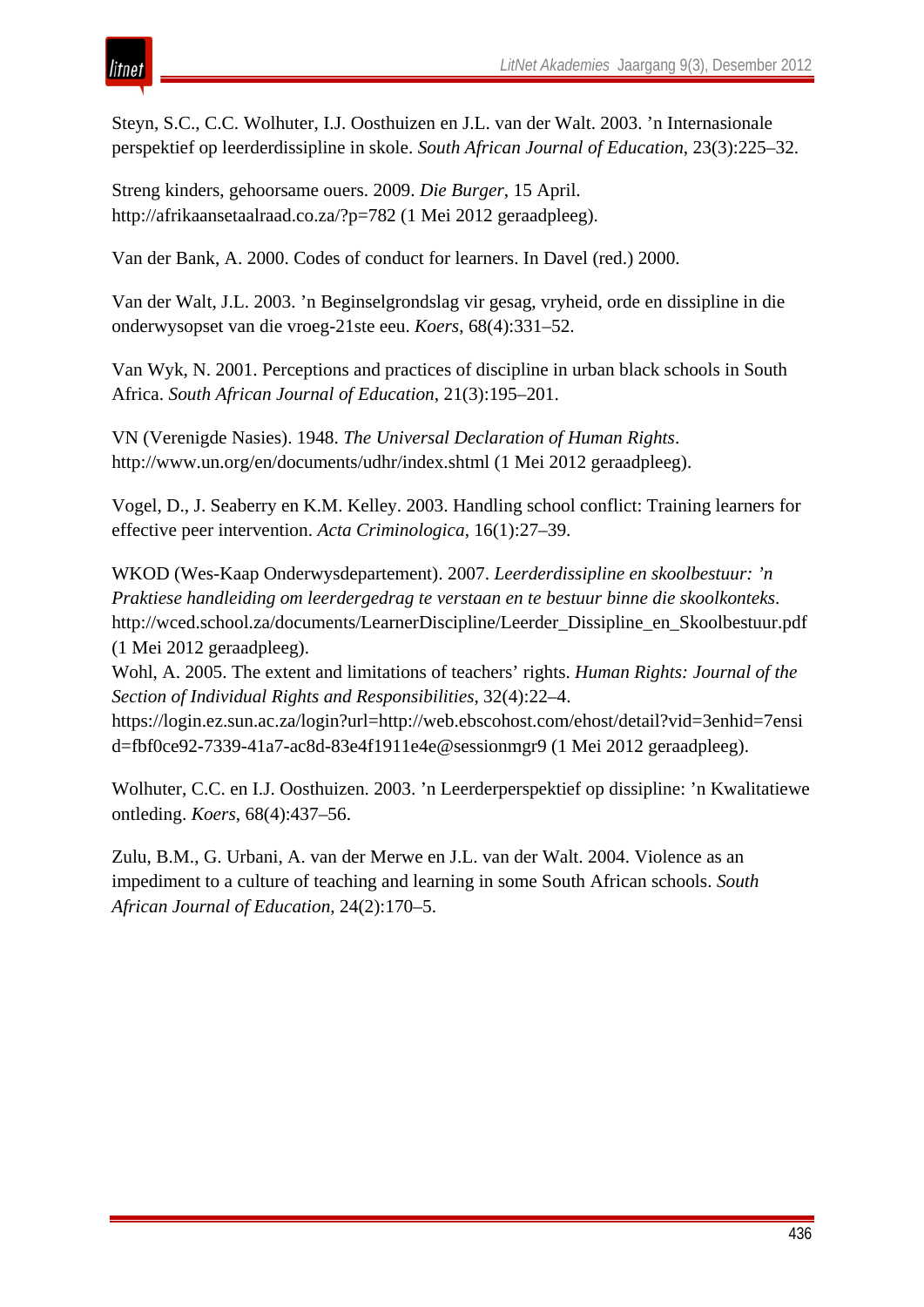

**Bylae A**

# **VRAELYS**

**Moet asseblief nie u naam op die vorm verstrek nie, aangesien die inligting wat u verskaf, slegs vir navorsingsdoeleindes benodig word.** 

**Dit is uiters belangrik dat u elke vraag baie eerlik moet beantwoord. Daar is geen regte of verkeerde antwoorde nie – moet dus asseblief nie antwoorde gee wat u dink "goeie" antwoorde is nie, of wat u dink die navorser graag wil hoor nie. Die navorser wil juis weet hoe** *u* **die situasie ervaar. Alle inligting sal vertroulik hanteer word.** 

# **A. PERSOONLIKE INLIGTING**

**Voltooi asseblief die volgende deur slegs 'n kruisie (X) in die toepaslike blokkie te maak.** 

1. Geslag van deelnemer:

| Manlik         |  |
|----------------|--|
| <b>Vroulik</b> |  |

2. Ouderdom van deelnemer:

3. Jare ondervinding in die onderwys, met ander woorde in staatskole:

## **B. DIE BEVOEGDHEDE EN VERANTWOORDELIKHEDE VAN DIE OPVOEDER**

**Gebruik die onderstaande sleutel om die volgende vrae te beantwoord. Maak slegs 'n kruisie (X) in die toepaslike blokkie.** 

**1: Stem glad nie saam nie / 2: Stem in 'n geringe mate saam / 3: Stem in 'n groot mate saam / 4: Stem volkome saam**

1. Ek as opvoeder het die bevoegdheid om 'n leerder wat 10 minute laat is vir 'n lesperiode, toegang tot die klaskamer te belet.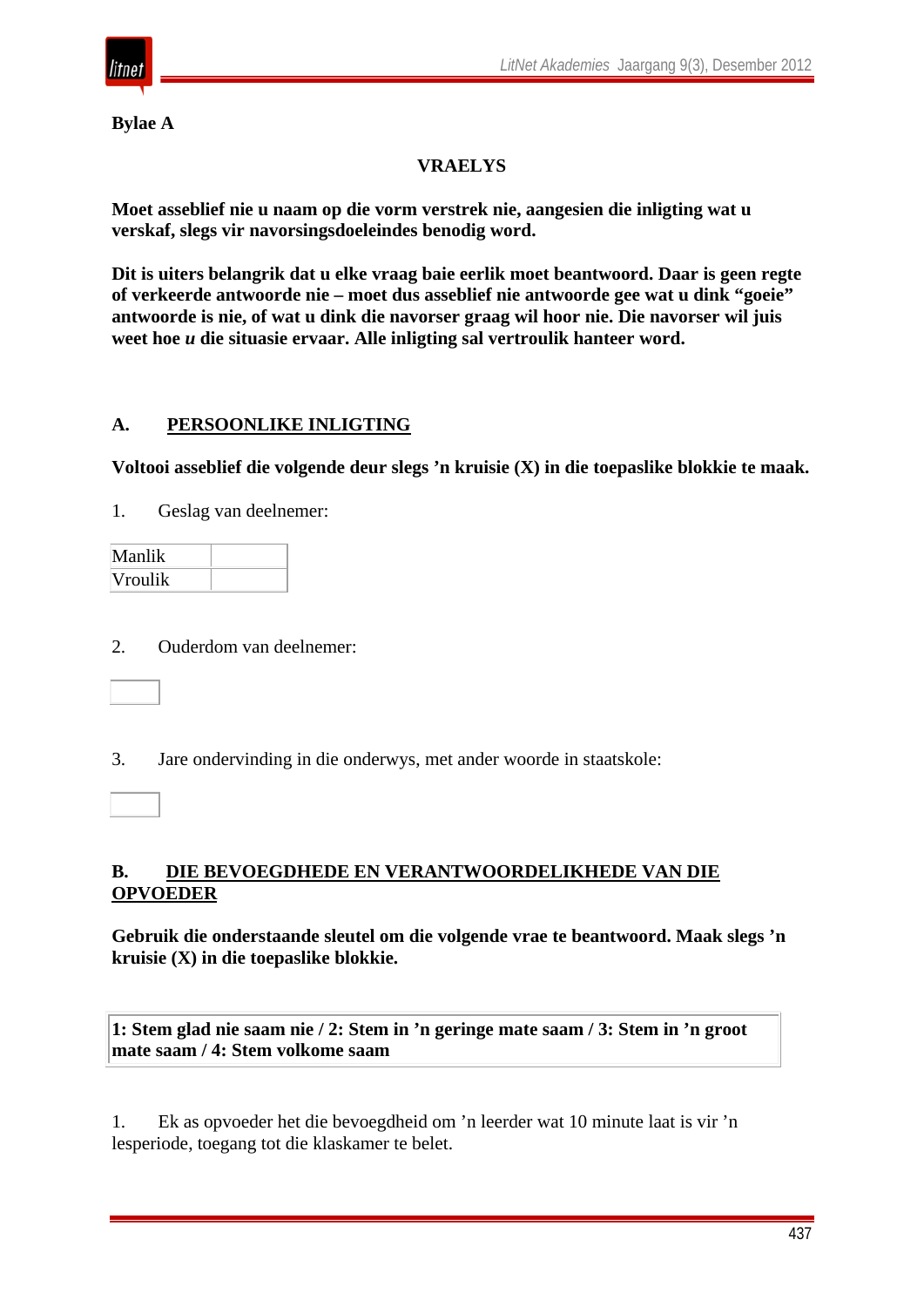

1  $\vert 2 \vert 3 \vert 4$ 

itnei

2. Indien 'n leerder nie wil leer nie, en in die proses inbreuk maak op ander leerders se reg om te leer, mag so 'n leerder uit die klaskamer gestuur word.

1  $\vert 2 \vert 3 \vert 4$ 

3. Ek het die bevoegdheid om te eis dat ek nie verhinder mag word in die uitvoering van my kontraktuele verpligtinge nie, ook wat die handhawing van dissipline betref.

1  $\vert 2 \vert 3 \vert 4$ 

4. Ek as opvoeder het die verantwoordelikheid om dissipline in my klaskamer te handhaaf.

1  $\vert 2 \vert 3 \vert 4$ 

5. (a) Het u al die Suid-Afrikaanse Skolewet (1996) en/of die *Guidelines for the consideration of governing bodies in adopting a code of conduct for learners* geraadpleeg om meer oor opvoeders se bevoegdhede in die klaskamer uit te vind?

Ja Nee

 (b) Indien ja, het hierdie kennis u op enige manier gehelp om dissiplinêre maatreëls meer effektief toe te pas?

Ja Nee

6. (a) Het enigiemand al die implikasies wat die Suid-Afrikaanse Skolewet en die Handves van Menseregte vir die opvoeder inhou, aan die personeel in u skool verduidelik, spesifiek met betrekking tot regmatige dissiplinêre maatreëls in die klaskamer en die bevoegdhede wat elke opvoeder in hierdie verband het?

Ja Nee

(b) Indien ja, het dit u gehelp om dissiplinêre maatreëls meer effektief toe te pas?

Ja Nee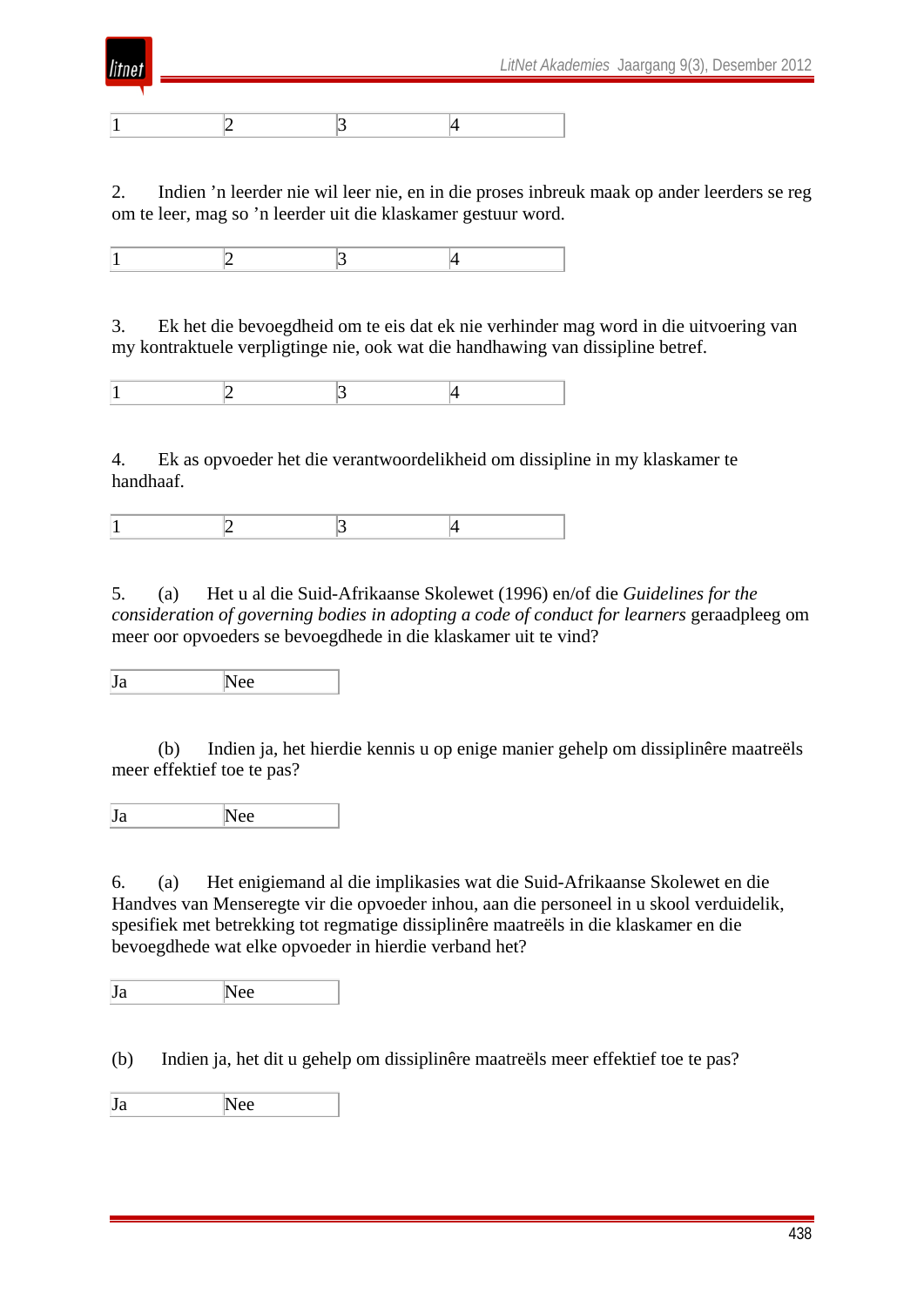

# **C. DIE REGTE EN VERANTWOORDELIKHEDE VAN DIE LEERDERS**

**1: Stem glad nie saam nie / 2: Stem in 'n geringe mate saam / 3: Stem in 'n groot mate saam / 4: Stem volkome saam**

7. Leerders het die verantwoordelikheid om redelike werkopdragte in die klaskamer uit te voer.

8. Leerders het die verantwoordelikheid om die opvoeder toe te laat om vir die volle duur van elke periode klas te gee, sonder steurnis, onderbrekings of ontwrigtings.

9. Leerders het die verantwoordelikheid om stil te bly terwyl die opvoeder werk verduidelik.

1  $\vert 2 \vert 3 \vert 4$ 

10. Leerders het die verantwoordelikheid om hulle aan die gesag en gedragskode van die skool te onderwerp.

1  $\vert 2 \vert 3 \vert 4$ 

11. Leerders het nie die reg om aan opvoeders te sê wat hulle wil nie – leerders se vryheid van spraak word beperk.

1  $\vert 2 \vert 3 \vert 4$ 

12. Volgens die Grondwet is alle regte van leerders nie absoluut nie, met ander woorde sekere regte mag om bepaalde redes en op spesifieke maniere beperk word.

1  $\vert 2 \vert 3 \vert 4$ 

13. Indien ek 'n leerder op 'n bepaalde manier sou straf en daardie leerder my dan sou gaan aankla op grond daarvan dat ek sy/haar regte op een of ander manier geskend het, sou ek my onkunde oor die saak (byvoorbeeld oor die leerder se regte in die geval van wangedrag en straf) as verweer in die hof kon aanvoer om my saak sodoende te bevorder.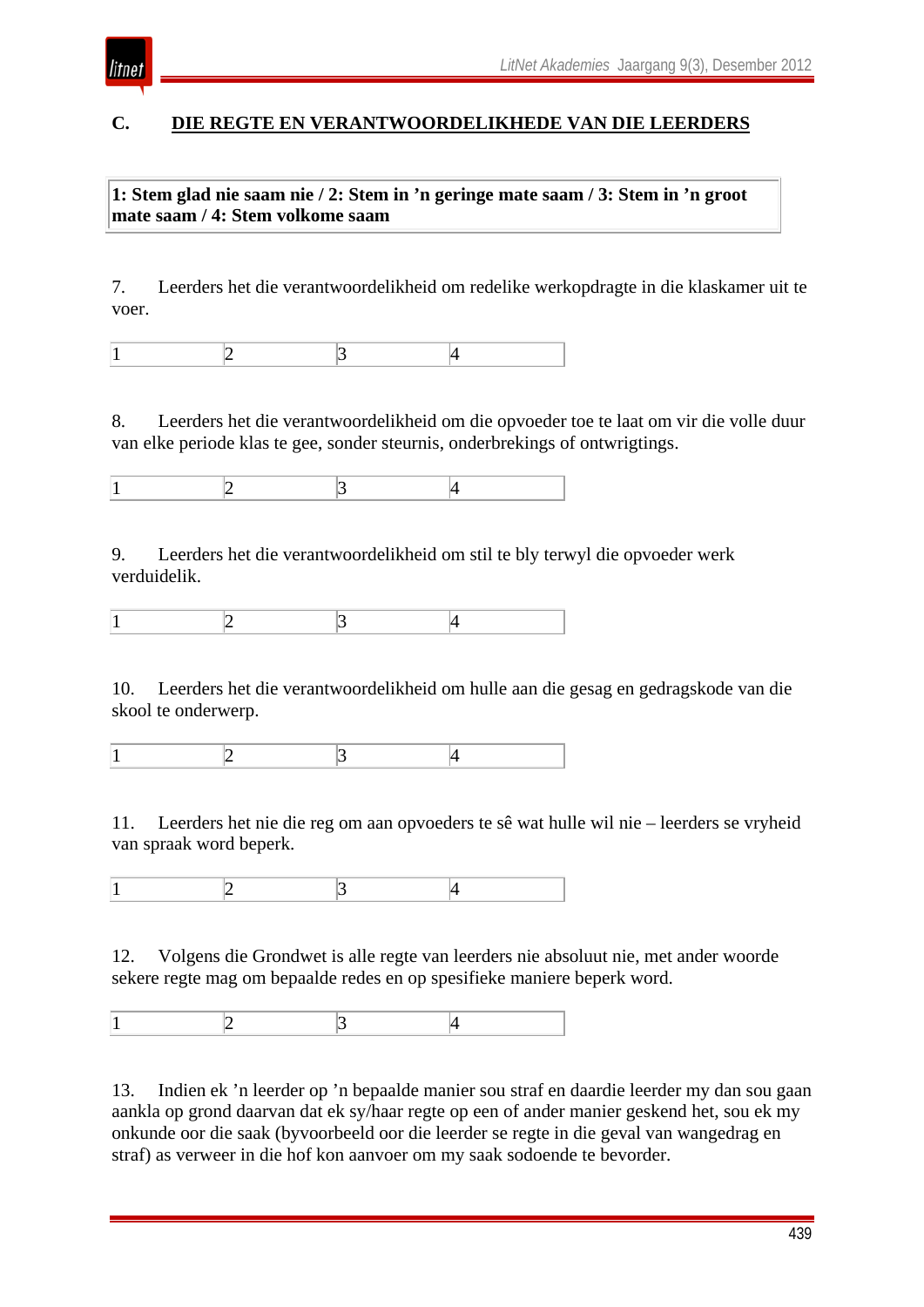

1  $\vert 2 \vert 3 \vert 4$ 

## **D. DISSIPLINE IN DIE KLASKAMER**

14. (a) Is lyfstraf na u mening 'n oplossing vir leerderwangedrag in u klaskamer?

Ja Nee

(b) Waarom sê u so? ....................................................................................................................................... .......................................................................................................................................

(c) Is dit soms vir u nodig om lyfstraf toe te dien om sodoende leerderwangedrag te beperk of stop te sit?

Ja Nee

15. Is dit soms vir u nodig om 'n leerder te klap om sodoende leerderwangedrag te beperk of stop te sit? Indien ja, waarom vind u dit nodig?

Ja Nee

................................................................................................................. .................................................................................................................

16. Watter dissiplinêre maatreëls (straf) ondervind u is die doeltreffendste, of watter straf werk vir u die beste om dissipline in die klaskamer te verbeter? Onderstreep wat van toepassing is:

*detensie (na skool sit) met ekstra skoolwerk / stuur leerder uit die klaskamer / puntestelsel waar leerders strafpunte kry / laat staan leerder vir die duur van die pouse voor personeelkamer / ander:*

................................................................................................................. ................................................................................................................. .................................................................................................................

17. Watter dissiplinêre maatreëls (straf) is volgens u glad nie doeltreffend nie? Onderstreep wat van toepassing is:

*detensie (na skool sit) met ekstra skoolwerk / stuur leerder uit die klaskamer / puntestelsel waar leerders strafpunte kry / laat staan leerder die hele pouse voor personeelkamer / ander:*

................................................................................................................. ................................................................................................................. .................................................................................................................